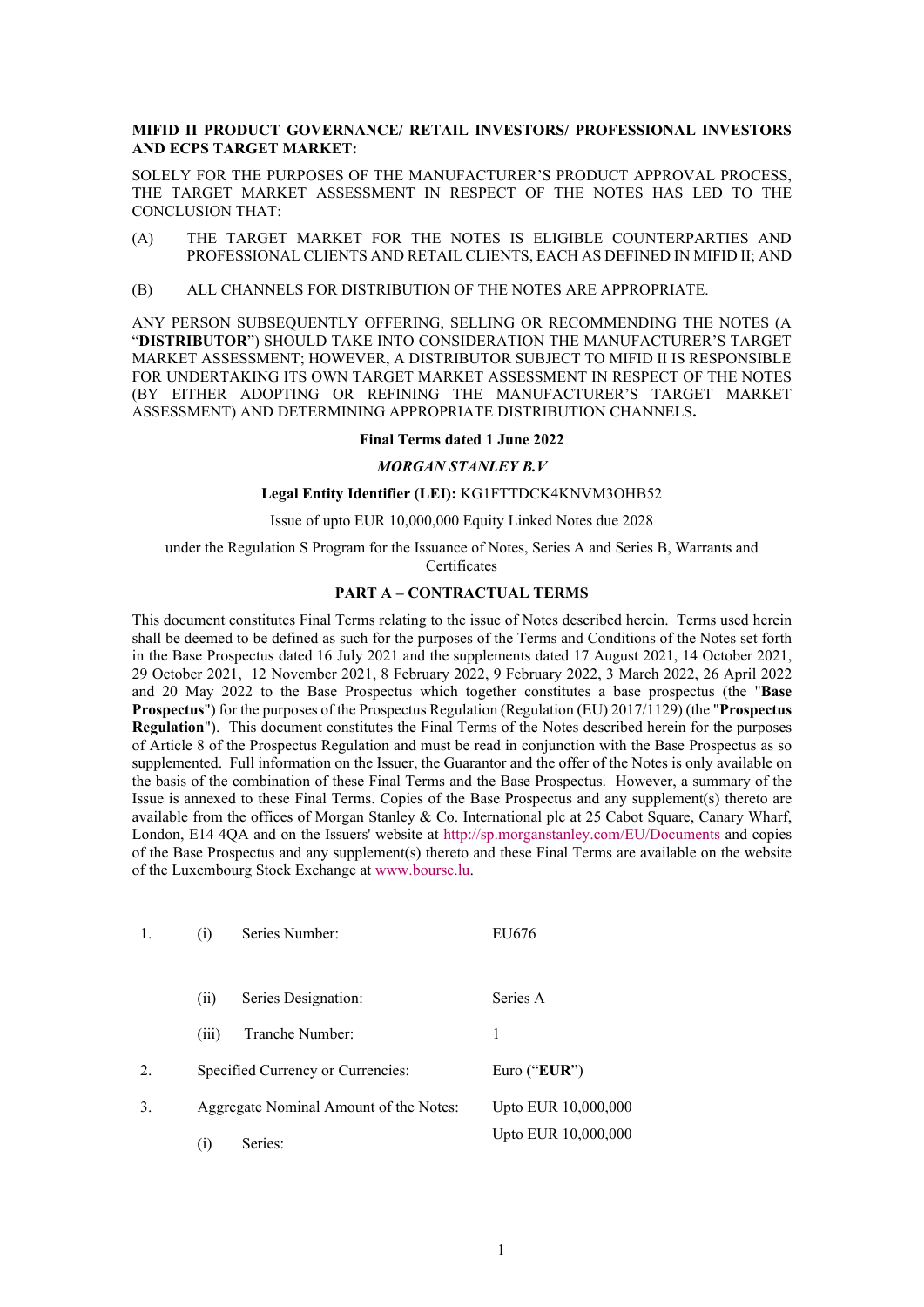|                                                  | (ii)               | Tranche:                                                         | Upto EUR 10,000,000                               |
|--------------------------------------------------|--------------------|------------------------------------------------------------------|---------------------------------------------------|
| 4.                                               | <b>Issue Price</b> |                                                                  | 100 per cent. of par per Note                     |
| 5.                                               | (i)                | Specified Denominations (Par):                                   | <b>EUR 1,000</b>                                  |
|                                                  | (ii)               | <b>Calculation Amount:</b>                                       | EUR 1,000                                         |
| 6.                                               | (i)                | Issue Date:                                                      | 14 July 2022                                      |
|                                                  | (ii)               | Trade Date:                                                      | 11 July 2022                                      |
|                                                  | (iii)              | <b>Interest Commencement Date</b>                                | Not Applicable                                    |
|                                                  | (iv)               | Strike Date:                                                     | 14 July 2022                                      |
|                                                  | (v)                | Determination Date:                                              | 14 July 2028                                      |
| 7.                                               |                    | Maturity Date:                                                   | Scheduled Maturity Date is 21<br><b>July 2028</b> |
| 8.                                               |                    | Specified Day(s):                                                | Applicable<br>5 Business Days                     |
| 9.                                               | (i)                | Provisions<br>Supplementary<br>for<br><b>Belgian Securities:</b> | Not Applicable                                    |
|                                                  | (ii)               | Minimum Redemption Amount:                                       | Not Applicable                                    |
| 10.                                              |                    | <b>Interest Basis:</b>                                           | Equity-Linked Interest                            |
| 11.                                              |                    | Redemption/Payment Basis:                                        | Equity-Linked Redemption                          |
| 12.                                              |                    | Put/Call Options:                                                |                                                   |
|                                                  | (i)                | Redemption at the option of the Not Applicable<br>Issuer:        |                                                   |
|                                                  |                    | (General Condition 16.5)                                         |                                                   |
|                                                  | (ii)               | Redemption at the option of the Not Applicable<br>Noteholders:   |                                                   |
|                                                  |                    | (General Condition 16.7)                                         |                                                   |
| 13.                                              |                    | Method of distribution:                                          | Non-syndicated                                    |
| PROVISIONS RELATING TO INTEREST (IF ANY) PAYABLE |                    |                                                                  |                                                   |

14. **Linked Interest Provisions: Relevant**  Applicable **Underlying**

(General Conditions 6.10 and 8)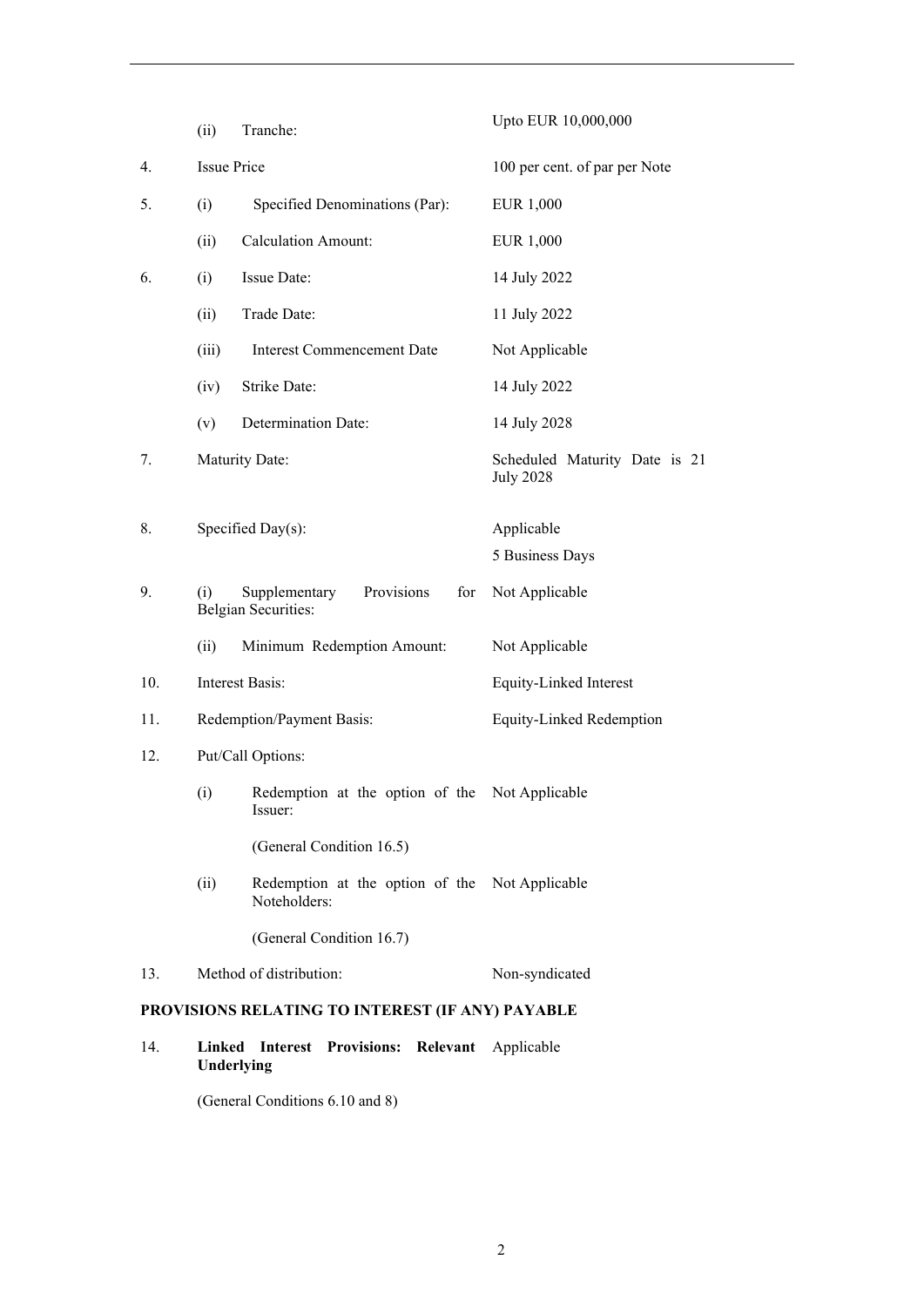| (A) |         | Equity-Linked Interest Notes: Single Share-<br>Linked Interest Notes, Share Basket-Linked<br><b>Interest Notes:</b>             | Not Applicable                                                                                                      |
|-----|---------|---------------------------------------------------------------------------------------------------------------------------------|---------------------------------------------------------------------------------------------------------------------|
|     |         | (General Condition 9)                                                                                                           |                                                                                                                     |
| (B) |         | Equity-Linked Interest Notes: Single Index-<br>Linked Interest Notes/Index Basket-Linked<br><b>Interest Notes:</b>              | Applicable                                                                                                          |
|     |         | (General Condition 9)                                                                                                           |                                                                                                                     |
|     | (i)     | Types of Notes:                                                                                                                 | Index-Linked<br>Interest<br>Single<br><b>Notes</b>                                                                  |
|     | (ii)    | Index/Indices:                                                                                                                  | Morningstar Developed Europe<br>Renewable Energy Select 30<br>Decrement 5% EUR; (Bloomberg<br>Code: MSDER5DE Index) |
|     | (iii)   | Exchange(s):                                                                                                                    | Multi Exchange                                                                                                      |
|     | (iv)    | Related Exchange(s):                                                                                                            | All Exchanges                                                                                                       |
|     | (v)     | Determination Agent responsible<br>for calculating Interest Amount:                                                             | Morgan<br>Stanley<br>&<br>Co.<br>International plc                                                                  |
|     | (vi)    | Determination Time:                                                                                                             | As per General Condition 9.9                                                                                        |
|     |         | Provisions:<br>(vii) Benchmark Trigger                                                                                          | Applicable                                                                                                          |
|     |         | (viii) Alternative Pre-nominated Index:                                                                                         | None                                                                                                                |
|     | (ix)    | Additional Disruption Event(s):<br>(General Condition 9.6)                                                                      | Hedging<br>Change<br>in<br>Law,<br>Disruption and Increased Cost of<br>Hedging shall apply                          |
|     | (x)     | Correction Cut Off Time:<br>(General Condition 9.2(f))                                                                          | within one Settlement Cycle after<br>the original publication and prior<br>to the relevant Interest Payment<br>Date |
|     | $(x_i)$ | Weighting<br>for<br>Index<br>each<br>comprised in the Basket:                                                                   | Not Applicable                                                                                                      |
| (C) |         | <b>Equity-Linked Interest Notes:</b><br><b>Single</b><br>ETF-Linked Interest Notes, ETF Basket<br><b>Linked Interest Notes:</b> | Not Applicable                                                                                                      |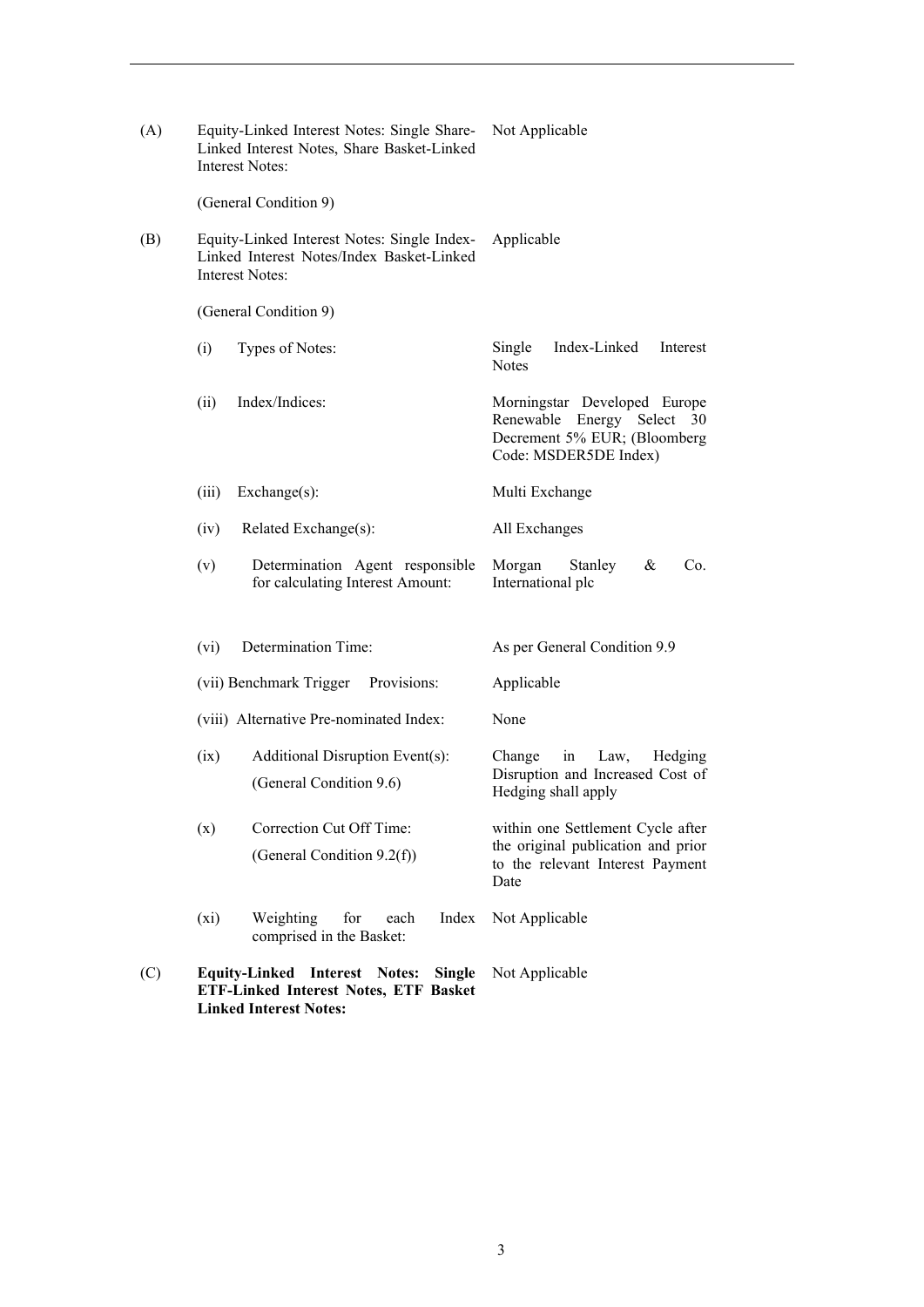(General Condition 9)

| (D) | <b>Commodity-Linked Interest Notes</b><br>(General Condition 10)                                       | Not Applicable                                                                                                  |
|-----|--------------------------------------------------------------------------------------------------------|-----------------------------------------------------------------------------------------------------------------|
| (E) | <b>Currency Linked Interest Notes</b>                                                                  | Not Applicable                                                                                                  |
|     | (General Condition 11)                                                                                 |                                                                                                                 |
| (F) | <b>Inflation-Linked Interest Notes</b>                                                                 | Not Applicable                                                                                                  |
|     | (General Condition 12)                                                                                 |                                                                                                                 |
| (G) | <b>Fund-Linked Interest Notes</b>                                                                      | Not Applicable                                                                                                  |
|     | (General Condition 13)                                                                                 |                                                                                                                 |
| (H) | <b>Futures Contract-Linked Interest Notes</b><br>(General Condition 15)                                | Not Applicable                                                                                                  |
| 15. | <b>Linked</b><br><b>Interest</b><br><b>Provisions:</b><br>Interest<br><b>Terms</b>                     | Applicable                                                                                                      |
|     | (General Condition 6.10 and Section 3 of the<br><b>Additional Conditions)</b>                          |                                                                                                                 |
| (A) | <b>Autocallable Notes (No Coupon):</b><br>(Paragraph 1.1 of Section 3 of the Additional<br>Conditions) | Not Applicable                                                                                                  |
| (B) | <b>Autocallable Notes (Regular Coupon):</b>                                                            | Not Applicable                                                                                                  |
|     | (Paragraph 1.2 of Section 3 of the Additional<br>Conditions)                                           |                                                                                                                 |
| (C) | <b>Autocallable Notes (Barrier Conditional</b><br>Coupon):                                             | Applicable                                                                                                      |
|     | (Paragraph 1.3 of Section 3 of the Additional<br>Conditions)                                           |                                                                                                                 |
|     | (i)<br><b>Interest Payment Dates:</b>                                                                  | Maturity<br>Date,<br>adjusted<br>1n<br>accordance with the Business Day<br>Convention specified below           |
|     | Barrier<br>Conditional<br>(ii)<br>Memory<br>Coupon:                                                    | Not Applicable                                                                                                  |
|     | (iii)<br>Interest Amount is payable<br>Knock-in Value as of:                                           | the relevant Interest Determination<br>if<br>Date greater than or equal to the<br>relevant Coupon Barrier Value |
|     | Knock-in Value:<br>(iv)                                                                                | is the Relevant Underlying Value                                                                                |
|     | Coupon Rate:<br>(v)                                                                                    | Indicatively 30 per cent. subject to<br>a minimum of 27 per cent.                                               |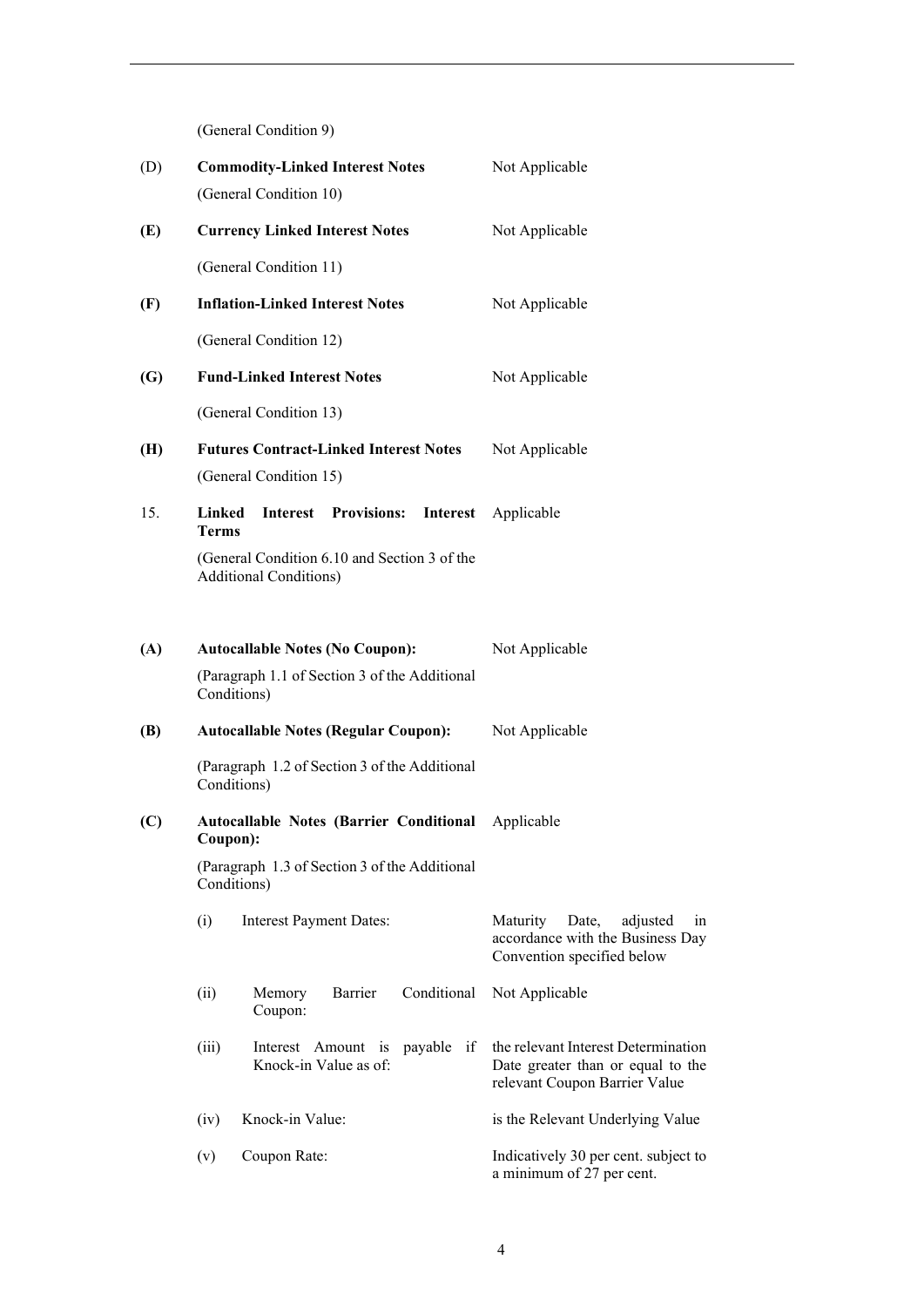|     | (vi)        | Coupon Barrier Value:                                                           | 75 per cent. of Initial Reference<br>Value                                              |
|-----|-------------|---------------------------------------------------------------------------------|-----------------------------------------------------------------------------------------|
|     | (vii)       | Interest Determination Date(s):                                                 | Determination Date                                                                      |
|     | (viii)      | Barrier Observation Date(s):                                                    | Not Applicable                                                                          |
|     | (ix)        | Barrier Observation Period:                                                     | Not Applicable                                                                          |
|     | (x)         | <b>Business Day Convention:</b>                                                 | <b>Business</b><br>Following<br>Day<br>Convention                                       |
|     | $(x_i)$     | Reset Initial Reference Value:                                                  | Not Applicable                                                                          |
|     | (xii)       | Initial Reference Value:                                                        | Determined in accordance with the<br>Value<br>Determination<br>Terms<br>specified below |
|     | (xiii)      | <b>Value Determination Terms for</b><br>Initial Reference Value:                | Closing Value                                                                           |
|     |             | of the Additional<br>(Section 7<br>Conditions)                                  |                                                                                         |
|     | (xiv)       | <b>Value Determination Terms for</b><br>Final Reference Value:                  | Closing Value                                                                           |
|     |             | of the Additional<br>(Section 7<br>Conditions)                                  |                                                                                         |
|     | (xv)        | <b>Value Determination Terms for</b><br>Relevant Underlying Value:              | Closing Value                                                                           |
|     |             | (Section 7 of the Additional<br>Conditions)                                     |                                                                                         |
| (D) |             | <b>Autocallable Notes (Memory Double</b><br><b>Barrier Conditional Coupon):</b> | Not Applicable                                                                          |
|     | Conditions) | (Paragraph 1.4 of Section 3 of the Additional                                   |                                                                                         |
| (E) |             | <b>Autocallable Notes (Mixto Coupon)</b>                                        | Not Applicable                                                                          |
|     | Conditions) | (Paragraph 1.5 of Section 3 of the Additional                                   |                                                                                         |
|     |             | PROVISIONS RELATING TO REDEMPTION                                               |                                                                                         |
| 16. |             | <b>Call Option</b>                                                              | Not Applicable                                                                          |
|     |             | (General Condition 16.5)                                                        |                                                                                         |
| 17. |             | <b>Put Option</b>                                                               | Not Applicable                                                                          |
|     |             | (General Condition 16.7)                                                        |                                                                                         |
| 18. |             | <b>Final Redemption Amount of each Note</b>                                     | As determined in accordance with<br>paragraph 20 (Linked Redemption                     |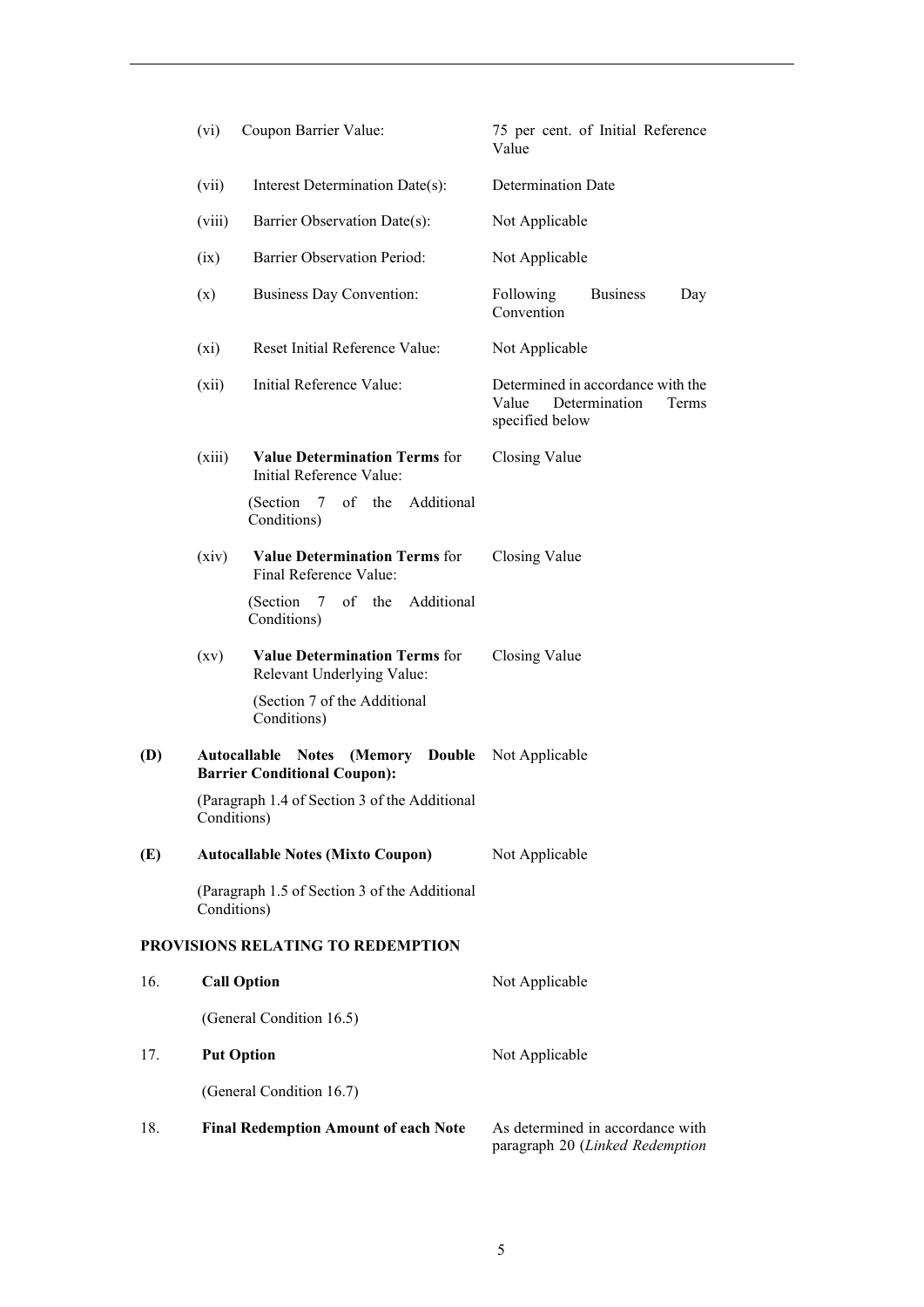*Provisions: Final Redemption Amount*) below (General Condition 16.1) 19. **Linked Redemption Provisions: Relevant Underlying** (General Conditions 9 and 16) (A) **Equity-Linked Redemption Notes: Single**  Not Applicable **Share-Linked Redemption Notes/Share Basket-Linked Redemption Notes:** (General Condition 9) (B) **Equity-Linked Redemption Notes: Single Index-Linked Redemption Notes/Index Basket-Linked Redemption Notes:** Applicable (General Condition 9) (i) Types of Notes: Single Index-Linked Redemption Notes (ii) Index/Indices: Morningstar Developed Europe Renewable Energy Select 30 Decrement 5% EUR which is a Multi-Exchange Index; (Bloomberg Code MSDER5DE Index) (iii) Exchange(s): Multi Exchange (iv) Related Exchange(s): All Exchanges (v) Determination Agent responsible for calculating Final Redemption Amount: Morgan Stanley & Co. International plc (vi) Determination Time: As per General Condition 9.9 (vii) Benchmark Trigger Provisions: Applicable (viii) Alternative Pre-nominated Index None (ix) Additional Disruption Event(s): (General Condition 9.6) Change in Law, Hedging Disruption and Increased Cost of Hedging (x) Correction Cut Off Time: (General Condition 9.2(e)) within one Settlement Cycle after the original publication and prior to the relevant Interest Payment Date (xi) Weighting for each Index: Not Applicable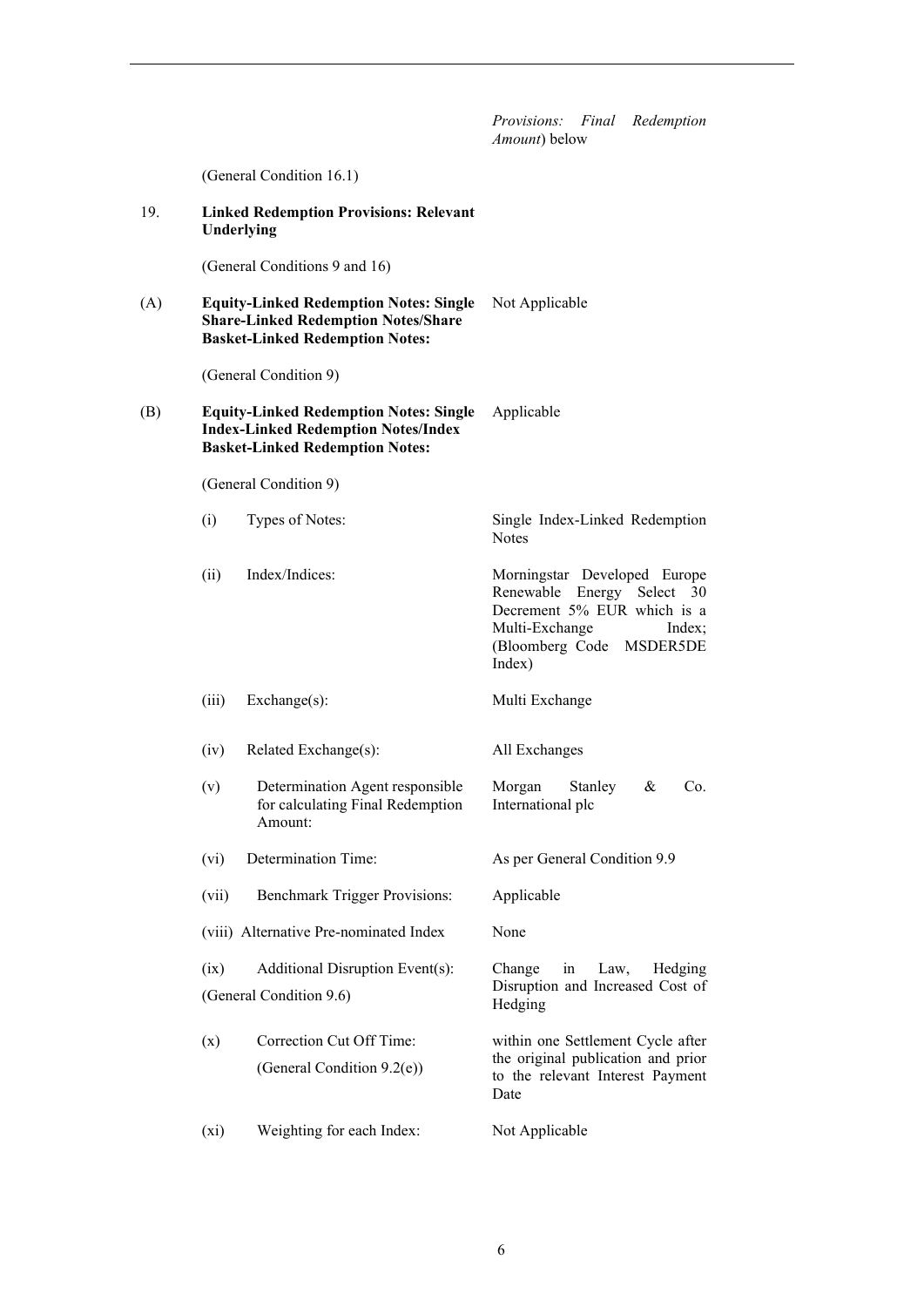| (C) |                   | <b>Equity-Linked Redemption Notes: Single</b><br><b>ETF-Linked Redemption Notes/ETF</b><br><b>Basket-Linked Redemption Notes:</b> | Not Applicable                   |
|-----|-------------------|-----------------------------------------------------------------------------------------------------------------------------------|----------------------------------|
|     |                   | (General Condition 9)                                                                                                             |                                  |
| (D) |                   | <b>Commodity-Linked Redemption Notes</b>                                                                                          | Not Applicable                   |
|     |                   | (General Condition 10)                                                                                                            |                                  |
| (E) |                   | <b>Currency-Linked Redemption Notes</b>                                                                                           | Not Applicable                   |
|     |                   | (General Condition 11)                                                                                                            |                                  |
| (F) |                   | <b>Inflation-Linked Redemption Provisions</b>                                                                                     | Not Applicable                   |
|     |                   | (General Condition 12)                                                                                                            |                                  |
| (G) |                   | <b>Fund-Linked Redemption Provisions</b>                                                                                          | Not Applicable                   |
|     |                   | (General Condition 13)                                                                                                            |                                  |
| (H) | <b>Provisions</b> | <b>Futures Contract-Linked Redemption</b>                                                                                         | Not Applicable                   |
|     |                   | (General Condition 15)                                                                                                            |                                  |
| 20. |                   | <b>Linked Redemption Provisions: Final</b><br><b>Redemption Amount</b>                                                            |                                  |
|     |                   | (General Condition 16 and Section 3 of the<br><b>Additional Conditions)</b>                                                       |                                  |
|     | (i)               | Autocallable<br><b>Notes</b><br>(Fixed)<br>Redemption):                                                                           | Not Applicable                   |
|     |                   | (Paragraph 3.1 of Section 3 of the<br><b>Additional Conditions)</b>                                                               |                                  |
|     | (ii)              | Autocallable Notes (Capitalised<br>Non-Memory Redemption):                                                                        | Not Applicable                   |
|     |                   | (Paragraph 3.2 of Section 3 of the<br><b>Additional Conditions)</b>                                                               |                                  |
|     | (iii)             | Autocallable Notes (Capitalised<br>Memory Redemption):                                                                            | Not Applicable                   |
|     |                   | (Paragraph 3.3 of Section 3 of the<br><b>Additional Conditions)</b>                                                               |                                  |
|     | (iv)              | Autocallable<br><b>Notes</b><br>(Basic<br>Performance Linked Redemption):                                                         | Not Applicable                   |
|     |                   | (Paragraph 3.4 of Section 3 of the<br><b>Additional Conditions)</b>                                                               |                                  |
|     | (v)               | Autocallable Notes (Single Barrier<br>Final Redemption):                                                                          | Applicable                       |
|     |                   | (Paragraph 3.5 of Section 3 of the<br><b>Additional Conditions)</b>                                                               |                                  |
|     |                   | Knock-in Value:                                                                                                                   | is the Relevant Underlying Value |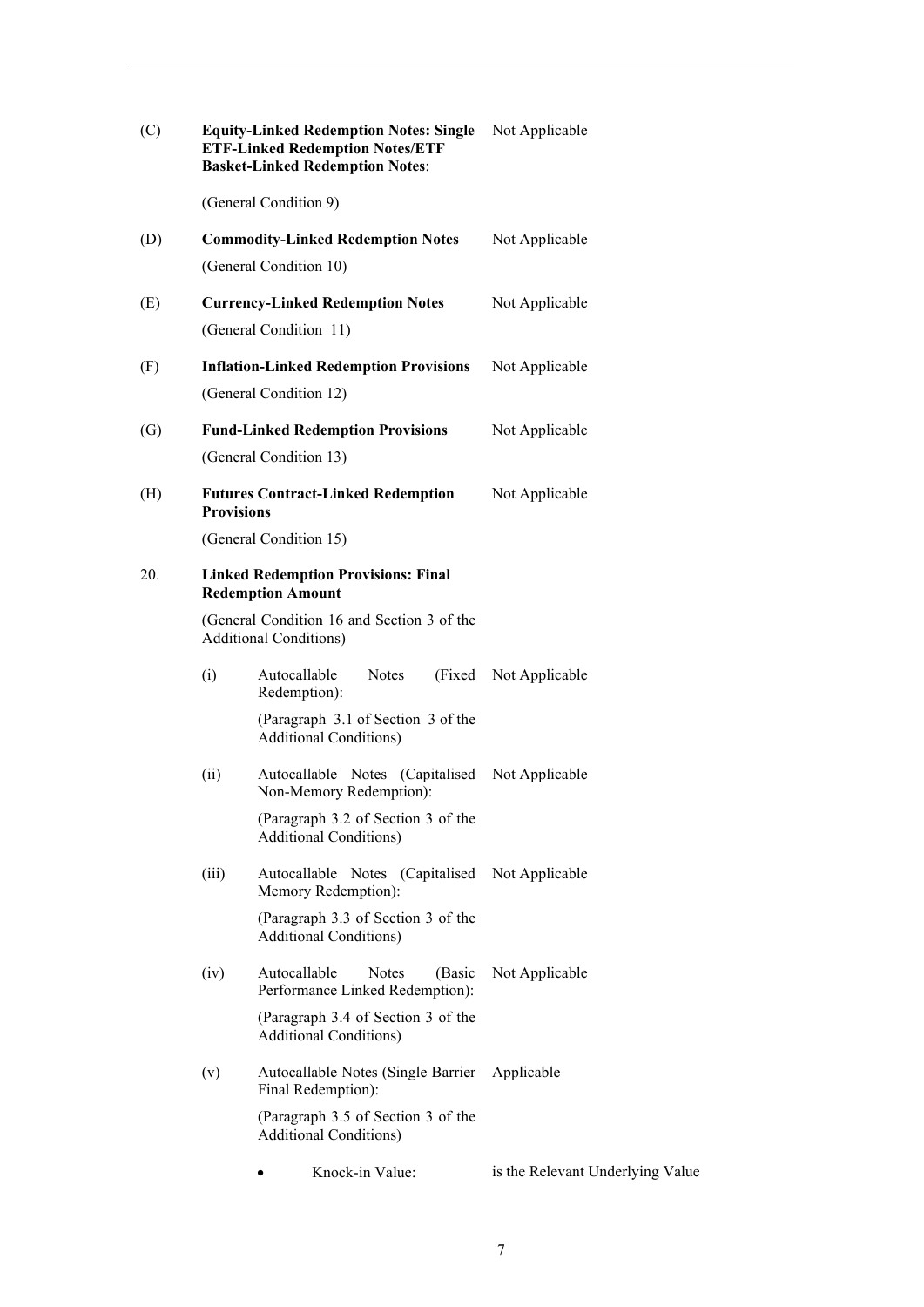|        |                              | Elections for Paragraph<br>$3.5(a)$ of Section 3 of the<br><b>Additional Conditions:</b> | If<br>the Determination<br>Agent<br>that<br>the<br>Knock-in<br>determines<br>Value as of the Determination<br>Date greater than or equal to the<br>Final Redemption Barrier Value,<br>Fixed Redemption shall apply. |
|--------|------------------------------|------------------------------------------------------------------------------------------|---------------------------------------------------------------------------------------------------------------------------------------------------------------------------------------------------------------------|
|        |                              | Elections for Paragraph<br>$3.5(b)$ of Section 3 of the<br><b>Additional Conditions:</b> | Basic<br>Performance-Linked<br>Redemption                                                                                                                                                                           |
|        |                              | Elections for Paragraph<br>$3.5(c)$ of Section 3 of the<br><b>Additional Conditions:</b> | Not Applicable                                                                                                                                                                                                      |
|        |                              | Final Redemption Barrier<br>Value:                                                       | 75 per cent of Initial Reference<br>Value                                                                                                                                                                           |
|        |                              | Final Redemption Rate:                                                                   | Not Applicable                                                                                                                                                                                                      |
|        |                              | Specified Rate 1:                                                                        | 100 per cent                                                                                                                                                                                                        |
|        |                              | Specified Rate 2:                                                                        | Not Applicable                                                                                                                                                                                                      |
|        |                              | Participation Rate:                                                                      | 100 per cent                                                                                                                                                                                                        |
|        |                              | Knock-in Barrier Level:                                                                  | Not Applicable                                                                                                                                                                                                      |
| (vi)   |                              | Autocallable Notes (Dual Barrier<br>Final Redemption 1):                                 | Not Applicable                                                                                                                                                                                                      |
|        |                              | (Paragraph 3.6 of Section 3 of the<br><b>Additional Conditions)</b>                      |                                                                                                                                                                                                                     |
| (vii)  |                              | Autocallable Notes (Dual Barrier<br>Final Redemption 2):                                 | Not Applicable                                                                                                                                                                                                      |
|        |                              | (Paragraph 3.7 of Section 3 of the<br><b>Additional Conditions)</b>                      |                                                                                                                                                                                                                     |
| (viii) |                              | Autocallable Notes (Dual Barrier<br>Final Redemption 3):                                 | Not Applicable                                                                                                                                                                                                      |
|        |                              | (Paragraph 3.8 of Section 3 of the<br><b>Additional Conditions)</b>                      |                                                                                                                                                                                                                     |
| (ix)   |                              | Autocallable Notes (Performance<br>Linked Redemption):                                   | Not Applicable                                                                                                                                                                                                      |
|        |                              | (Paragraph 3.9 of Section 3 of the<br><b>Additional Conditions)</b>                      |                                                                                                                                                                                                                     |
| (x)    | Autocallable<br>Redemption): | (Mixto)<br><b>Notes</b>                                                                  | Not Applicable                                                                                                                                                                                                      |
|        |                              | (Paragraph 3.10 of Section 3 of the<br><b>Additional Conditions)</b>                     |                                                                                                                                                                                                                     |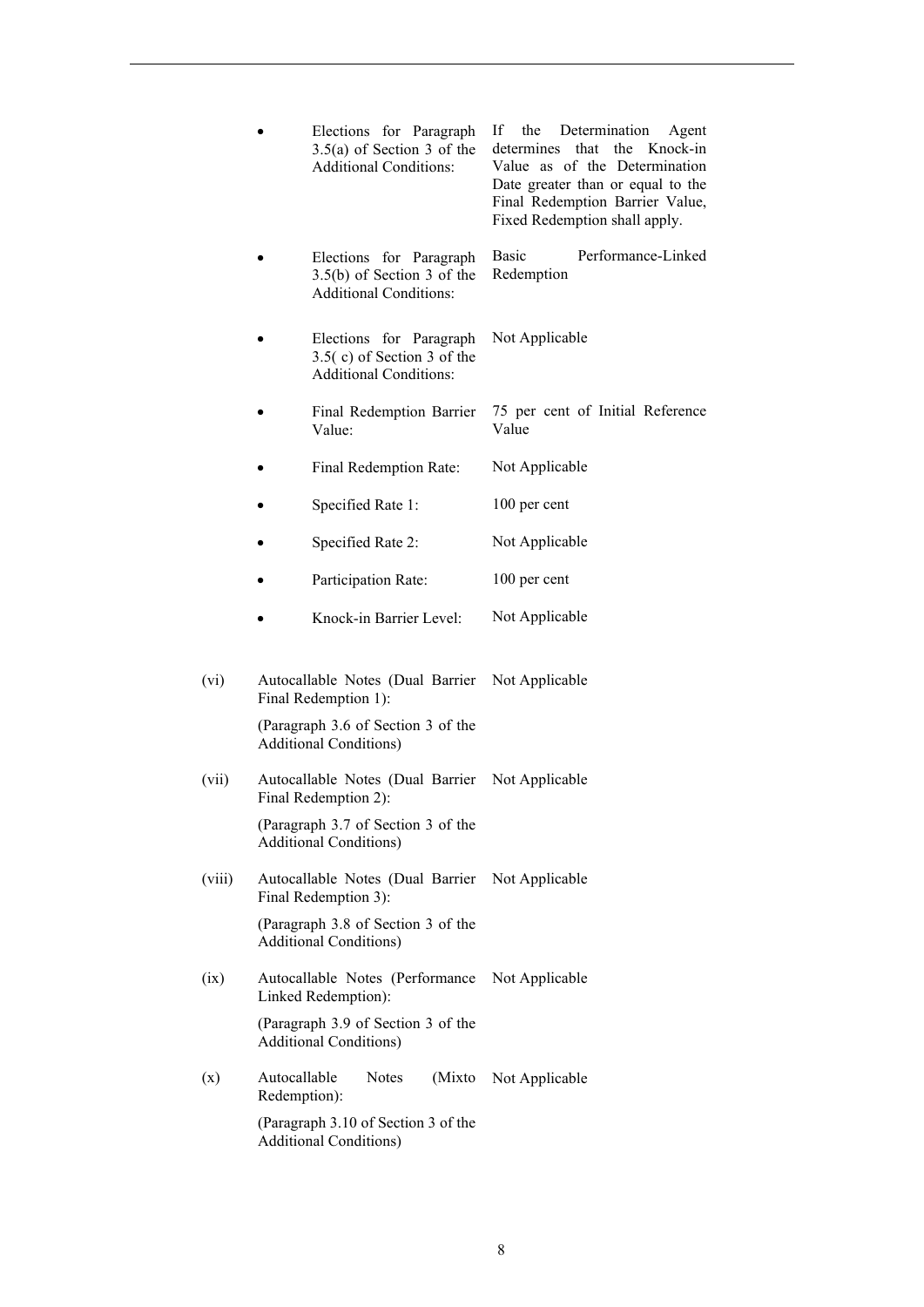(xi) Autocallable Notes (Participation Not Applicable and Performance-Linked Redemption): (Paragraph 3.11 of Section 3 of the

Additional Conditions)

# 21. **Early Redemption**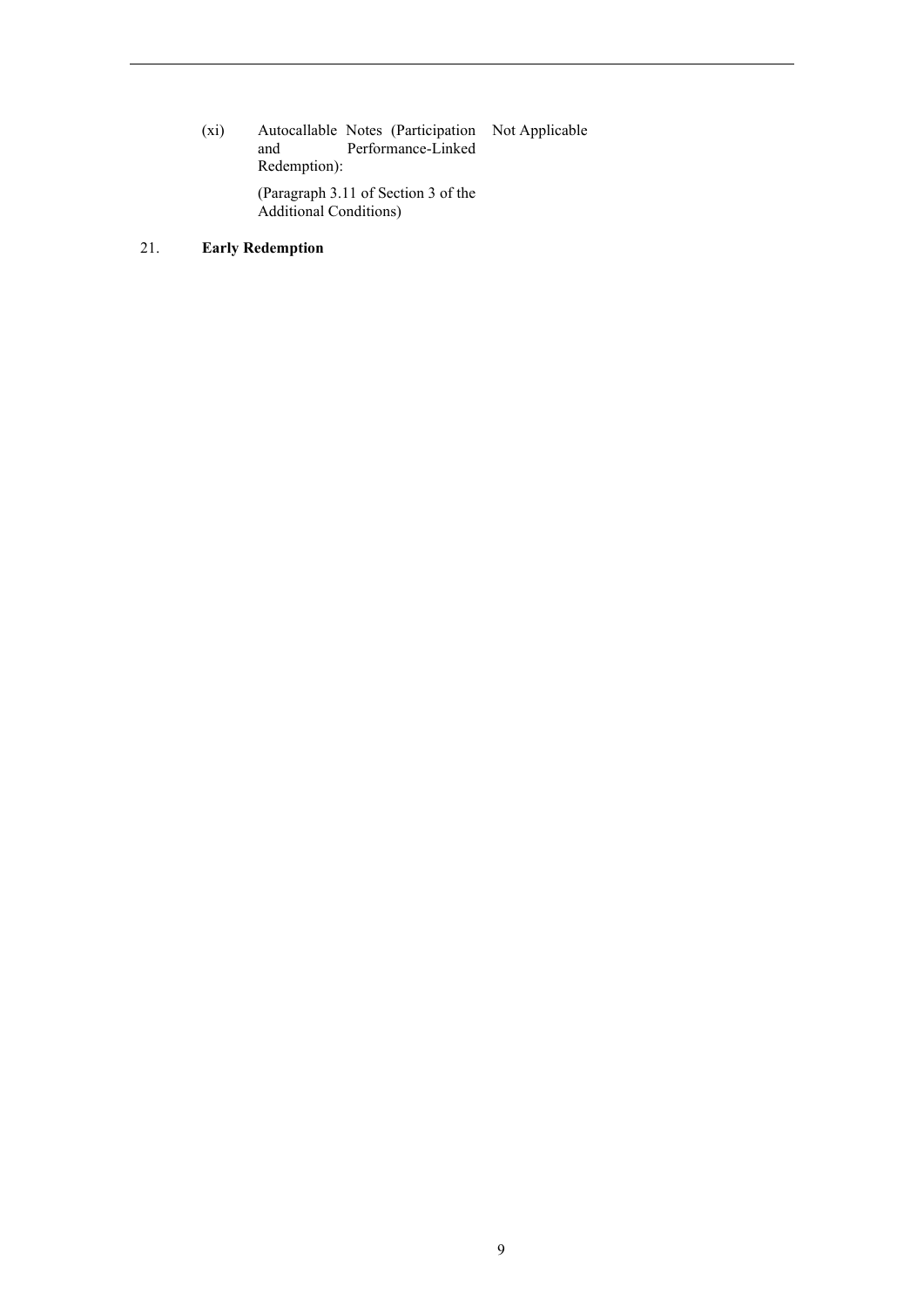| (A) | <b>Autocallable Notes (Autocall 1):</b>                                      | Not Applicable.                                                                                                                                                                                                                            |                                               |
|-----|------------------------------------------------------------------------------|--------------------------------------------------------------------------------------------------------------------------------------------------------------------------------------------------------------------------------------------|-----------------------------------------------|
|     | (Paragraph 2.1 of Section 3 of the Additional<br>Conditions)                 |                                                                                                                                                                                                                                            |                                               |
| (B) | <b>Autocallable Notes (Autocall 2):</b>                                      | Applicable                                                                                                                                                                                                                                 |                                               |
|     | (Paragraph 2.2 of Section 3 of the Additional<br>Conditions)                 |                                                                                                                                                                                                                                            |                                               |
|     | Knock-in Value:<br>(i)                                                       | is the Relevant Underlying Value                                                                                                                                                                                                           |                                               |
|     | Automatic Early Redemption Event<br>(ii)<br>occurs if:                       | the Knock-in Value as of the<br>relevant<br>Automatic<br>Early<br>Redemption Determination Date<br>greater than or equal to the<br>Autocall Barrier Value in respect<br>of<br>such<br>Automatic<br>Early<br>Redemption Determination Date. |                                               |
|     | Redemption<br>(iii)<br>Automatic<br>Early<br>Determination Date(s):          | 16 January 2024, 15 July 2024, 14<br>January 2025, 14 July 2025, 14<br>January 2026, 14 July 2026, 14<br>January 2027, 14 July 2027, 14<br>January 2028 and 14 July 2028                                                                   |                                               |
|     | Barrier Observation Date(s):<br>(iv)                                         | Not Applicable                                                                                                                                                                                                                             |                                               |
|     | <b>Barrier Observation Period:</b><br>(v)                                    | Not Applicable                                                                                                                                                                                                                             |                                               |
|     | Redemption<br>(vi)<br>Automatic<br>Early<br>Date(s):                         | Scheduled<br>Automatic<br>Early<br>Redemption Date are:                                                                                                                                                                                    |                                               |
|     |                                                                              | 23 January 2024, 22 July 2024, 21<br>January 2025, 21 July 2025, 21<br>January 2026, 21 July 2026, 21<br>January 2027, 21 July 2027, 21<br>January 2028 and 21 July 2028                                                                   |                                               |
|     | (vii)<br>Automatic<br>Redemption<br>Early                                    | Applicable                                                                                                                                                                                                                                 |                                               |
|     | Specified Day(s):                                                            | 5 Business Days                                                                                                                                                                                                                            |                                               |
|     | (viii) Autocall Barrier Value:                                               | 100 per cent. of the Initial<br>Reference Value                                                                                                                                                                                            |                                               |
|     | Specified<br>Automatic<br>Early<br>(ix)<br>Redemption Determination Date(s): | 16 January 2024, 15 July 2024, 14<br>January 2025, 14 July 2025, 14<br>January 2026, 14 July 2026, 14<br>January 2027, 14 July 2027, 14<br>January 2028 and 14 July 2028                                                                   |                                               |
|     | Specified Rate:                                                              | 100 per cent.                                                                                                                                                                                                                              |                                               |
|     | (x)<br>Automatic Early Redemption Rate:                                      | See table below                                                                                                                                                                                                                            |                                               |
|     |                                                                              | <b>Automatic Early Redemption</b><br><b>Determination Date</b>                                                                                                                                                                             | <b>Automatic</b><br><b>Early</b><br>Redemptio |

**n Rate**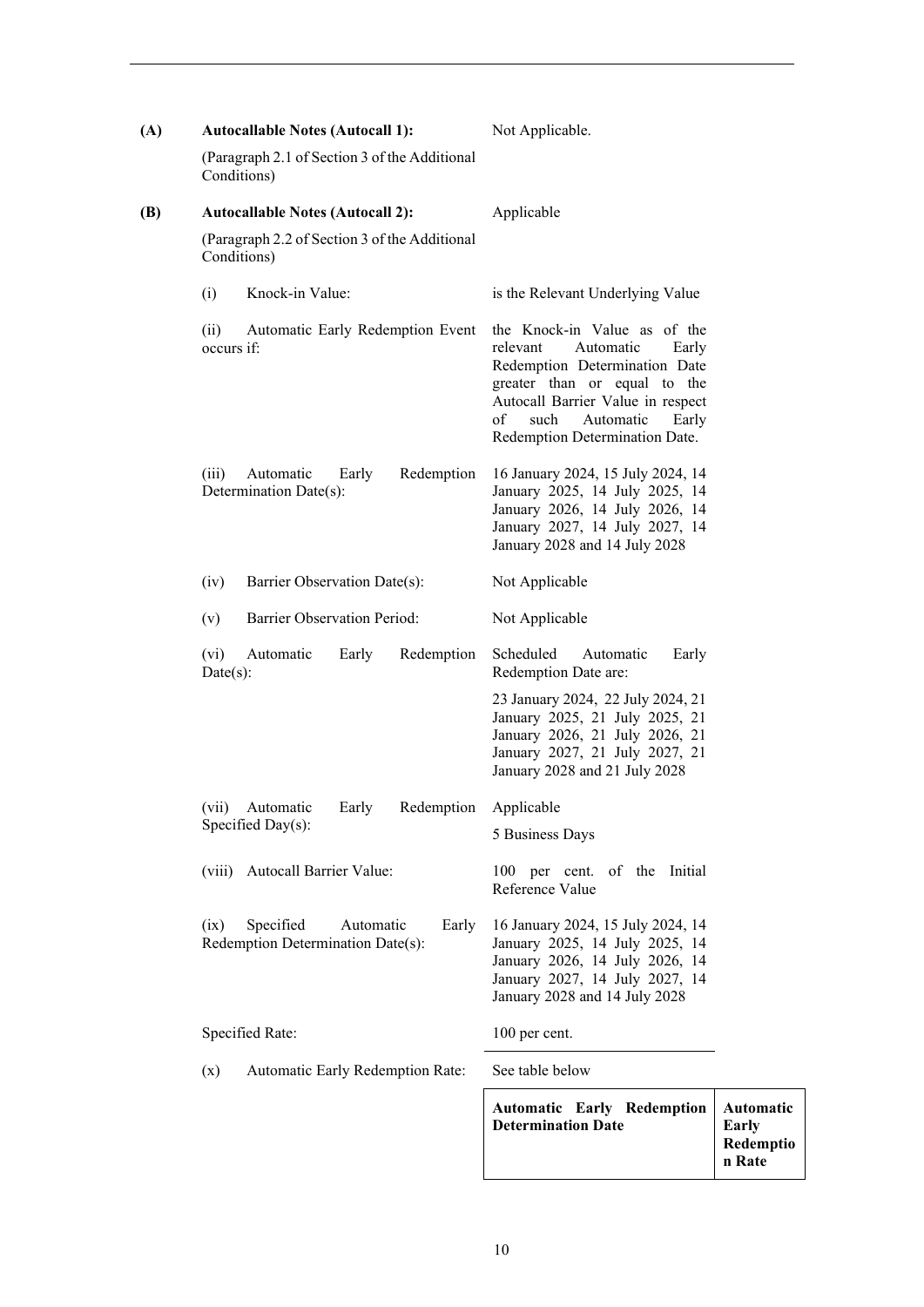| 16 January 2024 | 15%<br>indicative,<br>minimum<br>13.5% |
|-----------------|----------------------------------------|
| 15 July 2024    | 20%<br>indicative,<br>minimum<br>18%   |
| 14 January 2025 | 25%<br>indicative,<br>minimum<br>22.5% |
| 14 July 2025    | 30%<br>indicative,<br>minimum<br>27%   |
| 14 January 2026 | 35%<br>indicative,<br>minimum<br>31.5% |
| 14 July 2026    | 40%<br>indicative,<br>minimum<br>36%   |
| 14 January 2027 | 45%<br>indicative,<br>minimum<br>40.5% |
| 14 July 2027    | 50%<br>indicative,<br>minimum<br>45%   |
| 14 January 2028 | 55%<br>indicative,<br>minimum<br>49.5% |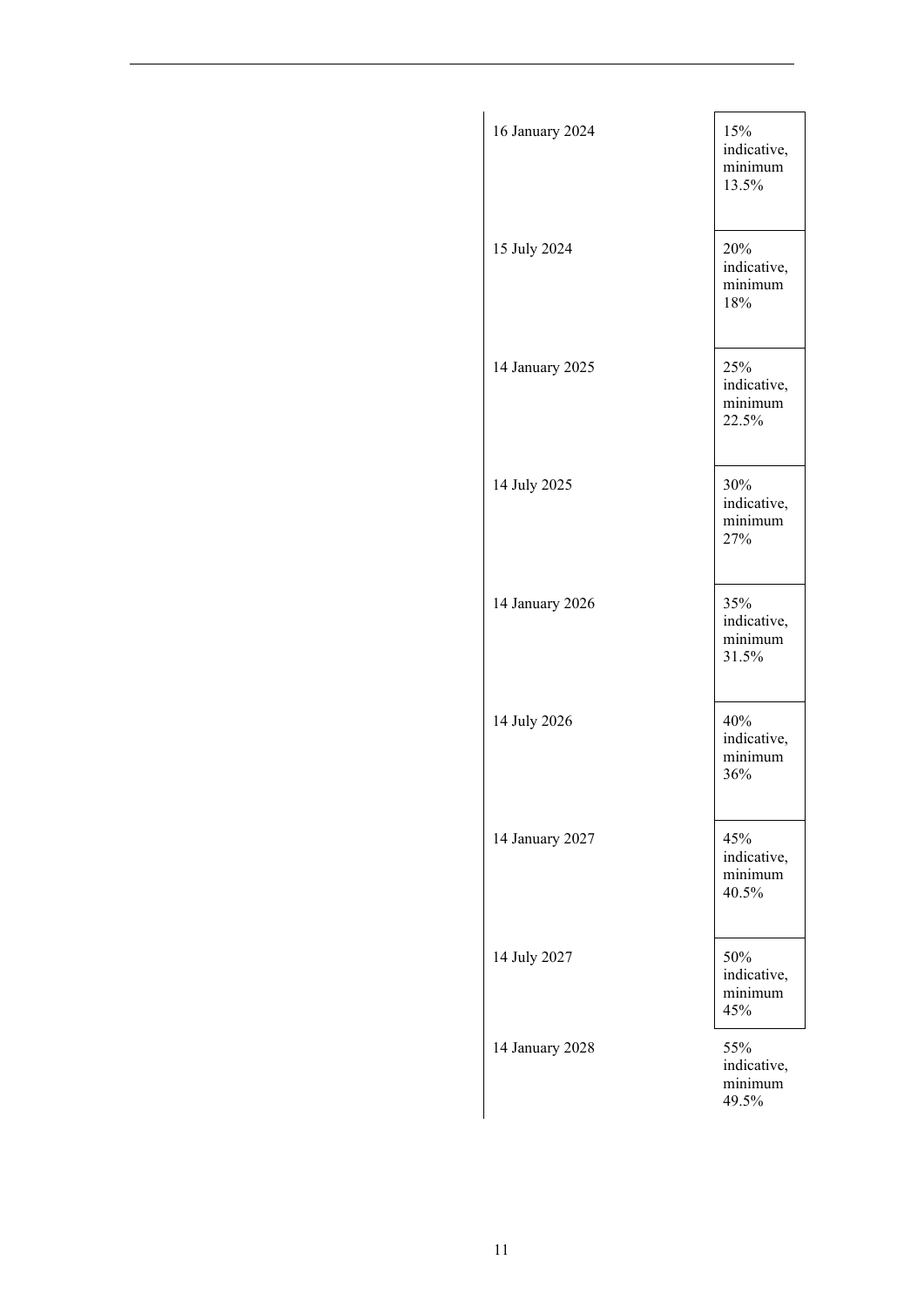|     |             |                                                                                                    | 14 July 2028                                                                            | 30%<br>indicative,<br>minimum<br>27% |
|-----|-------------|----------------------------------------------------------------------------------------------------|-----------------------------------------------------------------------------------------|--------------------------------------|
|     | $(x_i)$     | Reset Initial Reference Value:                                                                     | Not Applicable                                                                          |                                      |
|     | (xii)       | Initial Reference Value:                                                                           | Determined in accordance with the<br>Determination<br>Value<br>Terms<br>specified below |                                      |
|     |             | Specified Percentage:                                                                              | Not Applicable                                                                          |                                      |
|     | (xiii)      | Value Determination Terms for<br>Initial Reference Value as:                                       | Closing Value                                                                           |                                      |
|     |             | (Section $7$<br>of the Additional<br>Conditions)                                                   |                                                                                         |                                      |
|     |             | Determination<br>$(xiv)$ Value<br>Terms for<br>determining<br>Final<br>Reference Value (Autocall): | Closing Value                                                                           |                                      |
|     | (xvi)       | Value Determination Terms for<br>Relevant Underlying Value as of<br>the relevant date or period:   | Closing Value                                                                           |                                      |
|     |             | (Section)<br>of<br>7<br>the<br><b>Additional Conditions)</b>                                       |                                                                                         |                                      |
| (C) |             | <b>Autocallable Notes (Autocall 3):</b>                                                            | Not Applicable                                                                          |                                      |
|     | Conditions) | (Paragraph 2.3 of Section 3 of the Additional                                                      |                                                                                         |                                      |
| (D) |             | <b>Autocallable Notes (Autocall 4):</b>                                                            | Not Applicable                                                                          |                                      |
|     | Conditions) | (Paragraph 2.4 of Section 3 of the Additional                                                      |                                                                                         |                                      |
| (E) |             | <b>Autocallable Notes (Autocall 5):</b>                                                            | Not Applicable                                                                          |                                      |
|     | Conditions) | (Paragraph 2.5 of Section 3 of the Additional                                                      |                                                                                         |                                      |
| (F) |             | <b>Autocallable Notes (Autocall 6):</b>                                                            | Not Applicable                                                                          |                                      |
|     | Conditions) | (Paragraph 2.6 of Section 3 of the Additional                                                      |                                                                                         |                                      |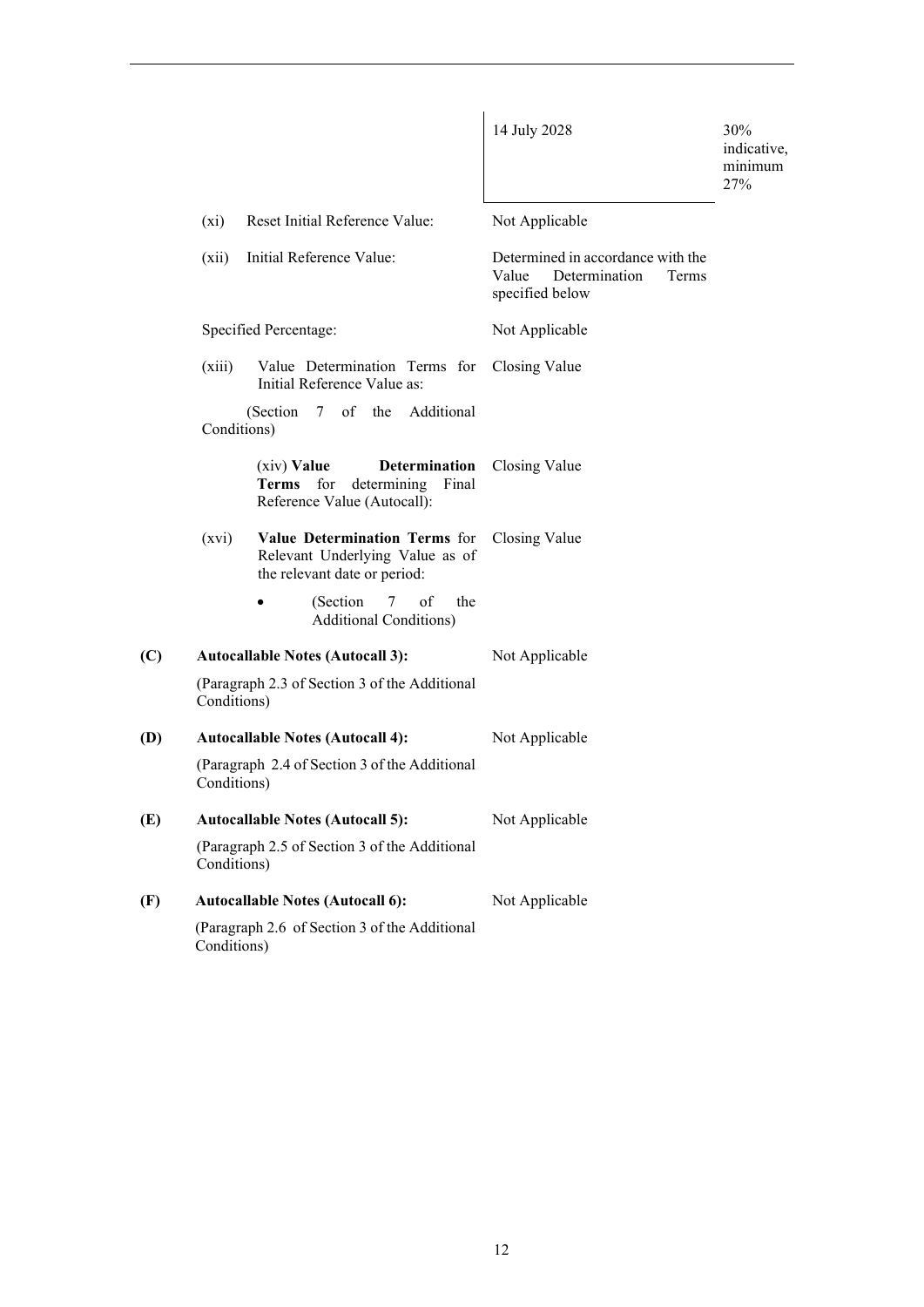| (G) | <b>Early Redemption Amount upon</b><br>(i)<br>Event of Default (General Condition 21):                                               | Qualified Financial Institution<br>Determination. The Determination<br>Agent will determine the amount a<br>Qualified Financial Institution<br>would charge to assume all of the<br>Issuer's<br>payment<br>and<br>other<br>obligations with respect to such<br>Notes as if no such Event of<br>Default had occurred<br>to<br>$\alpha$<br>undertake obligations that would<br>have the effect of preserving the<br>economic equivalent of any<br>payment by the Issuer to the<br>Noteholder with respect to the<br><b>Notes</b> |
|-----|--------------------------------------------------------------------------------------------------------------------------------------|--------------------------------------------------------------------------------------------------------------------------------------------------------------------------------------------------------------------------------------------------------------------------------------------------------------------------------------------------------------------------------------------------------------------------------------------------------------------------------------------------------------------------------|
|     | Early Redemption Amount (Tax)<br>(ii)<br>upon redemption pursuant to Condition<br>16.3 (Tax Redemption - MSI plc and MSBV<br>Notes). | Early Redemption Amount (Tax) -<br>Fair Market Value                                                                                                                                                                                                                                                                                                                                                                                                                                                                           |
| (H) | <b>Inconvertibility Event Provisions:</b>                                                                                            | Not Applicable                                                                                                                                                                                                                                                                                                                                                                                                                                                                                                                 |
|     | (General Condition 33)                                                                                                               |                                                                                                                                                                                                                                                                                                                                                                                                                                                                                                                                |
|     | <b>GENERAL PROVISIONS APPLICABLE TO THE NOTES</b>                                                                                    |                                                                                                                                                                                                                                                                                                                                                                                                                                                                                                                                |
| 22. | Form of Notes:                                                                                                                       | <b>Finnish Notes</b>                                                                                                                                                                                                                                                                                                                                                                                                                                                                                                           |
|     | (General Condition 3)                                                                                                                |                                                                                                                                                                                                                                                                                                                                                                                                                                                                                                                                |
| 23. | Additional Business Centre(s) or other<br>special provisions relating to Payment Dates:                                              | <b>TARGET</b>                                                                                                                                                                                                                                                                                                                                                                                                                                                                                                                  |
| 24. | Record Date:                                                                                                                         | the<br>General<br>As<br>set<br>out<br>in<br>Conditions                                                                                                                                                                                                                                                                                                                                                                                                                                                                         |
| 25. | Redenomination,<br>renominalisation<br>and<br>reconventioning provisions:                                                            | Not Applicable                                                                                                                                                                                                                                                                                                                                                                                                                                                                                                                 |
| 26. | Taxation:                                                                                                                            |                                                                                                                                                                                                                                                                                                                                                                                                                                                                                                                                |
|     | General Condition 20.1:<br>(i)                                                                                                       | "Additional<br>Amounts"<br><sub>is</sub><br>Applicable                                                                                                                                                                                                                                                                                                                                                                                                                                                                         |
|     | General Condition 20.3:<br>(ii)                                                                                                      | Implementation<br>of<br>Financial<br>Transaction<br>Tax<br>Event<br>is<br>Applicable                                                                                                                                                                                                                                                                                                                                                                                                                                           |
| 27. | CNY Centre:                                                                                                                          | Not Applicable                                                                                                                                                                                                                                                                                                                                                                                                                                                                                                                 |
| 28. | Illegality and Regulatory Event:                                                                                                     |                                                                                                                                                                                                                                                                                                                                                                                                                                                                                                                                |
|     | (General Condition 22)                                                                                                               |                                                                                                                                                                                                                                                                                                                                                                                                                                                                                                                                |
| 29. | Illegality and Regulatory Event (General<br>Condition 22):                                                                           | Applicable                                                                                                                                                                                                                                                                                                                                                                                                                                                                                                                     |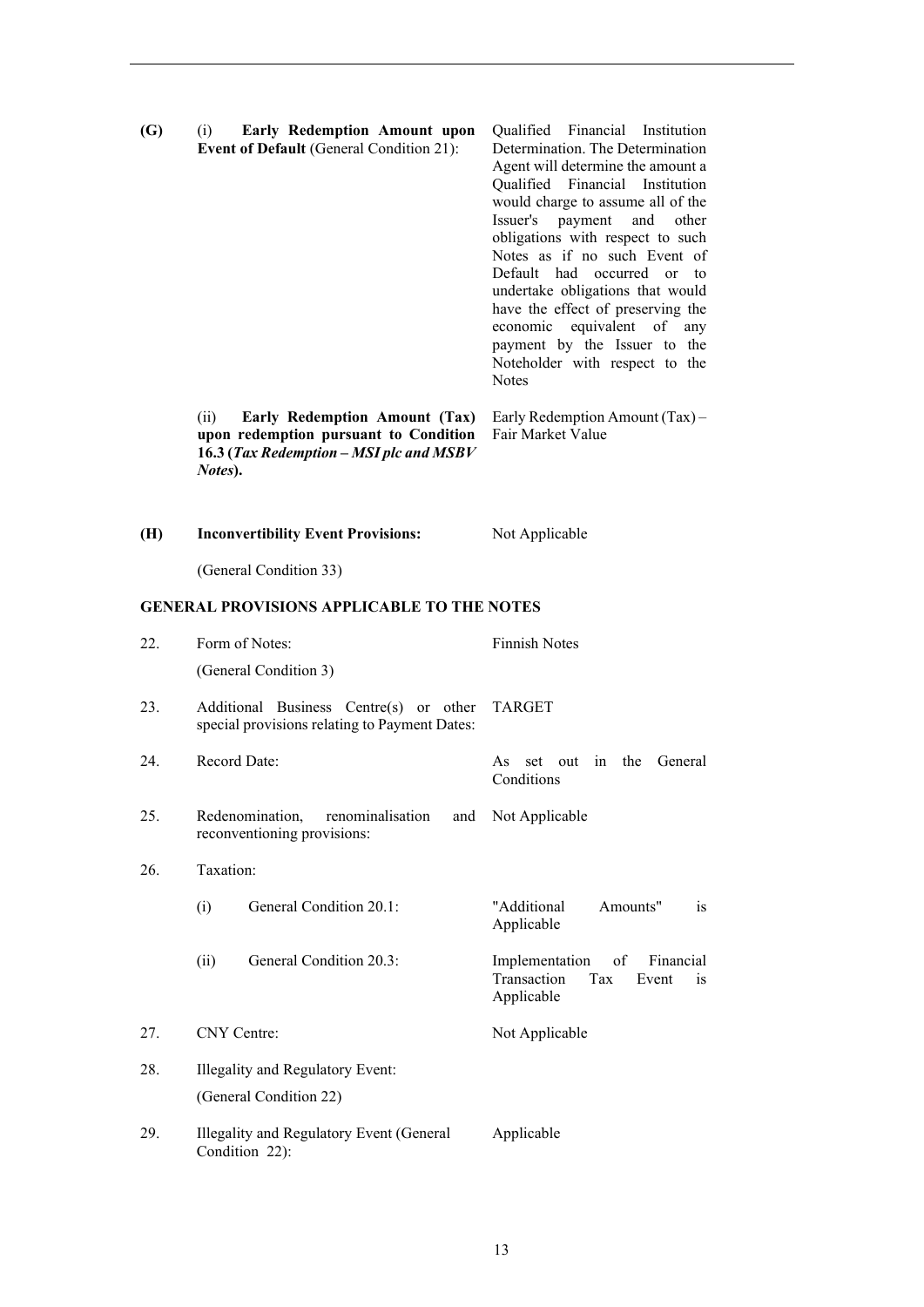| 30. | Early Redemption Amount (Illegality and<br>Regulatory Event):                                        | Redemption<br>Early<br>Amount<br>(Illegality and Regulatory Event) -<br>Fair Market Value |  |
|-----|------------------------------------------------------------------------------------------------------|-------------------------------------------------------------------------------------------|--|
| 31. | Index Cancellation or Administrator/<br>Benchmark Event (General Condition                           | Benchmark Trigger Provisions are<br>Applicable                                            |  |
|     | 9.2(b)                                                                                               | Alternative Pre-nominated Index:<br>None                                                  |  |
| 32. | Redemption for Index Adjustment Event:<br>(General Condition 9.2(d))                                 | Benchmark Trigger Provisions are<br>Not Applicable                                        |  |
|     |                                                                                                      | Alternative Pre-nominated Index:<br>None                                                  |  |
|     |                                                                                                      | Early Redemption Amount (Index<br>Cancellation) – Fair Market Value<br>shall apply        |  |
| 33. | Merger Event or Tender Offer:<br>(General Condition 9.4(a))                                          | Not Applicable                                                                            |  |
| 34. | Nationalisation, Insolvency and Delisting:<br>(General Condition 9.4(b))                             | Not Applicable                                                                            |  |
| 35. | <b>Extraordinary ETF Events:</b><br>(General Condition 9.5)                                          | Not Applicable                                                                            |  |
| 36. | <b>Additional Disruption Events:</b>                                                                 | Early<br>Redemption<br>Amount                                                             |  |
|     | (General Condition 9.6)                                                                              | (Additional Disruption Event) -<br>Fair Market Value shall                                |  |
| 37. | Partial Lookthrough Depositary Receipt<br>Provisions:                                                | Not Applicable                                                                            |  |
|     | (General Condition 9.7)                                                                              |                                                                                           |  |
| 38. | Full Lookthrough Depositary Receipt<br>Provisions:                                                   | Not Applicable                                                                            |  |
|     | (General Condition 9.8)                                                                              |                                                                                           |  |
| 39. | Administrator/Benchmark Events (General<br>Condition 10.4)                                           | Not Applicable                                                                            |  |
| 40. | <b>Commodity Disruption Events (General</b><br>Condition 10.6)                                       | Not Applicable                                                                            |  |
| 41. | Commodity Index Cancellation or<br>Administrator/Benchmark Event Date<br>(General Condition 10.7(b)) | Not Applicable                                                                            |  |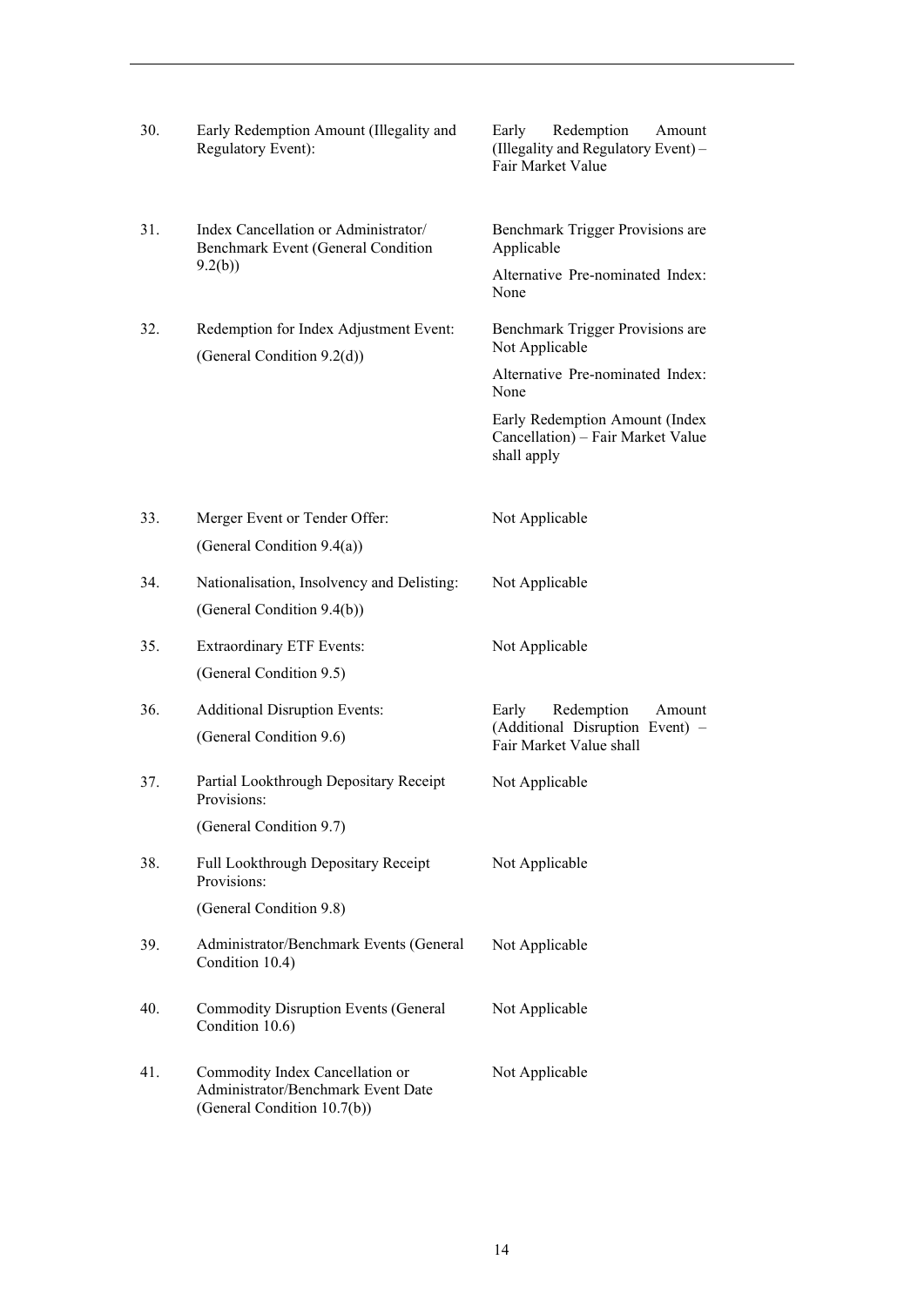| 42. | Redemption for Commodity Index<br>Adjustment Event (General Condition<br>10.7(d) | Not Applicable |
|-----|----------------------------------------------------------------------------------|----------------|
| 43. | <b>Additional Disruption Events:</b>                                             | Not Applicable |
|     | (General Condition 10.8)                                                         |                |
| 44. | Administrator/Benchmark Events (General<br>Condition 11.5)                       | Not Applicable |
| 45. | <b>Additional Disruption Events:</b>                                             | Not Applicable |
|     | (General Condition 11.6)                                                         |                |
| 46. | Cessation of Publication (General Condition<br>12.2)                             | Not Applicable |
| 47. | <b>Additional Disruption Events:</b>                                             | Not Applicable |
|     | (General Condition 12.7)                                                         |                |
| 48. | <b>CNY</b> Disruption Events:                                                    | Not Applicable |
|     | (General Condition 34)                                                           |                |
| 49. | Substitution of Issuer or Guarantor with non<br>Morgan Stanley Group entities:   | Applicable     |
|     | (General Condition 35.2)                                                         |                |
| 50. | FX <sub>Final</sub> Determination Date:                                          | Not Applicable |
| 51. | FX <sub>Initial</sub> Determination Date:                                        | Not Applicable |

# **DISTRIBUTION**

|     | (i)     | If syndicated, names and addresses Not Applicable<br>of Managers and underwriting<br>commitments: and names and<br>addresses of the entities agreeing to<br>place the issue without a firm<br>commitment or on a "best efforts"<br>basis if such entities are not the<br>same as the Managers.) |                                        |   |     |
|-----|---------|-------------------------------------------------------------------------------------------------------------------------------------------------------------------------------------------------------------------------------------------------------------------------------------------------|----------------------------------------|---|-----|
|     | (ii)    | Date of Subscription Agreement:                                                                                                                                                                                                                                                                 | Not Applicable                         |   |     |
|     | (iii)   | Stabilising Manager(s) (if any):                                                                                                                                                                                                                                                                | Not Applicable                         |   |     |
| 52. | dealer: | If non-syndicated, name and address of                                                                                                                                                                                                                                                          | Stanley<br>Morgan<br>International plc | & | Co. |
|     |         |                                                                                                                                                                                                                                                                                                 | 25 Cabot Square                        |   |     |
|     |         |                                                                                                                                                                                                                                                                                                 | London E14 4QA                         |   |     |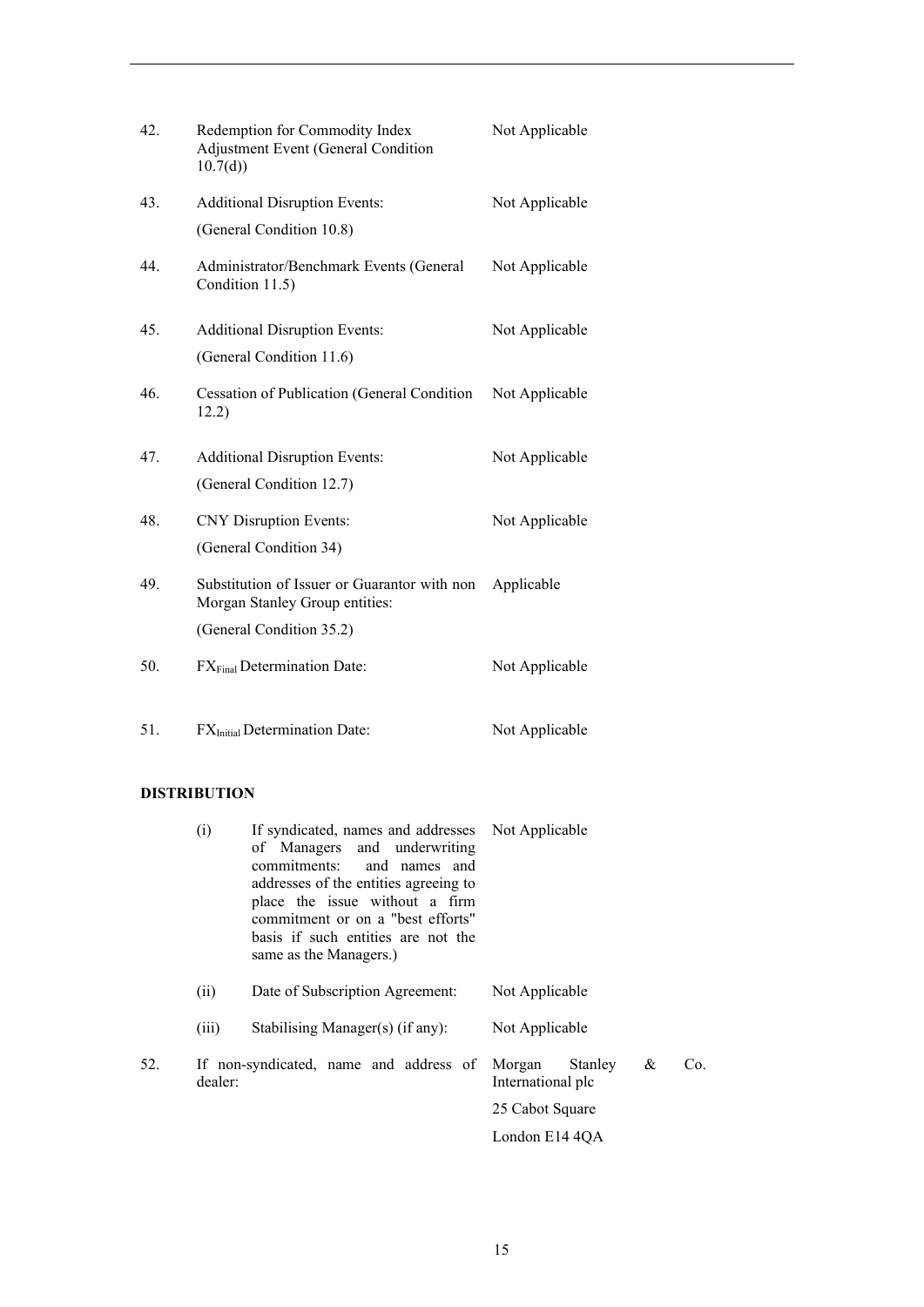| 53. | Non-exempt Offer and Offer Period: | An offer of the Notes may be made<br>by Alexandria Pankkiiriliike Oyj<br>other than pursuant to Article $1(4)$<br>of the Prospectus Regulation in<br>Offer<br>Finland<br>("Public")<br>Jurisdiction") during the period<br>from, and including, 1 June 2022<br>to, and including, 30 June 2022<br>("Offer Period"). See further<br>paragraph 7 of Part B below. |
|-----|------------------------------------|-----------------------------------------------------------------------------------------------------------------------------------------------------------------------------------------------------------------------------------------------------------------------------------------------------------------------------------------------------------------|
| 54. | Total commission and concession:   | In connection with the offer and<br>sale of the Notes, the Issuer, the<br>Dealer or their affiliates will pay to<br>the Distributor a one time or<br>recurring distribution fee. The<br>total distribution fees payable, will<br>not exceed 5.00 per cent. Further<br>information is available from the<br>Distributor upon request.                            |

# **United States Taxation**

**This discussion is limited to the U.S. federal tax issues addressed below. Additional issues may exist that are not addressed in this discussion and that could affect the federal tax treatment of an investment in the Notes. Investors should seek their own advice based upon their particular circumstances from an independent tax advisor.**

A non-U.S. investor should review carefully the section entitled "*United States Federal Taxation*" in the Base Prospectus.

Signed on behalf of the Issuer:

By:

Duly authorised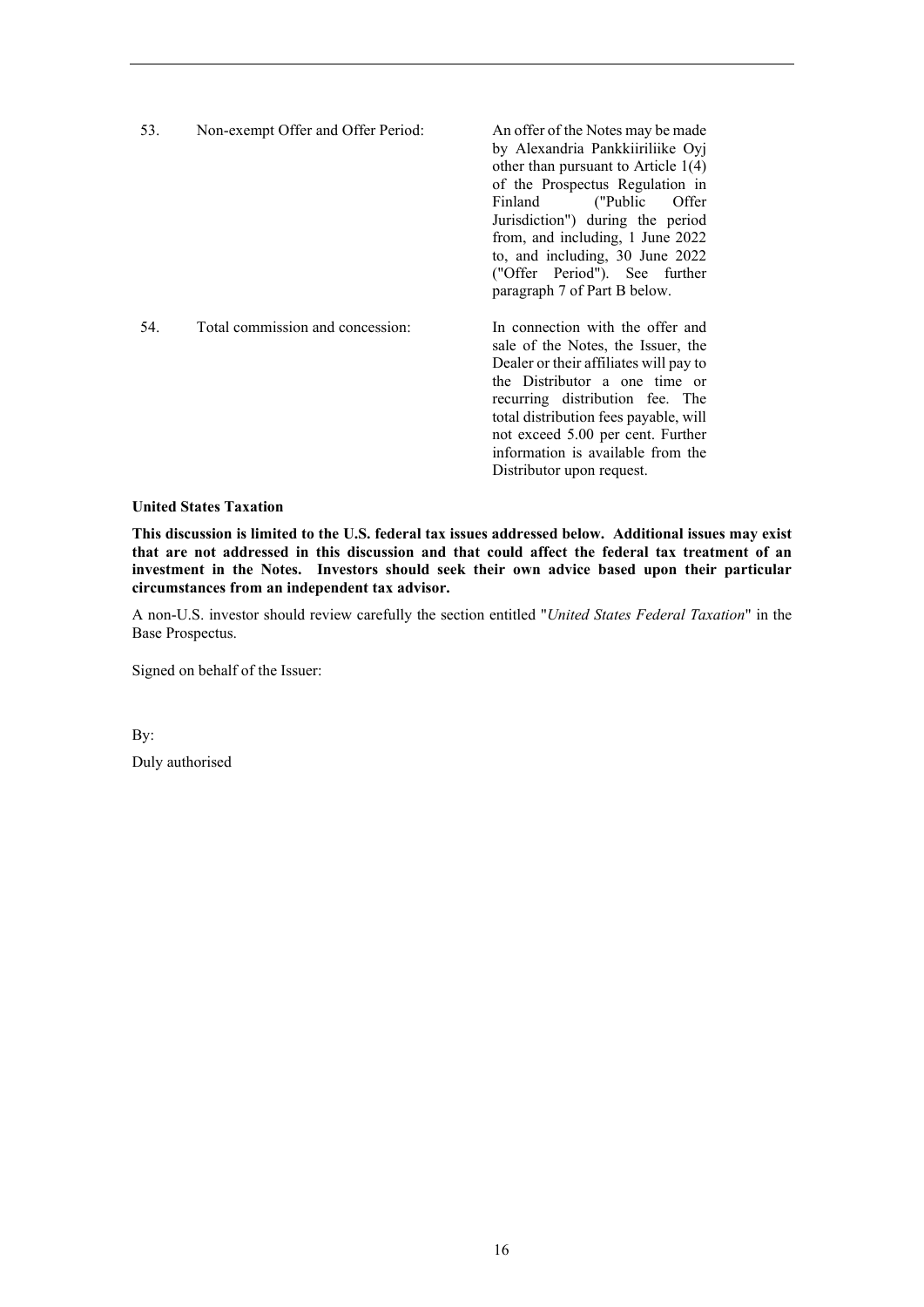#### **PART B – OTHER INFORMATION**

## 1. **LISTING AND ADMISSION TO TRADING**

Listing and admission to Trading: Application is expected to be made by the Issuer (or on its behalf) for the Notes to be admitted to trading on the Luxembourg Stock Exchange's Regulated Market and to be listed on the official list of the Luxembourg Stock Exchange with effect from on or around the Issue Date.

> No assurances can be given that such application for listing and/or admission to trading will be granted (or, if granted, will be granted by the Issue Date.

> The Issuer has no duty to maintain the listing (if any) of the Notes on the relevant stock exchange(s) over their entire lifetime.

Estimate of total expenses related EUR 2,000 to admission to trading:

### 2. **RATINGS**

Ratings: The Notes will not be rated

## 3. **INTERESTS OF NATURAL AND LEGAL PERSONS INVOLVED IN THE ISSUE/OFFER**

"So far as the Issuer is aware, no person involved in the offer of the Notes has an interest material to the offer

#### 4. **REASONS FOR THE OFFER, ESTIMATED NET PROCEEDS AND TOTAL EXPENSES**

- (i) Reasons for the offer: General corporate purposes
- (ii) Net proceeds: Upto EUR 10,000,000
- (iii) Estimated total expenses: EUR 2,000

### 5. **PERFORMANCE OF UNDERLYING/EXPLANATION OF EFFECT ON VALUE OF INVESTMENT AND ASSOCIATED RISKS AND OTHER INFORMATION CONCERNING THE UNDERLYING**

The value of the Notes is linked to the positive or negative performance of the Morningstar Developed Europe Renewable Energy Select 30 Decrement 5% EUR. An increase in the level of Morningstar Developed Europe Renewable Energy Select 30 Decrement 5% EUR will have a positive effect on the value of the Notes, and a decrease in the level of the Morningstar Developed Europe Renewable Energy Select 30 Decrement 5% EUR will have a negative effect on the value of the Notes.

The interest and redemption amounts payable on the Notes are dependent on the value or performance of the Relevant Underlying reaching a threshold or barrier and a small increase or decrease in the value or performance of the Relevant Underlying near to the threshold or barrier may lead to a significant increase or decrease in the return of the Notes and Noteholders may receive no interest at all.

The interest and redemption amounts payable on the Notes are linked to the value or performance of the Relevant Underlying as of one or more predefined dates and, irrespective of the level of the Relevant Underlying between these dates, the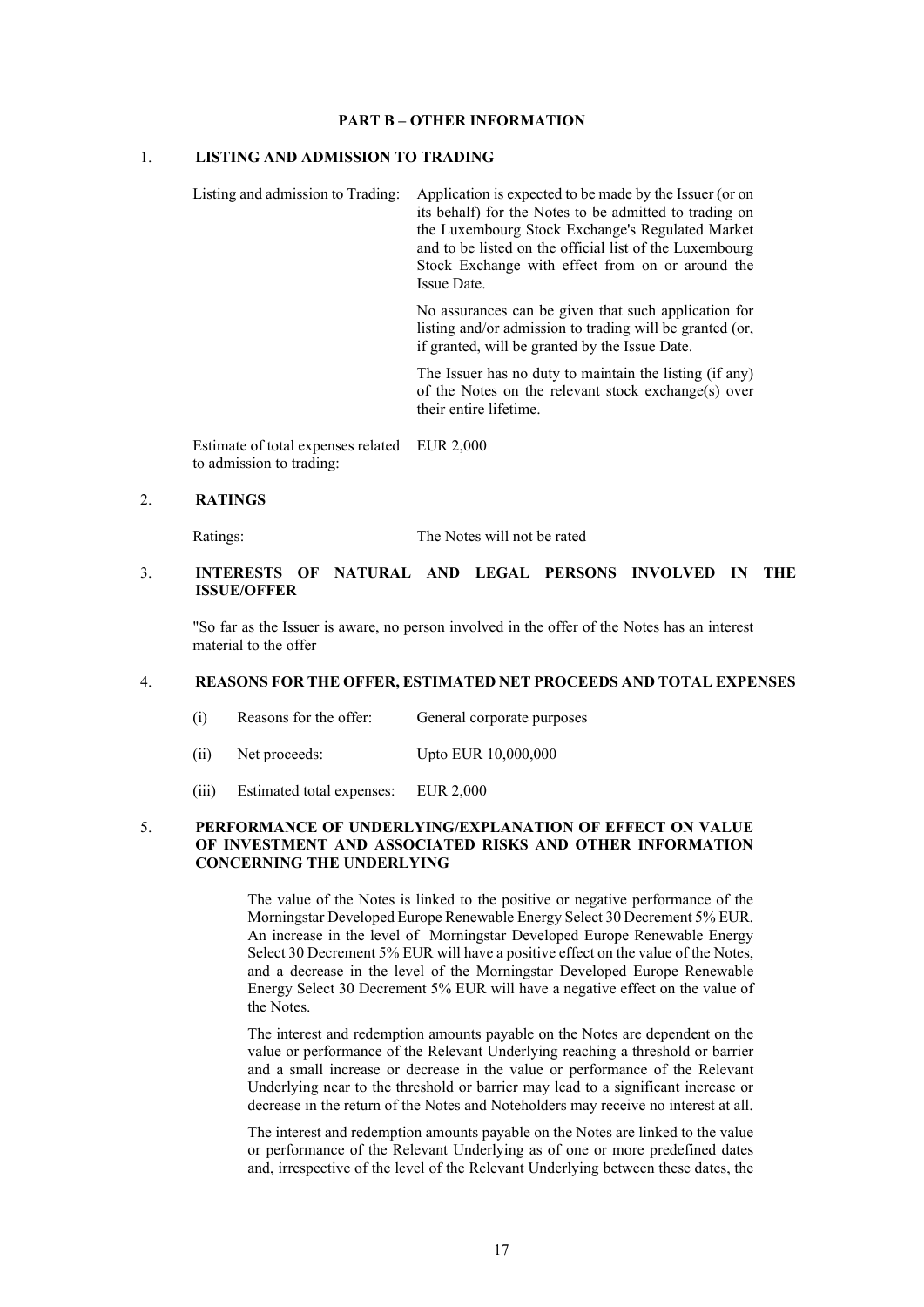values or performance of the Relevant Underlying on these dates will affect the value of the Notes more than any other factor.

The Final Redemption Amount payable on the Notes is linked to the performance of the Relevant Underlying and Noteholders may not receive the amount initially invested, and may receive a significantly lesser amount.

The market price or value of the Notes at any time is expected to be affected by changes in the value of the Relevant Underlying to which the Notes are linked.

*The Issuer does not intend to provide post-issuance information*.

# 6. **OPERATIONAL INFORMATION**

|    | ISIN Code:                                                                                                                                                            | FI4000523527                                                                                       |
|----|-----------------------------------------------------------------------------------------------------------------------------------------------------------------------|----------------------------------------------------------------------------------------------------|
|    | Common Code:                                                                                                                                                          | Not Applicable                                                                                     |
|    | SEDOL:                                                                                                                                                                | Not Applicable                                                                                     |
|    | CFI:                                                                                                                                                                  | <b>DBVUFR</b>                                                                                      |
|    | FISN:                                                                                                                                                                 | MORGAN STANLEY/Vari Regr 20280721                                                                  |
|    | Any clearing system(s) other than<br>Euroclear Bank S.A./N.V. and<br>Clearstream<br>Banking<br>société<br>and<br>the relevant<br>anonyme<br>identification number(s): | Finnish CSD: Euroclear Finland Oy, Urho Kekkosen<br>katu 5 C, Box 1110, FI-00101 Helsinki, Finland |
|    | Delivery:                                                                                                                                                             | Delivery free of payment                                                                           |
|    | Names and addresses of initial Bank of New York Mellon<br>Paying Agent(s):                                                                                            |                                                                                                    |
|    | Names<br>addresses<br>and<br>of<br>additional Paying Agent(s) (if<br>any):                                                                                            | Not Applicable                                                                                     |
|    | Intended to be held in a manner<br>which would allow Eurosystem<br>eligibility:                                                                                       | N <sub>o</sub>                                                                                     |
| 7. | <b>TERMS AND CONDITIONS OF THE OFFER</b>                                                                                                                              |                                                                                                    |
|    | Offer Price:                                                                                                                                                          | <b>Issue Price</b>                                                                                 |
|    | Conditions to which the offer is<br>subject:                                                                                                                          | Not Applicable                                                                                     |
|    | Description of the application<br>process:                                                                                                                            | Not Applicable                                                                                     |
|    | Description of possibility to<br>reduce subscriptions and manner<br>for refunding excess amount paid<br>by applicants:                                                | Not Applicable                                                                                     |
|    | Details of the minimum and/or<br>maximum amount of application:                                                                                                       | Applicable<br>Minimum subscription is Five (5) Notes                                               |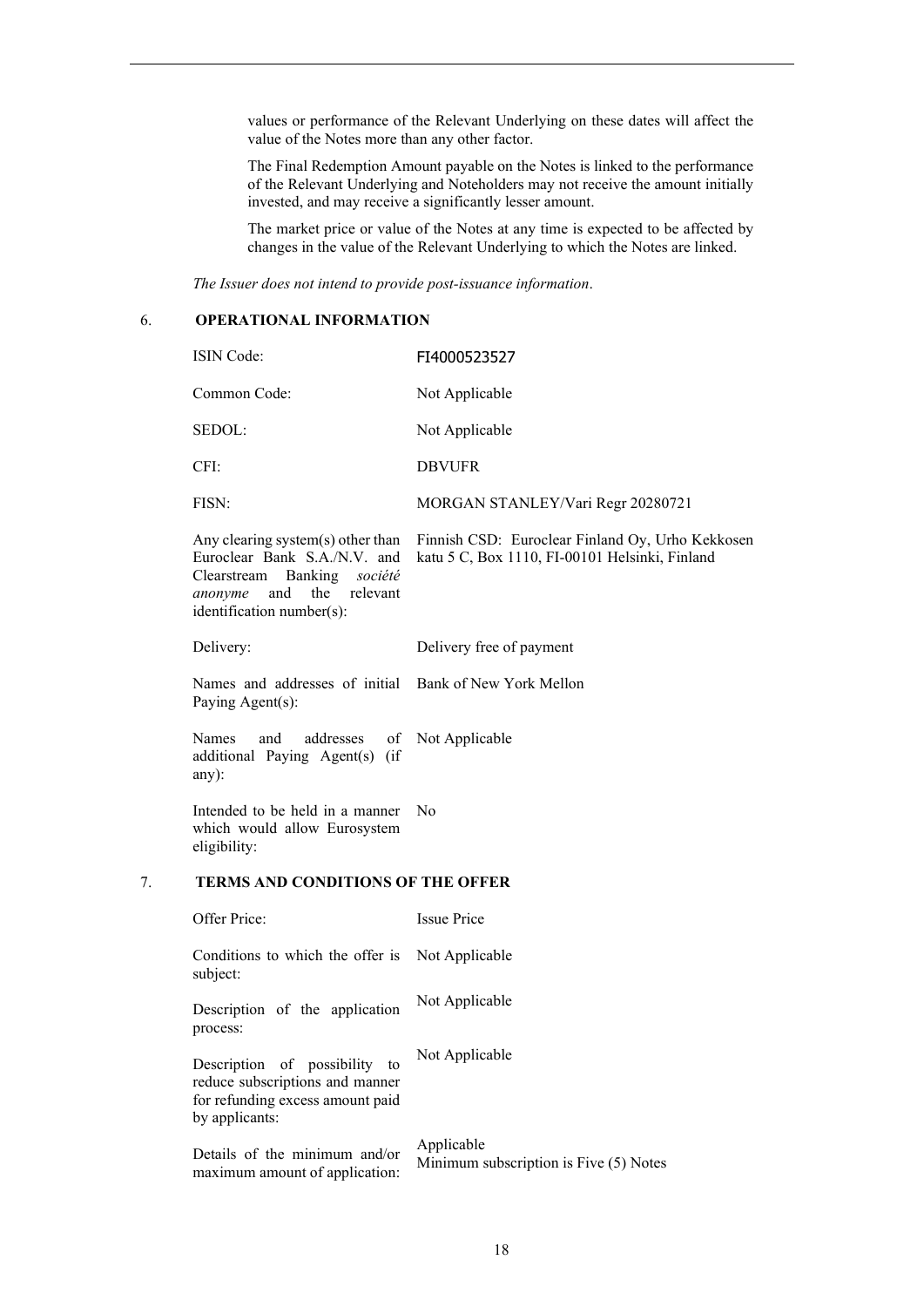|    | Details of the method and time<br>limited for paying up and<br>delivering the Notes:                                                                                                                                                           | Not Applicable |
|----|------------------------------------------------------------------------------------------------------------------------------------------------------------------------------------------------------------------------------------------------|----------------|
|    | Manner in and date on which<br>results of the offer are to be made<br>public:                                                                                                                                                                  | Not Applicable |
|    | Procedure for exercise of any<br>right<br>-of<br>pre-emption,<br>negotiability of subscription<br>and<br>rights<br>treatment<br>οf<br>subscription rights not exercised:                                                                       | Not Applicable |
|    | Process for notification<br>to<br>applicants of the amount allotted<br>and the indication whether<br>dealing may begin<br>before<br>notification is made:                                                                                      | Not Applicable |
|    | Amount of any expenses and<br>taxes specifically charged to the<br>subscriber or purchaser:                                                                                                                                                    | Not Applicable |
|    | Name $(s)$ and address $(es)$ , to the<br>extent known to the Issuer, of the<br>placers in the various countries<br>where the offer takes place.                                                                                               | Not Applicable |
| 8. | <b>PLACING AND UNDERWRITING</b>                                                                                                                                                                                                                |                |
|    | Name and address of the co-<br>ordinator(s) of the global offer<br>and of single parts of the offer<br>and, to the extend known to the<br>issuer or to the offeror, of the<br>placers in the various countries<br>where the offer takes place: | Not Applicable |
|    | Name and address of any paying<br>agents and depository agents in<br>each country:                                                                                                                                                             | Not Applicable |
|    | Entities agreeing to underwrite<br>the issue on a firm commitment<br>basis, and entities agreeing to                                                                                                                                           | Not Applicable |

place the issue without a firm commitment or under "best efforts" agreements. Where not all of the issue is underwritten, a statement of the portion not covered:

# 9. **OTHER MARKETS**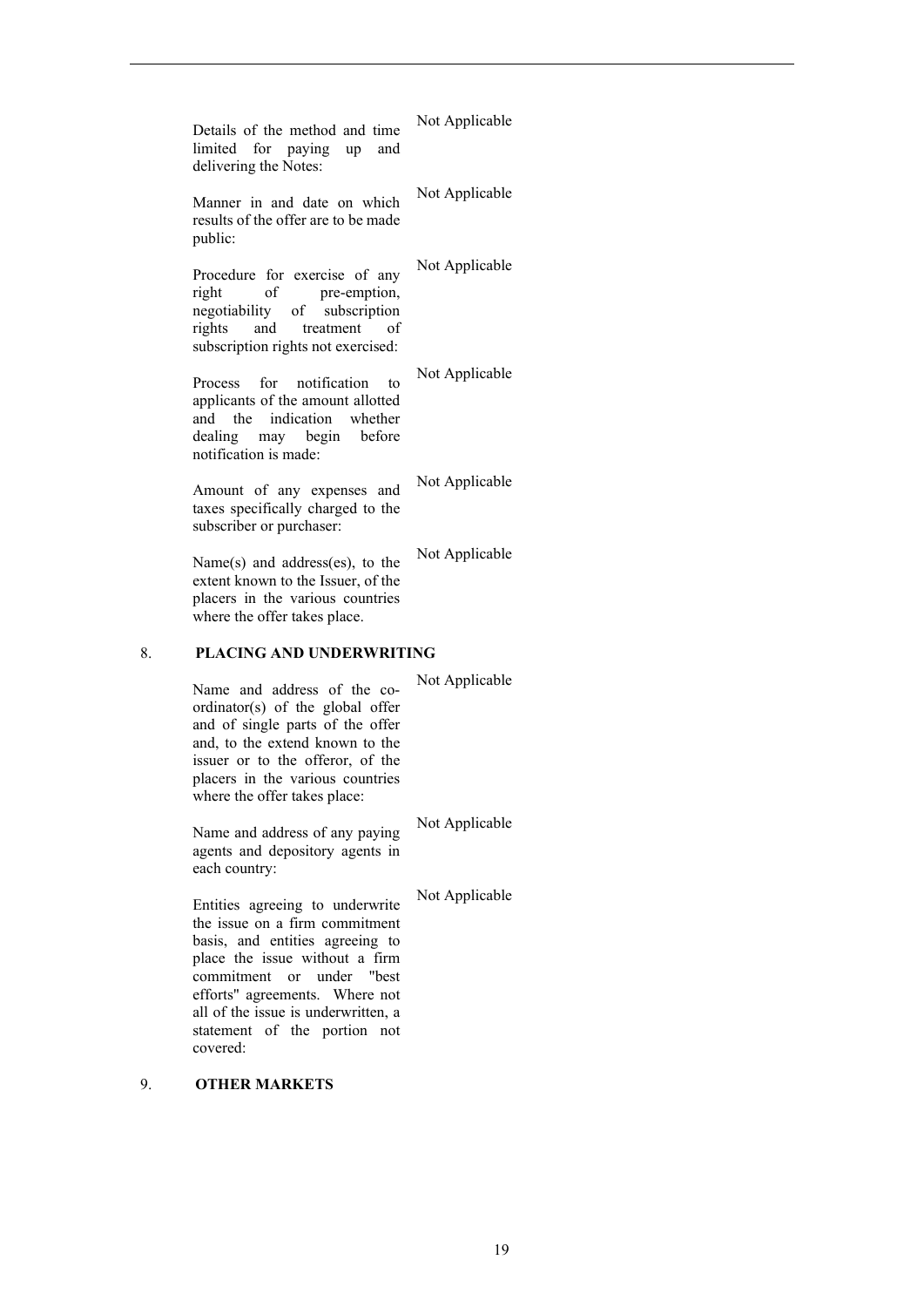All the regulated markets or None equivalent markets on which, to the knowledge of the issuer, securities of the same class of securities to be offered or admitted to trading are already admitted to trading:

- 10. **POTENTIAL SECTION 871(m) TRANSACTION** The Issuer has determined that the Notes should not be subject to withholding under Section 871(m) of the Code, and hereby instructs its agents and withholding agents that no withholding is required, unless such agent or withholding agent knows or has reason to know otherwise
- 11. **Prohibition of Sales to EEA and UK Retail Investors:** Not Applicable
- 12. **Prohibition of Offer to Private Clients in Switzerland:** Applicable
- 13. **Details of benchmarks administrators and registration under Benchmarks Regulation:** Not Applicable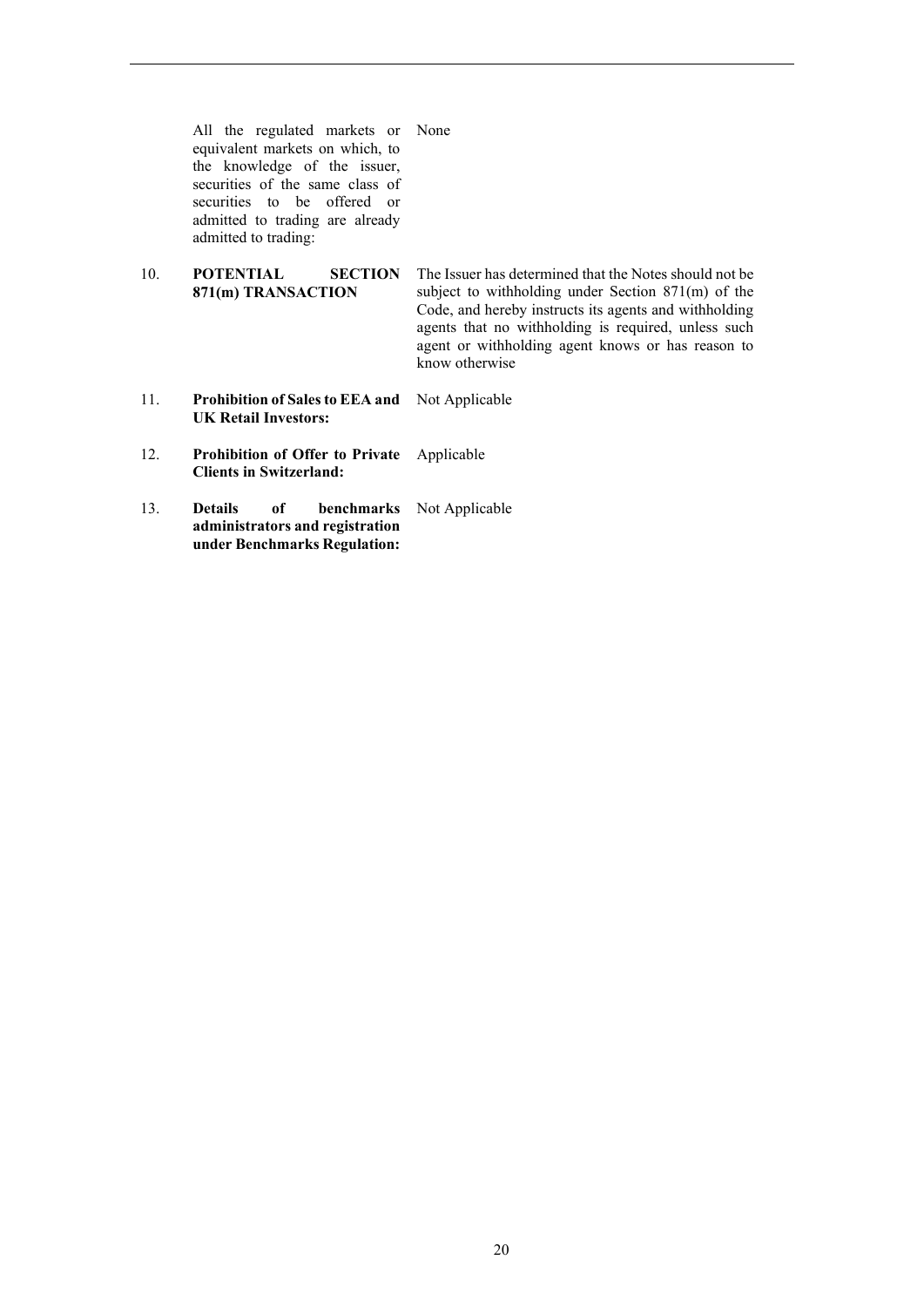# **ISSUE-SPECIFIC SUMMARY OF THE NOTES**

| <b>SUMMARY</b>                                                                                                                                                                                                                                                                                                         |                                                                                                                                                                             |                                                                                                                                                                                                                                                                                                                                                                                                                                                                                                                                                                                                                                                                                                                                                                                                                                                                                                                                                                                                                                                                                                                                                                                                                                                                                                                                                                                                                                                                                                                                |  |  |
|------------------------------------------------------------------------------------------------------------------------------------------------------------------------------------------------------------------------------------------------------------------------------------------------------------------------|-----------------------------------------------------------------------------------------------------------------------------------------------------------------------------|--------------------------------------------------------------------------------------------------------------------------------------------------------------------------------------------------------------------------------------------------------------------------------------------------------------------------------------------------------------------------------------------------------------------------------------------------------------------------------------------------------------------------------------------------------------------------------------------------------------------------------------------------------------------------------------------------------------------------------------------------------------------------------------------------------------------------------------------------------------------------------------------------------------------------------------------------------------------------------------------------------------------------------------------------------------------------------------------------------------------------------------------------------------------------------------------------------------------------------------------------------------------------------------------------------------------------------------------------------------------------------------------------------------------------------------------------------------------------------------------------------------------------------|--|--|
| A. INTRODUCTION AND WARNINGS                                                                                                                                                                                                                                                                                           |                                                                                                                                                                             |                                                                                                                                                                                                                                                                                                                                                                                                                                                                                                                                                                                                                                                                                                                                                                                                                                                                                                                                                                                                                                                                                                                                                                                                                                                                                                                                                                                                                                                                                                                                |  |  |
| Name and international securities identifier number (ISIN) of the Notes<br>A.1.1                                                                                                                                                                                                                                       |                                                                                                                                                                             |                                                                                                                                                                                                                                                                                                                                                                                                                                                                                                                                                                                                                                                                                                                                                                                                                                                                                                                                                                                                                                                                                                                                                                                                                                                                                                                                                                                                                                                                                                                                |  |  |
| Issue of upto EUR 10,000,000 Equity Linked Notes due 2028 (the "Notes"). ISIN Code: FI4000523527                                                                                                                                                                                                                       |                                                                                                                                                                             |                                                                                                                                                                                                                                                                                                                                                                                                                                                                                                                                                                                                                                                                                                                                                                                                                                                                                                                                                                                                                                                                                                                                                                                                                                                                                                                                                                                                                                                                                                                                |  |  |
| Identity and contact details of the issuer, including its legal entity identifier (LEI)<br>A.1.2                                                                                                                                                                                                                       |                                                                                                                                                                             |                                                                                                                                                                                                                                                                                                                                                                                                                                                                                                                                                                                                                                                                                                                                                                                                                                                                                                                                                                                                                                                                                                                                                                                                                                                                                                                                                                                                                                                                                                                                |  |  |
|                                                                                                                                                                                                                                                                                                                        |                                                                                                                                                                             | Morgan Stanley B.V. (the "Issuer" or "MSBV") incorporated under the laws of The Netherlands and has its                                                                                                                                                                                                                                                                                                                                                                                                                                                                                                                                                                                                                                                                                                                                                                                                                                                                                                                                                                                                                                                                                                                                                                                                                                                                                                                                                                                                                        |  |  |
|                                                                                                                                                                                                                                                                                                                        |                                                                                                                                                                             | registered office at Luna Arena, Herikerbergweg 238, 1101 CM Amsterdam, The Netherlands. MSBV's legal                                                                                                                                                                                                                                                                                                                                                                                                                                                                                                                                                                                                                                                                                                                                                                                                                                                                                                                                                                                                                                                                                                                                                                                                                                                                                                                                                                                                                          |  |  |
| entity identifier (LEI) is KG1FTTDCK4KNVM3OHB52                                                                                                                                                                                                                                                                        |                                                                                                                                                                             |                                                                                                                                                                                                                                                                                                                                                                                                                                                                                                                                                                                                                                                                                                                                                                                                                                                                                                                                                                                                                                                                                                                                                                                                                                                                                                                                                                                                                                                                                                                                |  |  |
| A.1.3                                                                                                                                                                                                                                                                                                                  | Identity and contact details of the competent authority approving the Base Prospectus                                                                                       |                                                                                                                                                                                                                                                                                                                                                                                                                                                                                                                                                                                                                                                                                                                                                                                                                                                                                                                                                                                                                                                                                                                                                                                                                                                                                                                                                                                                                                                                                                                                |  |  |
| The Base Prospectus has been approved by the Commission de Surveillance du Secteur Financier (CSSF) as<br>competent authority, whose postal address is 283, Route, d'Arlon, L-2991 Luxembourg, telephone number<br>$(+352)$ 26 251 - 2601, in accordance with Regulation (EU) 2017/1129 (the "Prospectus Regulation"). |                                                                                                                                                                             |                                                                                                                                                                                                                                                                                                                                                                                                                                                                                                                                                                                                                                                                                                                                                                                                                                                                                                                                                                                                                                                                                                                                                                                                                                                                                                                                                                                                                                                                                                                                |  |  |
| A.1.4                                                                                                                                                                                                                                                                                                                  | Date of approval of the Base Prospectus                                                                                                                                     |                                                                                                                                                                                                                                                                                                                                                                                                                                                                                                                                                                                                                                                                                                                                                                                                                                                                                                                                                                                                                                                                                                                                                                                                                                                                                                                                                                                                                                                                                                                                |  |  |
| The Base Prospectus was approved on 16 July 2021.                                                                                                                                                                                                                                                                      |                                                                                                                                                                             |                                                                                                                                                                                                                                                                                                                                                                                                                                                                                                                                                                                                                                                                                                                                                                                                                                                                                                                                                                                                                                                                                                                                                                                                                                                                                                                                                                                                                                                                                                                                |  |  |
| Warning<br>A.1.5                                                                                                                                                                                                                                                                                                       |                                                                                                                                                                             |                                                                                                                                                                                                                                                                                                                                                                                                                                                                                                                                                                                                                                                                                                                                                                                                                                                                                                                                                                                                                                                                                                                                                                                                                                                                                                                                                                                                                                                                                                                                |  |  |
|                                                                                                                                                                                                                                                                                                                        |                                                                                                                                                                             | This summary has been prepared in accordance with Article 7 of the Prospectus Regulation and should be read                                                                                                                                                                                                                                                                                                                                                                                                                                                                                                                                                                                                                                                                                                                                                                                                                                                                                                                                                                                                                                                                                                                                                                                                                                                                                                                                                                                                                    |  |  |
| <b>B. KEY INFORMATION ON THE ISSUER</b><br>Who is the issuer of the Notes?<br>B.1<br><b>B.1.1</b><br>identifier (LEI) is KG1FTTDCK4KNVM3OHB52<br><b>B.1.2</b><br>Principal activities<br>to such issuances                                                                                                             | information in order to aid investors when considering whether to invest in the Notes.<br>Domicile, legal form, LEI, jurisdiction of incorporation and country of operation | as an introduction to the Base Prospectus. Any decision to invest in the Notes should be based on consideration<br>of the Base Prospectus as a whole by the investor. Any investor could lose all or part of their invested capital<br>and, where any investor's liability is not limited to the amount of the investment, it could lose more than the<br>invested capital. Where a claim relating to the information contained in the Base Prospectus is brought before a<br>court, the plaintiff investor might, under the national legislation of the member states of the European Economic<br>Area, have to bear the costs of translating the Base Prospectus before the legal proceedings are initiated. Civil<br>liability attaches only to those persons who have tabled the summary, including any translation thereof, but only<br>if the summary is misleading, inaccurate or inconsistent when read together with the other parts of the Base<br>Prospectus or if it does not provide, when read together with the other parts of the Base Prospectus, key<br>MSBV was incorporated as a private company with limited liability (besloten vennootschap met beperkte<br>aansprakelijkheid) under the laws of The Netherlands. MSBV is registered at the commercial register of the<br>Chamber of Commerce (Kamer van Koophandel). It has its corporate seat at Amsterdam. MSBV's legal entity<br>MSBV's principal activity is the issuance of financial instruments and the hedging of obligations arising pursuant |  |  |
| Major Shareholders<br><b>B.1.3</b>                                                                                                                                                                                                                                                                                     |                                                                                                                                                                             |                                                                                                                                                                                                                                                                                                                                                                                                                                                                                                                                                                                                                                                                                                                                                                                                                                                                                                                                                                                                                                                                                                                                                                                                                                                                                                                                                                                                                                                                                                                                |  |  |
| MSBV is ultimately controlled by Morgan Stanley                                                                                                                                                                                                                                                                        |                                                                                                                                                                             |                                                                                                                                                                                                                                                                                                                                                                                                                                                                                                                                                                                                                                                                                                                                                                                                                                                                                                                                                                                                                                                                                                                                                                                                                                                                                                                                                                                                                                                                                                                                |  |  |
| <b>B.1.4</b><br>Key managing directors                                                                                                                                                                                                                                                                                 |                                                                                                                                                                             |                                                                                                                                                                                                                                                                                                                                                                                                                                                                                                                                                                                                                                                                                                                                                                                                                                                                                                                                                                                                                                                                                                                                                                                                                                                                                                                                                                                                                                                                                                                                |  |  |
|                                                                                                                                                                                                                                                                                                                        |                                                                                                                                                                             |                                                                                                                                                                                                                                                                                                                                                                                                                                                                                                                                                                                                                                                                                                                                                                                                                                                                                                                                                                                                                                                                                                                                                                                                                                                                                                                                                                                                                                                                                                                                |  |  |
| H. Hermann, S. Ibanez, P.J.G. de Reus, TMF Management B.V., A Doppenberg                                                                                                                                                                                                                                               |                                                                                                                                                                             |                                                                                                                                                                                                                                                                                                                                                                                                                                                                                                                                                                                                                                                                                                                                                                                                                                                                                                                                                                                                                                                                                                                                                                                                                                                                                                                                                                                                                                                                                                                                |  |  |
| Identity of the statutory auditors<br><b>B.1.5</b>                                                                                                                                                                                                                                                                     |                                                                                                                                                                             |                                                                                                                                                                                                                                                                                                                                                                                                                                                                                                                                                                                                                                                                                                                                                                                                                                                                                                                                                                                                                                                                                                                                                                                                                                                                                                                                                                                                                                                                                                                                |  |  |
| Deloitte Accountants B.V                                                                                                                                                                                                                                                                                               |                                                                                                                                                                             |                                                                                                                                                                                                                                                                                                                                                                                                                                                                                                                                                                                                                                                                                                                                                                                                                                                                                                                                                                                                                                                                                                                                                                                                                                                                                                                                                                                                                                                                                                                                |  |  |
| B.2                                                                                                                                                                                                                                                                                                                    | What is the key financial information regarding the Issuer?                                                                                                                 |                                                                                                                                                                                                                                                                                                                                                                                                                                                                                                                                                                                                                                                                                                                                                                                                                                                                                                                                                                                                                                                                                                                                                                                                                                                                                                                                                                                                                                                                                                                                |  |  |
|                                                                                                                                                                                                                                                                                                                        |                                                                                                                                                                             | The information in respect of the years ended 31 December 2021 and 31 December 2020 set out below is derived                                                                                                                                                                                                                                                                                                                                                                                                                                                                                                                                                                                                                                                                                                                                                                                                                                                                                                                                                                                                                                                                                                                                                                                                                                                                                                                                                                                                                   |  |  |
|                                                                                                                                                                                                                                                                                                                        |                                                                                                                                                                             | from the audited financial statements included in the MSBV Annual Report for the years ended 31 December                                                                                                                                                                                                                                                                                                                                                                                                                                                                                                                                                                                                                                                                                                                                                                                                                                                                                                                                                                                                                                                                                                                                                                                                                                                                                                                                                                                                                       |  |  |
| 2021 and 31 December 2020.                                                                                                                                                                                                                                                                                             |                                                                                                                                                                             |                                                                                                                                                                                                                                                                                                                                                                                                                                                                                                                                                                                                                                                                                                                                                                                                                                                                                                                                                                                                                                                                                                                                                                                                                                                                                                                                                                                                                                                                                                                                |  |  |
| <b>Consolidated income statement</b>                                                                                                                                                                                                                                                                                   |                                                                                                                                                                             |                                                                                                                                                                                                                                                                                                                                                                                                                                                                                                                                                                                                                                                                                                                                                                                                                                                                                                                                                                                                                                                                                                                                                                                                                                                                                                                                                                                                                                                                                                                                |  |  |
|                                                                                                                                                                                                                                                                                                                        |                                                                                                                                                                             |                                                                                                                                                                                                                                                                                                                                                                                                                                                                                                                                                                                                                                                                                                                                                                                                                                                                                                                                                                                                                                                                                                                                                                                                                                                                                                                                                                                                                                                                                                                                |  |  |
|                                                                                                                                                                                                                                                                                                                        |                                                                                                                                                                             |                                                                                                                                                                                                                                                                                                                                                                                                                                                                                                                                                                                                                                                                                                                                                                                                                                                                                                                                                                                                                                                                                                                                                                                                                                                                                                                                                                                                                                                                                                                                |  |  |
| In EUR (million)                                                                                                                                                                                                                                                                                                       | 2021                                                                                                                                                                        | 2020                                                                                                                                                                                                                                                                                                                                                                                                                                                                                                                                                                                                                                                                                                                                                                                                                                                                                                                                                                                                                                                                                                                                                                                                                                                                                                                                                                                                                                                                                                                           |  |  |
| Profit before income tax                                                                                                                                                                                                                                                                                               | 2.825                                                                                                                                                                       | 4.031                                                                                                                                                                                                                                                                                                                                                                                                                                                                                                                                                                                                                                                                                                                                                                                                                                                                                                                                                                                                                                                                                                                                                                                                                                                                                                                                                                                                                                                                                                                          |  |  |
| <b>Balance Sheet</b>                                                                                                                                                                                                                                                                                                   |                                                                                                                                                                             |                                                                                                                                                                                                                                                                                                                                                                                                                                                                                                                                                                                                                                                                                                                                                                                                                                                                                                                                                                                                                                                                                                                                                                                                                                                                                                                                                                                                                                                                                                                                |  |  |
| In EUR (million)                                                                                                                                                                                                                                                                                                       | 31 December 2021                                                                                                                                                            | 31 December 2020                                                                                                                                                                                                                                                                                                                                                                                                                                                                                                                                                                                                                                                                                                                                                                                                                                                                                                                                                                                                                                                                                                                                                                                                                                                                                                                                                                                                                                                                                                               |  |  |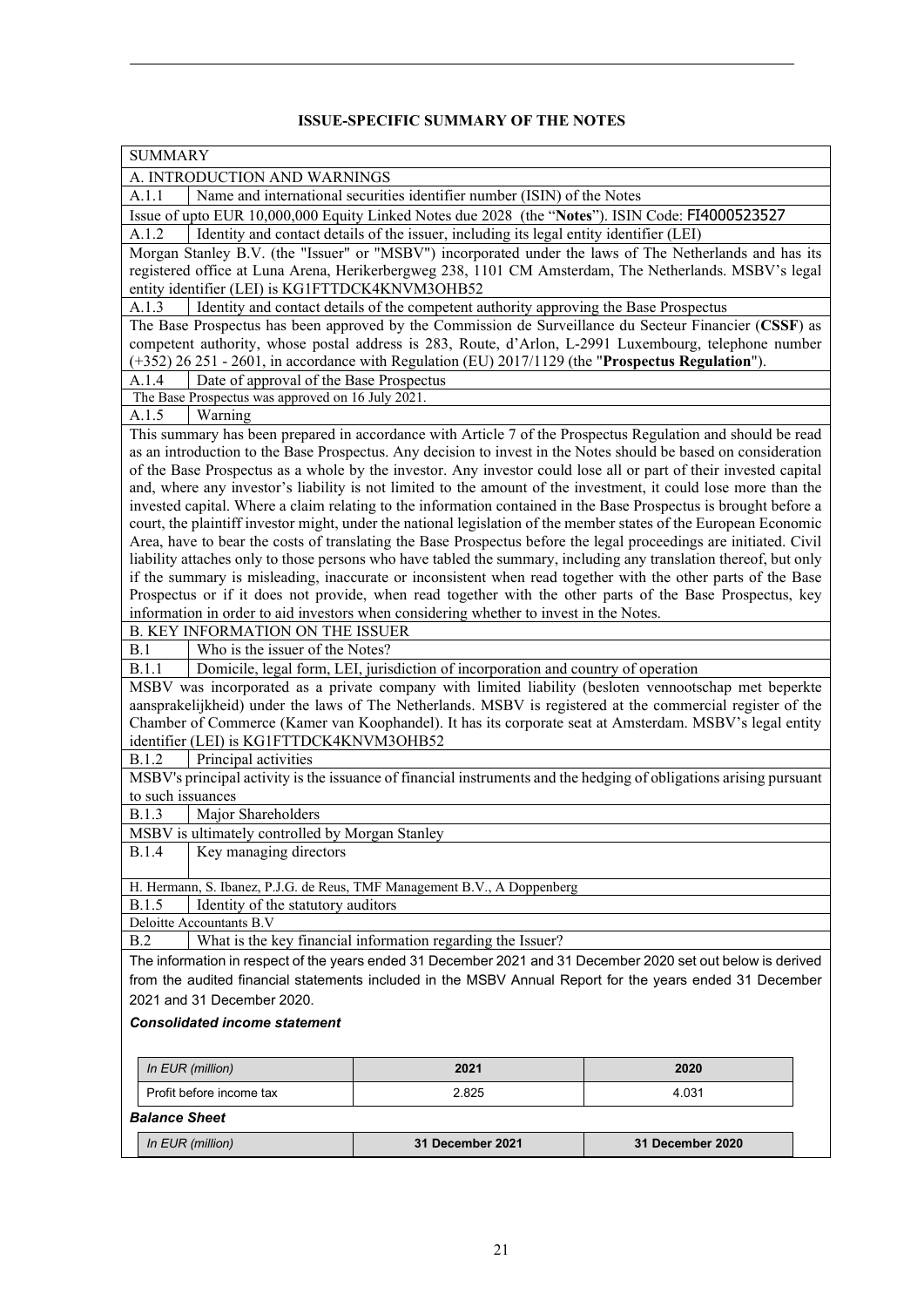| Net financial debt (long term debt<br>plus short term debt minus cash)           | 9.759          | 8,392   |
|----------------------------------------------------------------------------------|----------------|---------|
| Current ratio (current assets/current<br>liabilities)                            | 1.009:1        | 1.012:1 |
| equity<br>Debt<br>ratio<br>(total<br>to<br>liabilities/total shareholder equity) | 309:1<br>285:1 |         |
| <b>Cash flow statement</b>                                                       |                |         |
| In EUR (million)                                                                 | 2021           | 2020    |
|                                                                                  |                |         |
| Net Cash flows generated by/(used<br>in) operating activities                    | (5.0)          | 17.5    |
| Net Cash flows generated by/(used<br>in) financing activities                    | (11.2)         | (25.4)  |

# B.3 What are the key risks that are specific to the Issuer?

Risk Relating to the Issuer and Guarantor:

The materialisation of one or more of the following risks may prevent the Issuer and/or the Guarantor from fulfilling their respective obligations in relation to the Notes

## • **Risks relating to the financial situation of Morgan Stanley**

Morgan Stanley's results of operations may be materially affected by market fluctuations and by global and economic conditions and other factors, including changes in asset values. Holding large and concentrated positions may expose Morgan Stanley to losses. These factors may result in losses for a position or portfolio owned by Morgan Stanley. Morgan Stanley's results of operations have been, and will likely continue to be, adversely affected by the COVID-19 pandemic.

Morgan Stanley is exposed to the risk that third parties that are indebted to it will not perform their obligations, as well as that a default by a large financial institution could adversely affect financial markets. Such factors give rise to the risk of loss arising when a borrower, counterparty or issuer does not meet its financial obligations to Morgan Stanley.

Liquidity is essential to Morgan Stanley's businesses and Morgan Stanley relies on external sources to finance a significant portion of its operations. Morgan Stanley's borrowing costs and access to the debt capital markets depend on its credit ratings. Morgan Stanley is a holding company and depends on payments from its subsidiaries and Morgan Stanley's access to assets held by subsidiaries may be restricted. Further, Morgan Stanley's liquidity and financial condition have in the past been, and in the future could be, adversely affected by U.S. and international markets and economic conditions. As a result of the foregoing, there is a risk that Morgan Stanley will be unable to finance its operations due to a loss of access to the capital markets or difficulty in liquidating its assets.

# • **Risks relating to the operation of Morgan Stanley's business activities**

Morgan Stanley is subject to operational risks, including a failure, breach or other disruption of its operations or security systems or those of Morgan Stanley's third parties (or third parties thereof), which could adversely affect its businesses or reputation. A cyber-attack, information or security breach or a technology failure could adversely affect Morgan Stanley's ability to conduct its business, manage its exposure to risk or result in disclosure or misuse of confidential or proprietary information and otherwise adversely impact its results of operations, liquidity and financial condition, as well as cause reputational harm.

Morgan Stanley's risk management strategies, models and processes may not be fully effective in mitigating its risk exposures in all market environments or against all types of risk, which could result in unexpected losses. Further, planned replacement of London Interbank Offered Rate and replacement or reform of other interest rates could adversely affect Morgan Stanley's business, financial condition and results of operations.

• **Legal, Regulatory and Compliance Risk**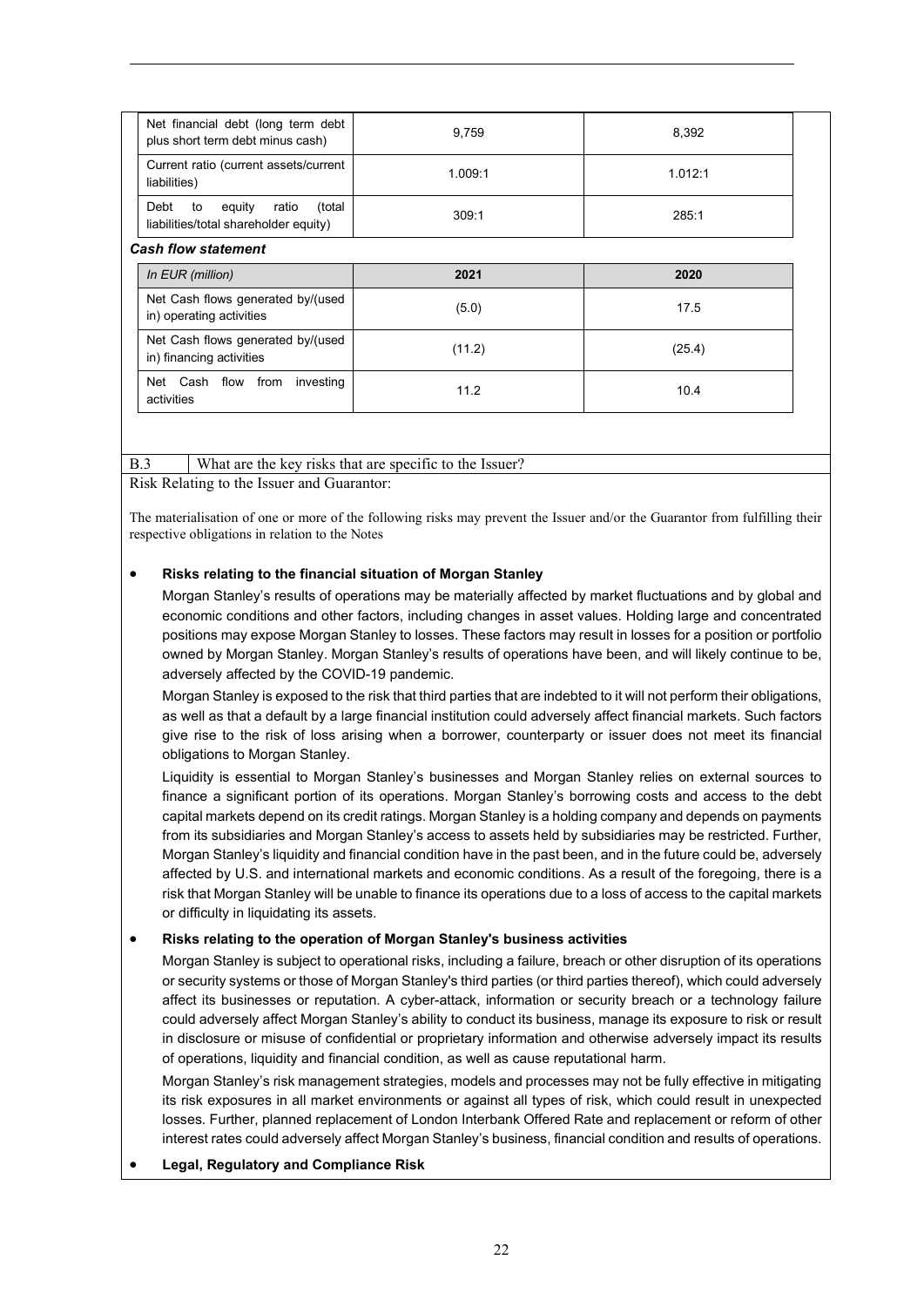Morgan Stanley is subject to the risk of legal or regulatory sanctions, material financial loss including fines, penalties, judgments, damages and/or settlements, or loss to reputation it may suffer as a result of its failure to comply with laws, regulations, rules, related self-regulatory organization standards and codes of conduct applicable to its business activities. Morgan Stanley is also subject to contractual and commercial risk, such as the risk that a counterparty's performance obligations will be unenforceable. Additionally, Morgan Stanley is subject to anti-money laundering, anti-corruption and terrorist financing rules and regulations.

# • **Other risks relating to Morgan Stanley's business activities**

Morgan Stanley faces strong competition from other financial services firms, which could lead to pricing pressures that could materially adversely affect its revenue and profitability. Further, automated trading markets may adversely affect Morgan Stanley's business and may increase competition.

Morgan Stanley is subject to numerous political, economic, legal, tax, operational, franchise and other risks as a result of its international operations (including risks of possible nationalization, expropriation, price controls, capital controls, exchange controls, increased taxes and levies and other restrictive governmental actions, as well as the outbreak of hostilities or political and governmental instability) which could adversely impact its businesses in many ways. The UK's withdrawal from the EU, and the resulting uncertainty regarding the future regulatory landscape, could adversely affect Morgan Stanley.

Morgan Stanley may be unable to fully capture the expected value from acquisitions, divestitures, joint ventures, minority stakes or strategic alliances.

The application of regulatory requirements and strategies in the United States or other jurisdictions to facilitate the orderly resolution of large financial institutions may pose a greater risk of loss for Morgan Stanley's security holders and subject Morgan Stanley to other restrictions.

# **B. Risks relating to MSBV:**

All material assets of MSBV are obligations of (or securities issued by) one or more Morgan Stanley Group companies. If any of these Morgan Stanley Group companies incurs losses with respect to any of its activities (irrespective of whether those activities relate to MSBV or not) the ability of such company to fulfil its obligations to MSBV could be impaired, thereby exposing holders of securities issued by MSBV to a risk of loss

| ככטו  |                                                                                                            |
|-------|------------------------------------------------------------------------------------------------------------|
|       |                                                                                                            |
| C.    | <b>KEY INFORMATION ON THE NOTES</b>                                                                        |
| C.1   | What are the main features of the Notes?                                                                   |
| C.1.1 | Type, class and ISIN                                                                                       |
|       | The Notes are issued in dematerialised and uncertificated book-entry form with a Nordic central securities |
|       |                                                                                                            |

depositary ("Nordic Notes").. The ISIN Code of the Notes is FI4000523527. The Notes are not Notes in respect of which physical settlement may apply or may be elected to apply ("**Cash Settlement Notes**").

Interest is payable on the notes calculated by reference to the value or performance of an equity index ("**Equity-Linked Interest Notes**")

Redemption amounts payable in respect of the Notes are linked to the value or performance of an equity index ("**Equity-Linked Redemption Notes**")

C.1.2 Currency, denomination, par value, number of Notes issued and duration

The specified currency of the Notes is Euro. The specified denomination of the Notes is EUR 1,000. The aggregate nominal amount of the Notes is upto EUR 10,000,000 and the issue price per Note is 100 per cent. of par. The Notes issued on 14 July 2022 and are scheduled to mature on 21 July 2028.The Notes may redeem earlier if an early redemption event occurs.

C.1.3 Rights attached to the Notes

Notes are not ordinary debt securities and the interest and/or redemption amount are linked to the performance of the index identified as the Relevant Underlying.

Relevant Underlying: Morningstar Developed Europe Renewable Energy Select 30 Decrement 5% Interest:

AUTOCALLABLE NOTES (BARRIER CONDITIONAL COUPON)

The Notes are "**Autocallable Notes (Barrier Conditional Coupon)**". On an Interest Determination Date, if the Determination Agent determines that the Knock-in Value is greater than or equal to the Coupon Barrier Value in respect of that Interest Determination Date, the Issuer will pay the Coupon Amount on the immediately succeeding Interest Payment Date. No interest will otherwise be paid by the Issuer. The Coupon Amount, if payable, will be an amount per Calculation Amount calculated by the Determination Agent by multiplying the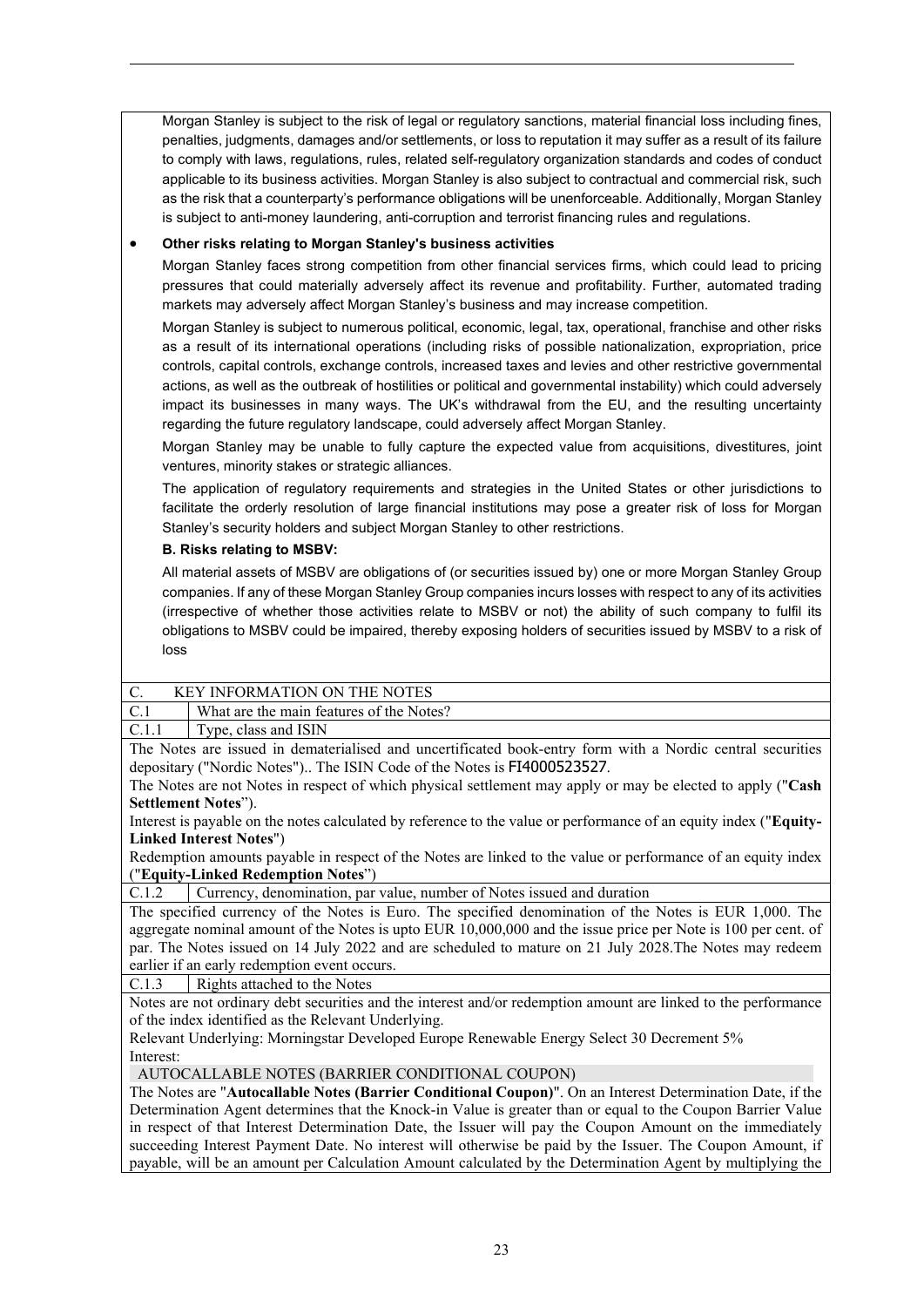Coupon Rate in respect of that Interest Determination Date and the Calculation Amount and subtracting from this amount any interest which had been previously determined as being payable in respect of the Notes.

Where: **Initial Reference Value** is the Relevant Underlying Value as of the Strike Date; **Strike Date** means 14 July 2022;

**Knock-in Value** means the Relevant Underlying Value, determined according to the Value Determination Terms specified below;

**Relevant Underlying Value** means the value of the Relevant Underlying determined according to the Value Determination Terms specified below;

**Interest Payment Dates** means Maturity Date;

**Interest Determination Dates** means Determination Date;

**Coupon Rate** means Indicatively 30% but no less than 27%.; and

**Coupon Barrier Value** means 75 per cent. of Initial Reference Value.

AUTOCALLABLE NOTES (SINGLE BARRIER FINAL REDEMPTION)

If, on the Determination Date, the Determination Agent determines that the Knock-in Value is greater than or equal to the Final Redemption Barrier Value, the Issuer will pay an amount per Calculation Amount equal to (i) the product of the Calculation Amount and the Specified Rate 1. In all other cases, the Issuer will pay an amount per Calculation Amount equal to the product of the Calculation Amount, the Participation Rate and the value which is the Final Reference Value divided by the Initial Reference Value. Where:

**Final Redemption Barrier Value** means 75 per cent. of the Initial Reference Value;

**Final Reference Value** is the Relevant Underlying Value as of the Determination Date;

**Determination Date** is 14 July 2028;

**Maturity Date** means 21 July 2028;

Participation Rate is 100 per cent.;

**Relevant Underlying Value** is the value of the Relevant Underlying, determined according to the Value Determination Terms specified below; and

**Specified Rate** 1 is 100 per cent.

VALUE DETERMINATION TERMS

Value Determination Terms for determining Initial Reference Value, Final Reference Value and Relevant Underlying Value:

The Determination Agent will determine the value of the Relevant Underlying as of the time at which the official closing level of the Index is calculated and published by the Index Sponsor. Early Redemption:

**Automatic Early Redemption Event** applies in respect of the Notes. The Notes will be redeemed on the immediately succeeding Automatic Early Redemption Date at the Automatic Early Redemption Amount, if, on any Automatic Early Redemption Valuation Date, the Determination Agent determines that an Automatic Early Redemption Event has occurred. An Automatic Early Redemption Event occurs if, as of any Automatic Early Redemption Valuation Date, the Relevant Underlying Value is greater than or equal to the Automatic Early Redemption Level.

Where: "**Automatic Early Redemption Level**" means 100%;

"**Automatic Early Redemption Valuation Dates**" means 16 January 2024, 15 July 2024, 14 January 2025, 14 July 2025, 14 January 2026, 14 July 2026, 14 January 2027, 14 July 2027, 14 January 2028 and 14 July 2028

"**Automatic Early Redemption Dates**" means 23 January 2024, 22 July 2024, 21 January 2025, 21 July 2025, 21 January 2026, 21 July 2026, 21 January 2027, 21 July 2027, 21 January 2028 and 21 July 2028, and "**Automatic Early Redemption Amount**" means an amount calculated by the denomination of each Note multiplied by the Specified Rate plus the relevant Automatic Early Redemption Rate **Automatic Early Redemption Rate**" means an amount as follows:

**Automatic Early Redemption Determination Date Automatic Early Redemption Rate** 16 January 2024 Indicatively set at 15% but will not be less than 13.5% 15 July 2024 Indicatively set at 20% but will not be less than 18% 14 January 2025 **Indicatively set at 25% but will not be less than** 22.5%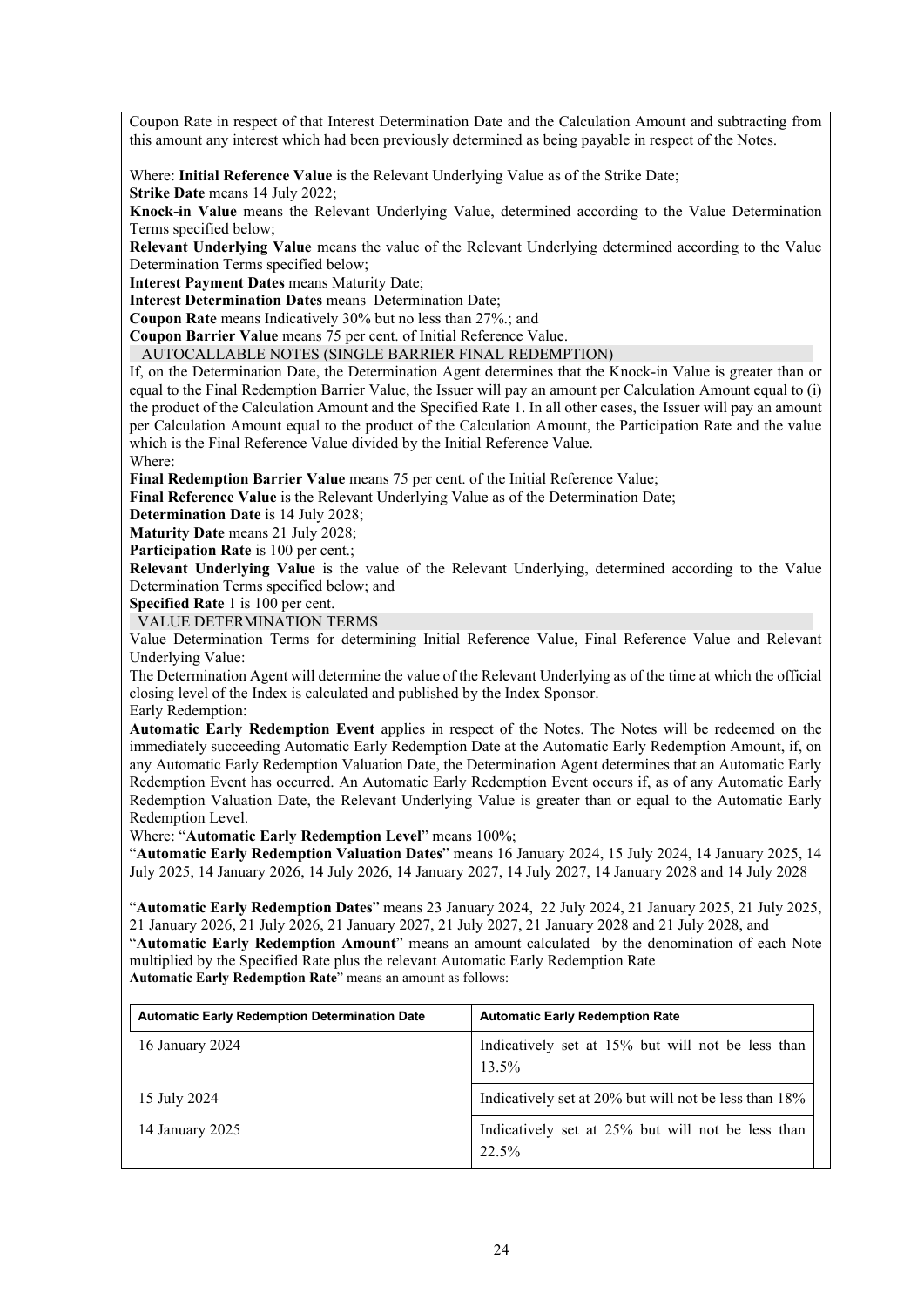| 14 July 2025    | Indicatively set at 30% but will not be less than 27%       |
|-----------------|-------------------------------------------------------------|
| 14 January 2026 | Indicatively set at 35% but will not be less than<br>31.50% |
| 14 July 2026    | Indicatively set at 40% but will not be less than 36%       |
| 14 January 2027 | Indicatively set at 45% but will not be less than<br>40.5%  |
| 14 July 2027    | Indicatively set at 50% but will not be less than 45%       |
| 14 January 2028 | Indicatively set at 55% but will not be less than<br>49.50% |
| 14 July 2028    | Indicatively set at 30% but will not be less than 27%       |

# VALUE DETERMINATION TERMS

Relevant Underlying Value the Determination Agent will determine the value of the Relevant Underlying as of the time at which the official closing level of the Index is calculated and published by the Index Sponsor.

Disruption Events: The following disruption events apply in relation to the Relevant Underlying: Change in Law, Hedging Disruption, Increased Cost of Hedging

Tax Redemption: The Notes may be redeemed early for tax reasons at – Fair Market Value is specified as applicable: an amount (determined by the Determination Agent, acting in good faith and in a commercially reasonable manner) equal to the fair market value of such Note on such day as is selected by the Determination Agent acting in good faith and in a commercially reasonable manner

Events of Default: If an Event of Default occurs, the Notes may be redeemed prior to their Maturity Date at the Early Redemption Amount if the Noteholders of not less than 25% in aggregate principal amount of the Notes give written notice to the Issuer declaring the Notes to be immediately due and payable.

The Events of Default applicable to the Notes are as follows:

(1) non-payment of any amount of principal or any amount of interest (in each case, within 30 days of the due date) in respect of the Notes; and

(2) the Issuer becomes insolvent or is unable to pay its debts as they fall due, or an administrator or liquidator is appointed in respect of the Issuer or the whole or a substantial part of its undertaking, assets and revenues (otherwise than for the purposes of or pursuant to an amalgamation, reorganisation or restructuring whilst solvent), or the Issuer takes any action for a composition with or for the benefit of its creditors generally, or an order is made or an effective resolution is passed for the winding up, liquidation or dissolution of the Issuer (otherwise than for the purposes of or pursuant to an amalgamation, reorganisation or restructuring whilst solvent) and such order or effective resolution has remained in force and has not been rescinded, revoked or set aside for 60 days after the date on which such order is made or effective resolution is passed.

Early Redemption Amount: The Early Redemption Amount will be determined by the Determination Agent to be the amount a qualified financial institution (being a financial institution organised under the laws of any jurisdiction in the USA, European Union or Japan and which satisfies certain credit ratings requirements, which the Determination Agent selects for this purposes at the time when the Early Redemption Amount is to be determined) would charge to assume all of the Issuer's obligations in respect of the Notes or to undertake obligations that would have the effect of preserving the economic equivalent of any payments by the Issuer to the Noteholder with respect to the Notes.

Governing Law: The Notes will be governed by English law.

Limitations to the rights:

Prescription. Claims for principal and interest on redemption in respect of the Notes shall become void unless the relevant note certificates are surrendered for payment within 10 years of the due date for payment.

C.1.4 Rank of the Notes in the Issuer's capital structure upon insolvency

The Notes constitute direct and general obligations of the Issuer ranking pari passu among themselves.

C.1.5 Restrictions on free transferability of the Notes

Interests in the Notes will be transferred in accordance with the procedures and regulations of the relevant clearing system, subject to restrictions on sale of the Notes into certain jurisdictions. The Notes cannot be offered or sold in the U.S. or to U.S. persons, nor held in the U.S. or by U.S. Persons at any time. The Notes may not be acquired or held by, or acquired with the assets of, any employee benefit plan subject to Title I of the United States Employee Retirement Income Security Act of 1974, as amended ("**ERISA**"), any individual retirement account or plan subject to Section 4975 of the United States Internal Revenue Code of 1986, or any entity whose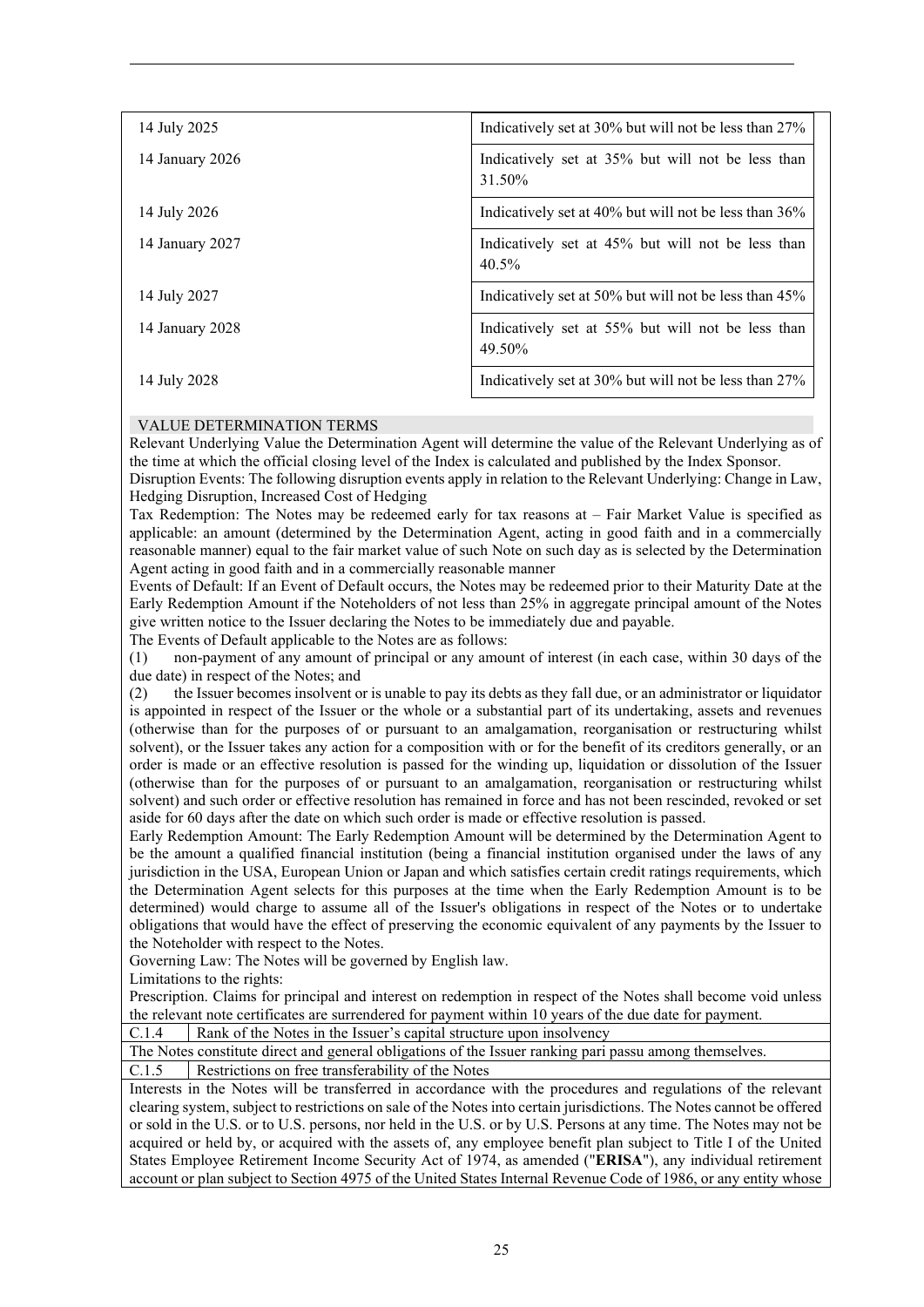underlying assets include "plan assets" within the meaning of Section 3(42) of ERISA by reason of any such employee benefit plan's account's or plan's investment therein.

C.2 Where will the Notes be traded?

The Notes are Series A Notes Application is expected to be made by the Issuer (or on its behalf) for the Notes to be admitted to trading on the regulated market of the Luxembourg Stock Exchange.

**C.3** *Is there a guarantee attached to the Notes?*

# **C.3.1** *Nature and scope of the Guarantee*

The payment obligations of MSBV in respect of the Notes are unconditionally and irrevocably guaranteed by Morgan Stanley (the "**Guarantor**" or "**Morgan Stanley**") pursuant to a guarantee dated as of 12 July 2021 (the "**Guarantee**") which is governed by New York law. The Guarantor's obligations under the Guarantee constitute direct, general and unsecured obligations of the Guarantor which rank without preference among themselves and *pari passu* with all other outstanding, unsecured and unsubordinated obligations of the Guarantor, present and future, but in the event of insolvency only to the extent permitted by laws affecting creditors' rights.

C.3.2 Brief description of the Guarantor

Morgan Stanley is incorporated and has its registered address in the U.S.A. Its legal entity identifier is IGJSJL3JD5P30I6NJZ34. The Issuer is a financial holding company and is regulated by the Board of Governors of the Federal Reserve System under the Bank Holding Company Act of 1956, as amended.

**C.3.3** *Key financial information of the Guarantor*

The following selected key financial information relating to Morgan Stanley is extracted from Morgan Stanley's Annual Report on Form 10-K for the year ended 31 December 2021 and Morgan Stanley's Quarterly Report on Form 10-Q for the quarterly period ended 31 March 2022.

The information in respect of the three months ended 31 March 2022 set out below is derived from the unaudited financial statements included in Morgan Stanley's Quarterly Report on Form 10-Q for the quarterly period ended 31 March 2022:

# *Consolidated Income Statement*

| In USD (million)                         | Three months<br>ended 31 March<br>2022<br>(unaudited) | 2021   | 2020   |
|------------------------------------------|-------------------------------------------------------|--------|--------|
| Income before provision for income taxes | 4,588                                                 | 19,668 | 14,418 |

## *Balance Sheet*

| In USD (million)                                        | <b>Three months</b><br>ended 31 March<br>2022<br>(unaudited) | 31 December 2021 | 31 December 2020 |
|---------------------------------------------------------|--------------------------------------------------------------|------------------|------------------|
| <b>Borrowings</b>                                       | 229,817                                                      | 233,127          | 217,079          |
| <b>Cash Flow Statement</b>                              |                                                              |                  |                  |
| In USD (million)                                        | Three months<br>ended 31 March<br>2022<br>(unaudited)        | 2021             | 2020             |
| Net cash provided by (used for) operating<br>activities | 239                                                          | 33,971           | (25, 231)        |
| Net cash provided by (used for) financing<br>activities | 9,291                                                        | 41,547           | 83,784           |
| Net cash provided by (used for) investing<br>activities | 158                                                          | (49, 897)        | (37, 898)        |

C.3.4 Most material risk factors pertaining to the Guarantor

The most material risk factors pertaining to Morgan Stanley are listed under section B.3 "*What are the key risks that are specific to the Issuer?*" above.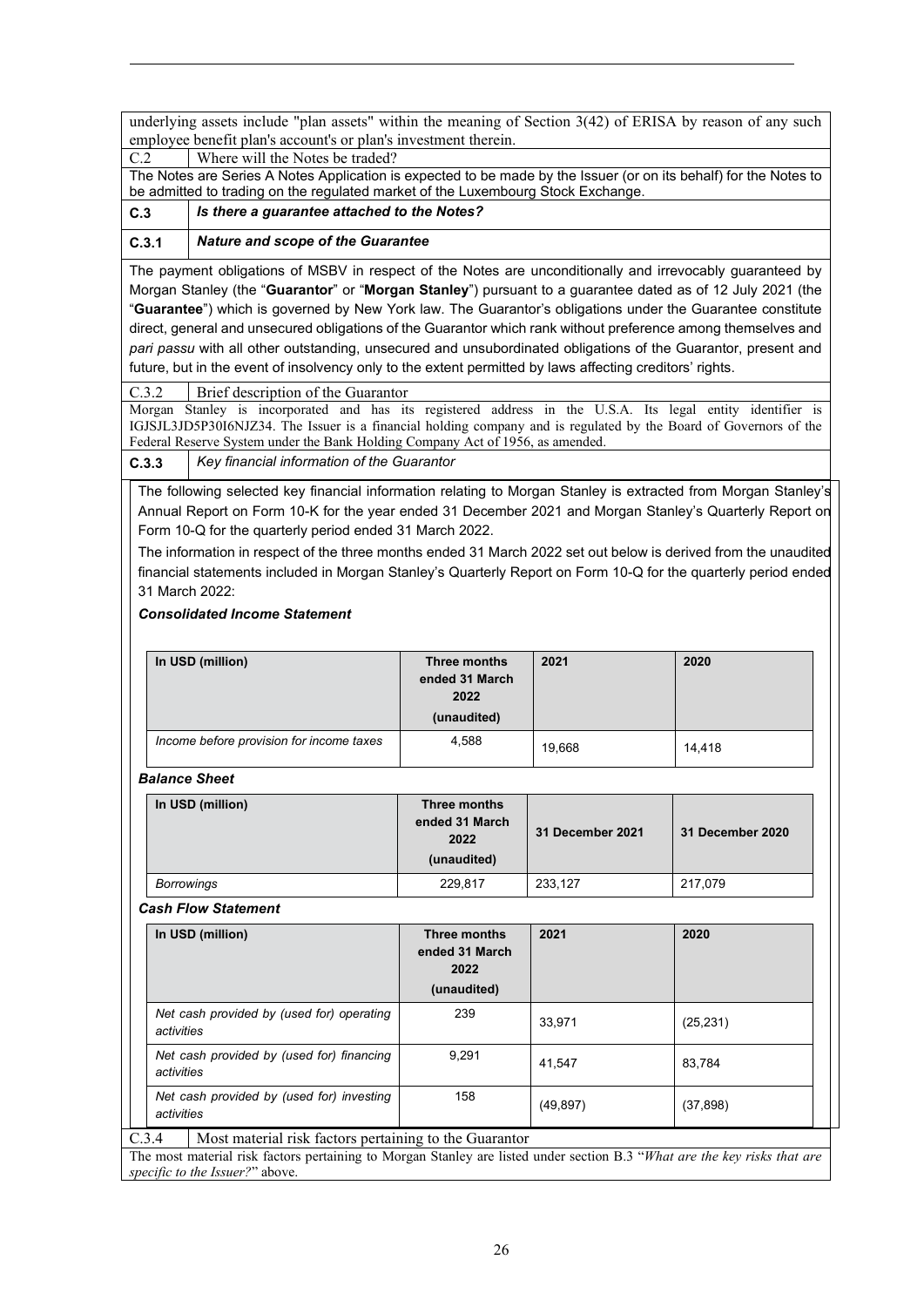| C.4<br>What are the key risks that are specific to the Notes?                                                                                                                                                                                                                                                                                                                                                                                                                                                                                                                                                                                           |
|---------------------------------------------------------------------------------------------------------------------------------------------------------------------------------------------------------------------------------------------------------------------------------------------------------------------------------------------------------------------------------------------------------------------------------------------------------------------------------------------------------------------------------------------------------------------------------------------------------------------------------------------------------|
| The Notes are not deposits or savings accounts and are not insured by the U.S. Federal deposit<br>$\bullet$                                                                                                                                                                                                                                                                                                                                                                                                                                                                                                                                             |
| insurance corporation, the UK Financial Services Compensation Scheme, or any other governmental                                                                                                                                                                                                                                                                                                                                                                                                                                                                                                                                                         |
| agency or instrumentality or deposit protection scheme anywhere, nor are they obligations of, or                                                                                                                                                                                                                                                                                                                                                                                                                                                                                                                                                        |
| guaranteed by, a bank.                                                                                                                                                                                                                                                                                                                                                                                                                                                                                                                                                                                                                                  |
| Investors may lose all or a substantial portion of their investment if the value/performance of the<br>$\bullet$                                                                                                                                                                                                                                                                                                                                                                                                                                                                                                                                        |
| Relevant Underlying does not move in the anticipated direction.                                                                                                                                                                                                                                                                                                                                                                                                                                                                                                                                                                                         |
| An investment in the Notes bears the risk that the Issuer is not able to fulfil its obligations in respect                                                                                                                                                                                                                                                                                                                                                                                                                                                                                                                                              |
| of such Notes at maturity or before maturity of the Notes. In certain circumstances, holders may lose                                                                                                                                                                                                                                                                                                                                                                                                                                                                                                                                                   |
| all or a substantial portion of their principal or investment. The Issuer has the right to withdraw the                                                                                                                                                                                                                                                                                                                                                                                                                                                                                                                                                 |
| offering of the Notes and cancel the issuance of the Notes prior to the end of the subscription period                                                                                                                                                                                                                                                                                                                                                                                                                                                                                                                                                  |
| for any reason. Reasons for the cancellation of the offer include, in particular: (i) adverse market                                                                                                                                                                                                                                                                                                                                                                                                                                                                                                                                                    |
| conditions, as determined by the Issuer in its reasonable discretion (such as, for example, increased<br>equity market volatility and increased currency exchange rate volatility); or (ii) that the number of                                                                                                                                                                                                                                                                                                                                                                                                                                          |
| applications received at that time is insufficient, in the Issuer's opinion, to make an economically                                                                                                                                                                                                                                                                                                                                                                                                                                                                                                                                                    |
| viable issuance.                                                                                                                                                                                                                                                                                                                                                                                                                                                                                                                                                                                                                                        |
| The market price of Notes may be very volatile. Further, investors in Notes may receive no interest                                                                                                                                                                                                                                                                                                                                                                                                                                                                                                                                                     |
| and payment or payment of principal or interest, if applicable, may occur at a different time or in a                                                                                                                                                                                                                                                                                                                                                                                                                                                                                                                                                   |
| different currency than expected. The Relevant Underlying may be subject to significant fluctuations                                                                                                                                                                                                                                                                                                                                                                                                                                                                                                                                                    |
| that may not correlate with changes in interest rates, currencies or other indices. The timing of                                                                                                                                                                                                                                                                                                                                                                                                                                                                                                                                                       |
| changes in a Relevant Underlying may affect the actual yield to investors, even if the average level is                                                                                                                                                                                                                                                                                                                                                                                                                                                                                                                                                 |
| consistent with their expectations. In general, the earlier the change in the Relevant Underlying the                                                                                                                                                                                                                                                                                                                                                                                                                                                                                                                                                   |
| greater the effect on yield.                                                                                                                                                                                                                                                                                                                                                                                                                                                                                                                                                                                                                            |
| Indices are comprised of a synthetic portfolio of other assets, and its performance may be dependent                                                                                                                                                                                                                                                                                                                                                                                                                                                                                                                                                    |
| on the performance of such assets. Returns on the Notes do not reflect a direct investment in                                                                                                                                                                                                                                                                                                                                                                                                                                                                                                                                                           |
| underlying shares or other assets comprising the Index. A change in the composition or                                                                                                                                                                                                                                                                                                                                                                                                                                                                                                                                                                  |
| discontinuance of an Index could adversely affect the market value of the Notes. Notes are not sold or                                                                                                                                                                                                                                                                                                                                                                                                                                                                                                                                                  |
| promoted by an Index or the sponsor of such Index. The Issuer or its affiliates are not liable for the                                                                                                                                                                                                                                                                                                                                                                                                                                                                                                                                                  |
| actions or omissions of the sponsor of an Index, any information concerning an Index, the<br>performance of such Index or use thereof in connection with the Notes;                                                                                                                                                                                                                                                                                                                                                                                                                                                                                     |
| An Issuer may amend the terms and condition of the Notes <sup>[1]</sup> , the Guarantee] and the deed of covenant dated 12<br>$\bullet$                                                                                                                                                                                                                                                                                                                                                                                                                                                                                                                 |
| July 2021 (as amended or supplemented from time to time) in relation to, amongst others, the Notes, without                                                                                                                                                                                                                                                                                                                                                                                                                                                                                                                                             |
| Noteholder consent if, in its opinion, such amendments are not materially prejudicial to Noteholders                                                                                                                                                                                                                                                                                                                                                                                                                                                                                                                                                    |
| Payment of interest and redemption and early redemption amounts on the Notes is conditional on the                                                                                                                                                                                                                                                                                                                                                                                                                                                                                                                                                      |
| value or performance of the Relevant Underlying being greater than or equal to a specified barrier                                                                                                                                                                                                                                                                                                                                                                                                                                                                                                                                                      |
| value, and if such condition (a "barrier condition") is not satisfied, then the amount of interest payable                                                                                                                                                                                                                                                                                                                                                                                                                                                                                                                                              |
| will be zero                                                                                                                                                                                                                                                                                                                                                                                                                                                                                                                                                                                                                                            |
| The Notes will be redeemed early if the Relevant Underlying Value on any Automatic Early Redemption                                                                                                                                                                                                                                                                                                                                                                                                                                                                                                                                                     |
| Valuation Date is or equal to a specified barrier value.                                                                                                                                                                                                                                                                                                                                                                                                                                                                                                                                                                                                |
| KEY INFORMATION ON THE OFFER OF NOTES TO THE PUBLIC AND THE ADMISSION<br>D.                                                                                                                                                                                                                                                                                                                                                                                                                                                                                                                                                                             |
| TO TRADING ON A REGULATED MARKET<br>Under which conditions and timetable can I invest in the Notes?                                                                                                                                                                                                                                                                                                                                                                                                                                                                                                                                                     |
| D.1<br>The Offer Period is the period from, and (including), 1 June 2022 2022 to, and (including), 30 June 2022.                                                                                                                                                                                                                                                                                                                                                                                                                                                                                                                                        |
|                                                                                                                                                                                                                                                                                                                                                                                                                                                                                                                                                                                                                                                         |
| Plan of distribution and allotment The Notes are being offered in Finland.                                                                                                                                                                                                                                                                                                                                                                                                                                                                                                                                                                              |
| Pricing The Notes will be offered at the Issue Price, being 100 per cent.                                                                                                                                                                                                                                                                                                                                                                                                                                                                                                                                                                               |
| Indicative amounts: If the Notes are being offered by way of a public offer and any specified product values are<br>not fixed or determined at the commencement of the Offer Period, these specified product values will specify an<br>indicative amount, indicative minimum amount, an indicative maximum amount or any combination thereof. In<br>such case, the relevant specified product value(s) shall be the value determined based on market conditions by<br>the Issuer on or around the end of the Offer Period. Notice of the relevant specified product value will be<br>published www.alexandria.fi/FI4000523527, prior to the Issue Date. |
| Placing and Underwriting Calculation Agent: Skandinaviska Enskilda Banken AB (publ) Helsinki Branch                                                                                                                                                                                                                                                                                                                                                                                                                                                                                                                                                     |
|                                                                                                                                                                                                                                                                                                                                                                                                                                                                                                                                                                                                                                                         |

Determination Agent: Morgan Stanley & Co. International plc.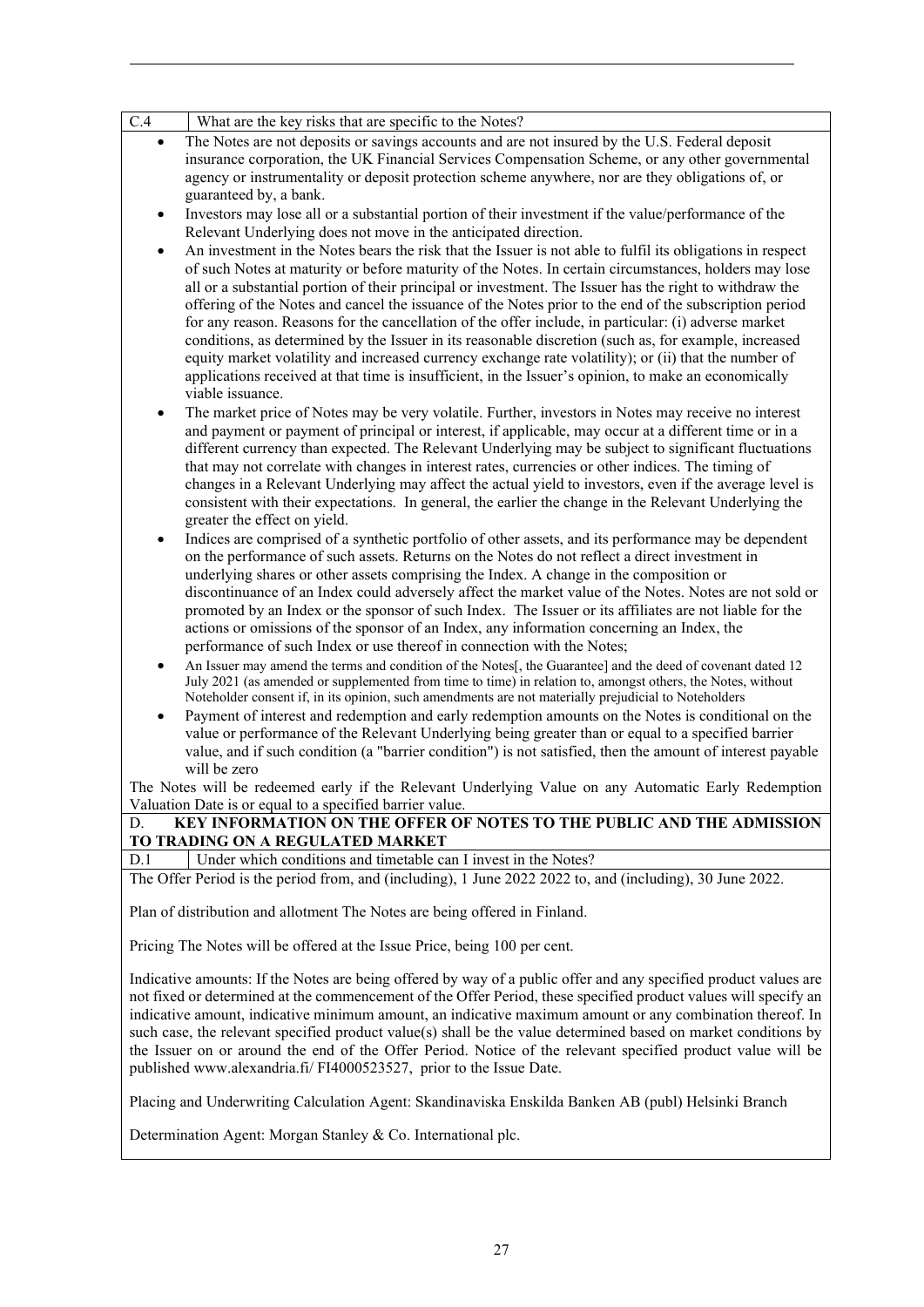Estimated Expenses charged to the investor by the Issuer or the offeror Not applicable. There are no estimated expenses charged to the investor by the Issuer or the Authorised Offeror

D.2 Why has the prospectus been produced?

*Reasons for offer, use and estimated net amount of proceeds*

The net proceeds of the issue of the Notes will be used by the Issuer for general corporate purposes.

### *Underwriting agreement on a firm commitment basis*

The offer of the Notes is not subject to an underwriting agreement on a firm commitment basis.

## *Conflicts of interest*

Potential conflicts of interest may exist between the investor and the Determination Agent, who, under the terms of the Notes, may make such adjustments to the Notes as it considers appropriate as a consequence of certain events affecting the payment currency for the Notes, and in doing so, is entitled to exercise substantial discretion.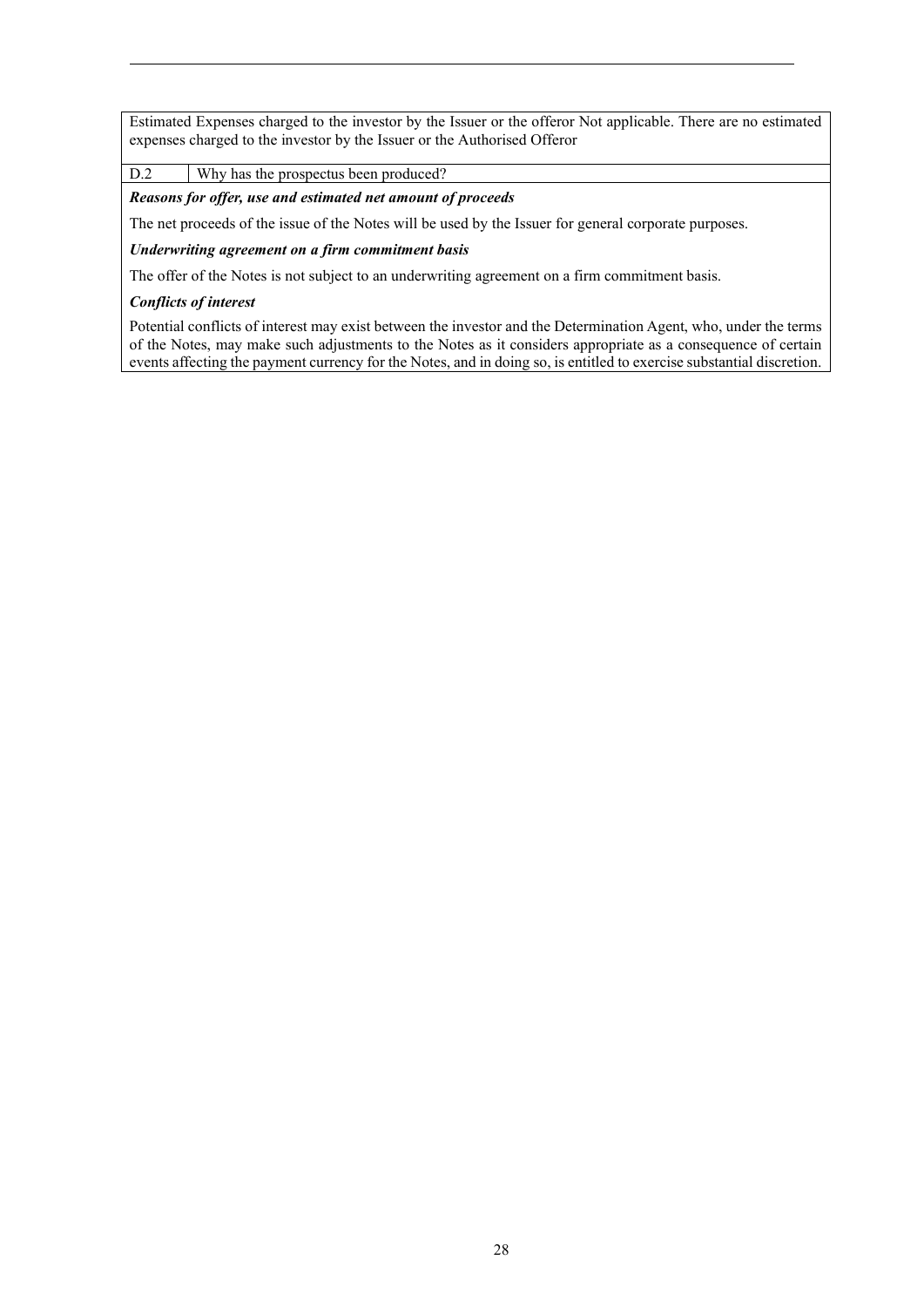| <b>EMISSIONSSPECIFIK SAMMANFATTNING AV OBLIGATIONERNA</b>                                                                                                                                                                                                                                                                                                                                                                                                                                                                                                                                                                                                                                                                                                                                                                                                                                                                          |                                                                                                                                                                                                                                                                                      |  |  |  |
|------------------------------------------------------------------------------------------------------------------------------------------------------------------------------------------------------------------------------------------------------------------------------------------------------------------------------------------------------------------------------------------------------------------------------------------------------------------------------------------------------------------------------------------------------------------------------------------------------------------------------------------------------------------------------------------------------------------------------------------------------------------------------------------------------------------------------------------------------------------------------------------------------------------------------------|--------------------------------------------------------------------------------------------------------------------------------------------------------------------------------------------------------------------------------------------------------------------------------------|--|--|--|
| A. INTRODUKTION OCH VARNINGAR                                                                                                                                                                                                                                                                                                                                                                                                                                                                                                                                                                                                                                                                                                                                                                                                                                                                                                      |                                                                                                                                                                                                                                                                                      |  |  |  |
| A.1.1                                                                                                                                                                                                                                                                                                                                                                                                                                                                                                                                                                                                                                                                                                                                                                                                                                                                                                                              | Namn och Internationellt Identifikationsnummer (ISIN) för Obligationerna                                                                                                                                                                                                             |  |  |  |
|                                                                                                                                                                                                                                                                                                                                                                                                                                                                                                                                                                                                                                                                                                                                                                                                                                                                                                                                    | Emission av upp till EUR 10 000 000 Aktierelaterade Obligationer med förfall 2028 ("Obligationerna"). ISIN:<br>FI4000523527.                                                                                                                                                         |  |  |  |
| A.1.2                                                                                                                                                                                                                                                                                                                                                                                                                                                                                                                                                                                                                                                                                                                                                                                                                                                                                                                              | Identitet och kontaktuppgifter till emittenten, inklusive dess identifieringskod för juridiska personer (LEI)                                                                                                                                                                        |  |  |  |
|                                                                                                                                                                                                                                                                                                                                                                                                                                                                                                                                                                                                                                                                                                                                                                                                                                                                                                                                    | Morgan Stanley B.V. ("Emittenten" eller "MSBV") är bildat enligt lagstiftningen i Nederländerna och har sitt säte på Luna<br>Arena, Herikerbergweg 238, 1101 CM Amsterdam, Nederländerna. MSBV:s identifieringskod för juridiska personer (LEI)<br>är KG1FTTDCK4KNVM3OHB52.          |  |  |  |
| A.1.3                                                                                                                                                                                                                                                                                                                                                                                                                                                                                                                                                                                                                                                                                                                                                                                                                                                                                                                              | Identitet och kontaktuppgifter till den behöriga myndighet som godkänner Grundprospektet                                                                                                                                                                                             |  |  |  |
|                                                                                                                                                                                                                                                                                                                                                                                                                                                                                                                                                                                                                                                                                                                                                                                                                                                                                                                                    | Grundprospektet har godkänts av Commission de Surveillance du Secteur Financier (CSSF) som behörig<br>myndighet, vars postadress är 283, Route, d'Arlon, L-2991 Luxemburg, telefonnummer (+352) 26 251 - 2601, i<br>enlighet med Förordning (EU) 2017/1129 ("Prospektförordningen"). |  |  |  |
| A.1.4                                                                                                                                                                                                                                                                                                                                                                                                                                                                                                                                                                                                                                                                                                                                                                                                                                                                                                                              | Dag för godkännande av Grundprospektet                                                                                                                                                                                                                                               |  |  |  |
|                                                                                                                                                                                                                                                                                                                                                                                                                                                                                                                                                                                                                                                                                                                                                                                                                                                                                                                                    | Grundprospektet godkändes den 16 juli 2021.                                                                                                                                                                                                                                          |  |  |  |
| A.1.5                                                                                                                                                                                                                                                                                                                                                                                                                                                                                                                                                                                                                                                                                                                                                                                                                                                                                                                              | Varning                                                                                                                                                                                                                                                                              |  |  |  |
| investeraren. En investerare kan förlora hela eller delar av sitt investerade kapital och, där en investerares ansvar inte är<br>begränsat till investeringens belopp, kan denne förlora mer än det investerade beloppet. Om krav med bäring på informationen<br>i Grundprospektet framställs i domstol kan käranden, enligt nationell rätt i Medlemsstaterna, vara skyldig att stå för kostnaden<br>för att översätta Grundprospektet innan den juridiska processen inleds. Civilrättsligt ansvar kan uppkomma för de personer<br>som har lagt fram denna Sammanfattning, inklusive varje översättning härav, men endast om Sammanfattningen är<br>missvisande, felaktig eller oförenlig när den läses tillsammans med övriga delar av Grundprospektet eller om den inte,<br>tillsammans med andra delar av Grundprospektet, ger nyckelinformation för att hjälpa investerare när de överväger att<br>investera i Obligationerna. |                                                                                                                                                                                                                                                                                      |  |  |  |
|                                                                                                                                                                                                                                                                                                                                                                                                                                                                                                                                                                                                                                                                                                                                                                                                                                                                                                                                    | <b>B. NYCKELINFORMATION OM EMITTENTEN</b>                                                                                                                                                                                                                                            |  |  |  |
| B.1                                                                                                                                                                                                                                                                                                                                                                                                                                                                                                                                                                                                                                                                                                                                                                                                                                                                                                                                | Vem är Emittent av Värdepapperen?                                                                                                                                                                                                                                                    |  |  |  |
| B.1.1                                                                                                                                                                                                                                                                                                                                                                                                                                                                                                                                                                                                                                                                                                                                                                                                                                                                                                                              | Hemvist, juridisk form, identifieringskod för juridiska personer (LEI), enligt vilken lagstiftning Emittenten<br>bedriver verksamhet och i vilket land bolaget har bildats                                                                                                           |  |  |  |
| MSBV bildades som ett privat bolag med begränsat ägaransvar (besloten vennootschap met beperkte<br>aansprakelijkheid) underkastat lagstiftningen i Nederländerna. MSBV är registrerat i handelsregistret hos<br>handelskammaren (Kamer van Koophandel). Dess säte är i Amsterdam. MSBV:s identifieringskod för juridiska<br>personer (LEI) är KG1FTTDCK4KNVM3OHB52.                                                                                                                                                                                                                                                                                                                                                                                                                                                                                                                                                                |                                                                                                                                                                                                                                                                                      |  |  |  |
| <b>B.1.2</b>                                                                                                                                                                                                                                                                                                                                                                                                                                                                                                                                                                                                                                                                                                                                                                                                                                                                                                                       | Huvudsaklig verksamhet                                                                                                                                                                                                                                                               |  |  |  |
| MSBV:s huvudsakliga verksamhet är emission av finansiella instrument och hedgning av åtaganden med<br>anledning av sådana emissioner.                                                                                                                                                                                                                                                                                                                                                                                                                                                                                                                                                                                                                                                                                                                                                                                              |                                                                                                                                                                                                                                                                                      |  |  |  |
| B.1.3                                                                                                                                                                                                                                                                                                                                                                                                                                                                                                                                                                                                                                                                                                                                                                                                                                                                                                                              | Stora aktieägare                                                                                                                                                                                                                                                                     |  |  |  |
| MSBV kontrolleras ytterst av Morgan Stanley.                                                                                                                                                                                                                                                                                                                                                                                                                                                                                                                                                                                                                                                                                                                                                                                                                                                                                       |                                                                                                                                                                                                                                                                                      |  |  |  |
| <b>B.1.4</b>                                                                                                                                                                                                                                                                                                                                                                                                                                                                                                                                                                                                                                                                                                                                                                                                                                                                                                                       | De viktigaste befattningshavarna                                                                                                                                                                                                                                                     |  |  |  |
| H. Hermann, S. Ibanez, P.J.G. de Reus, TMF Management B.V., A Doppenberg                                                                                                                                                                                                                                                                                                                                                                                                                                                                                                                                                                                                                                                                                                                                                                                                                                                           |                                                                                                                                                                                                                                                                                      |  |  |  |
| <b>B.1.5</b>                                                                                                                                                                                                                                                                                                                                                                                                                                                                                                                                                                                                                                                                                                                                                                                                                                                                                                                       | Identitet på de lagstadgade revisorerna                                                                                                                                                                                                                                              |  |  |  |
|                                                                                                                                                                                                                                                                                                                                                                                                                                                                                                                                                                                                                                                                                                                                                                                                                                                                                                                                    | Deloitte Accountants B.V.                                                                                                                                                                                                                                                            |  |  |  |
| B.2                                                                                                                                                                                                                                                                                                                                                                                                                                                                                                                                                                                                                                                                                                                                                                                                                                                                                                                                | Vad är Emittentens finansiella nyckelinformation?                                                                                                                                                                                                                                    |  |  |  |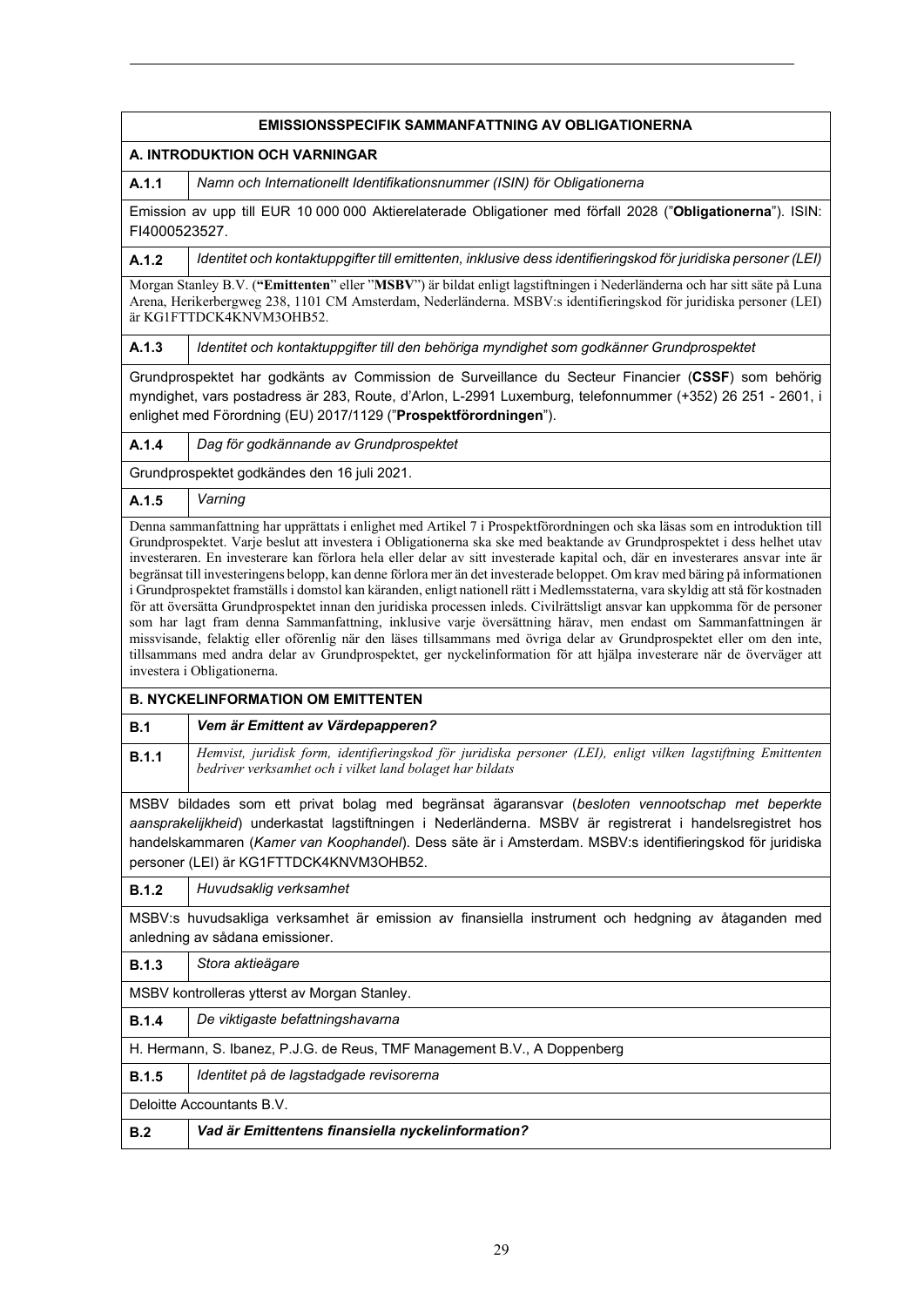Informationen avseende åren som slutade den 31 december 2021 och den 31 december 2020 angiven nedan är hämtad från de reviderade finansiella räkenskaperna inkluderat i MSBV:s Årsredovisning för åren som slutade den 31 december 2021 och den 31 december 2020.

## *Konsoliderad resultaträkning*

| I miljoner EUR                                                                     | 2021             | 2020             |  |  |  |
|------------------------------------------------------------------------------------|------------------|------------------|--|--|--|
| Vinst innan inkomstskatt                                                           | 2,825            | 4,031            |  |  |  |
| <b>Balansräkning</b>                                                               |                  |                  |  |  |  |
| I miljoner EUR                                                                     | 31 december 2021 | 31 december 2020 |  |  |  |
| Finansiell nettoskuld (långfristig plus kortfristig skuld minus<br>kontanta medel) | 9 7 5 9          | 8 3 9 2          |  |  |  |
| Balanslikviditet (omsättningstillgångar/kortfristiga skulder)                      | 1,009:1          | 1,012:1          |  |  |  |
| Skuldsättningsgrad (totala skulder/totalt eget kapital)                            | 309:1            | 285:1            |  |  |  |
| <b>Kassaflödesanalys</b>                                                           |                  |                  |  |  |  |
| I miljoner EUR                                                                     | 2021             | 2020             |  |  |  |
| Nettokassaflöde från verksamhetsaktiviteter                                        | (5,0)            | 17,5             |  |  |  |
| Nettokassaflöde från finansieringsaktiviteter                                      | (11,2)           | (25, 4)          |  |  |  |
| Nettokassaflöde från investeringsaktiviteter                                       | 11,2             | 10,4             |  |  |  |
| Vilka nyckelrisker är specifika för Emittenten?<br>B.3                             |                  |                  |  |  |  |

#### **Risker relaterade till Emittenten och Garanten:**

Förverkligandet av en eller flera av de följande riskerna kan hindra Emittenten och/eller Garanten från att uppfylla sina respektive förpliktelser i förhållande till Obligationerna.

## • **Risker relaterade till Morgan Stanleys finansiella ställning**

Morgan Stanleys verksamhetsresultat kan väsentligen påverkas av marknadsfluktuationer och av globala och ekonomiska händelser och andra faktorer, inklusive förändringar i tillgångsvärdering. Att inneha stora och koncentrerade positioner exponerar Morgan Stanley för stora förluster. Dessa faktorer kan resultera i förluster för en position eller portfölj som ägs av Morgan Stanley. Morgan Stanleys verksamhetsresultat kan påverkas negativt av COVID-19-pandemin.

Morgan Stanley är exponerat för risken att tredje parter som är skuldsatta till företaget inte kommer uppfylla sina åtaganden, såväl som att ett förfall av en stor finansiell institution negativt kan påverka finansiella marknader. Sådana faktorer ger upphov till risken för förlust som uppstår när en låntagare, motpart eller emittent inte uppfyller sina finansiella åtaganden gentemot Morgan Stanley.

Likviditet är essentiellt för Morgan Stanleys verksamhet och Morgan Stanley förlitar sig på externa källor för att finansiera en betydande del av sin verksamhet. Morgan Stanleys lånekostnader och tillgång till skuldkapitalmarknader är beroende av dess kreditbetyg. Morgan Stanley är ett holdingbolag, har ingen verksamhet och är beroende av dess utdelning, distribution och andra betalningar från dess dotterföretag. Vidare har Morgan Stanleys likviditet och finansiella ställning historiskt varit, och kan i framtiden vara, negativt påverkad av amerikanska och internationella marknader och ekonomiska händelser. Som en följd av det föregående, finns det en risk att Morgan Stanley kan vara oförmöget att finansiera sin verksamhet på grund av förlorad tillgång till kapitalmarknaderna eller svårigheter att avyttra sina tillgångar.

#### • **Risker relaterade till bedrivandet av Morgan Stanleys verksamhet**

Morgan Stanley är föremål för operationella risker, inklusive misslyckande, avbrott eller annan störning av dess verksamhet eller säkerhetssystem eller de för Morgan Stanleys tredje parter (eller dess tredje parter), vilket negativt kan påverka dess verksamhet eller rykte. En cyberattack, informations- eller säkerhetsavbrott eller teknisk störning kan negativt påverka Morgan Stanleys förmåga att utöva sin verksamhet, hantera sin riskexponering eller resultera i avslöjande eller olaglig användning av konfidentiell eller proprietär information och i övrigt negativt påverka dess verksamhetsresultat, likviditet och finansiella ställning, såväl som orsaka en skada på dess rykte.

Morgan Stanleys riskhanteringsstrategier, modeller och processer kanske inte är till fullo effektiva vad avser lindring av dess riskexponering i alla marknadsmiljöer eller mot alla typer av risk. Vidare kan förväntat utbyte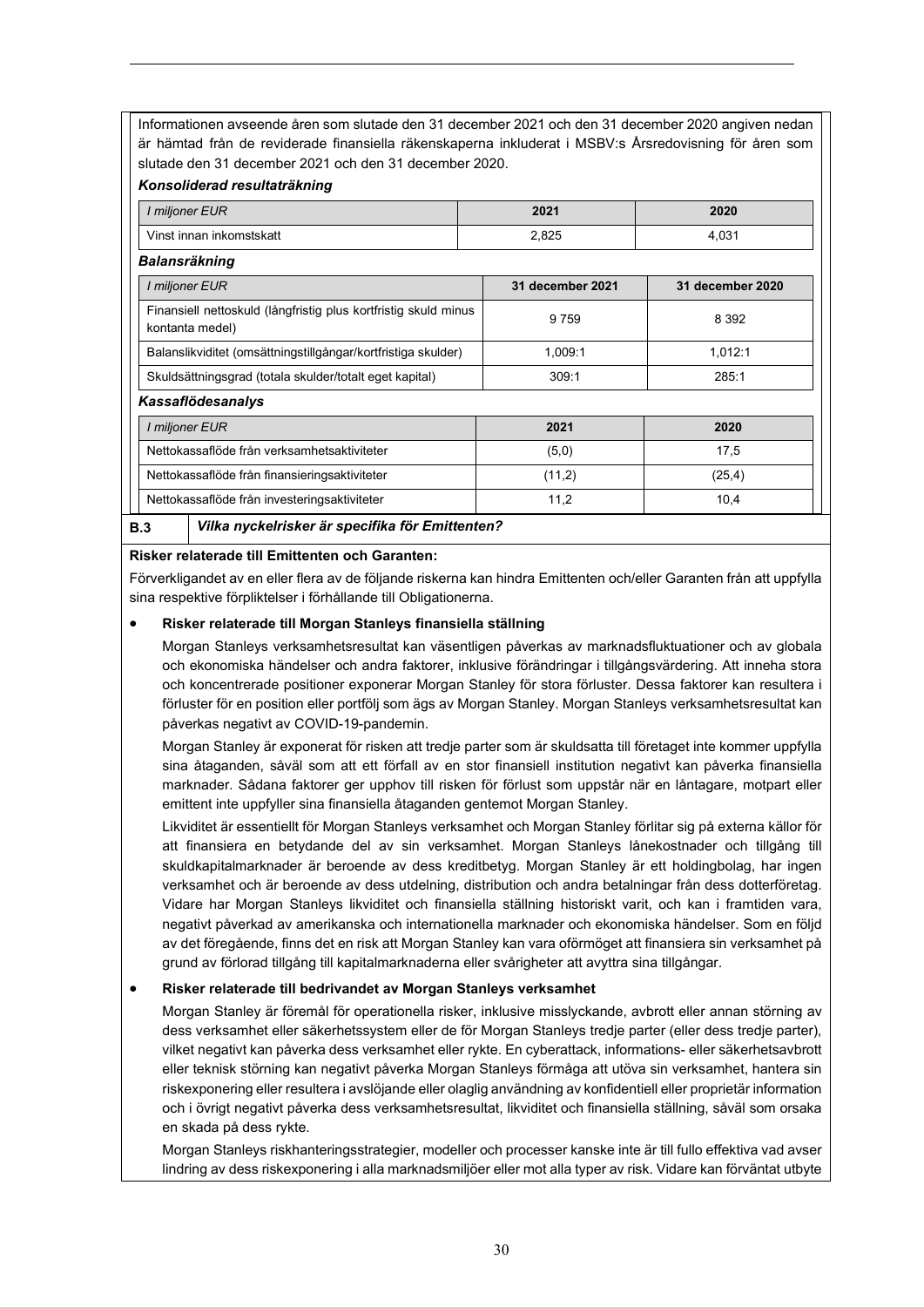av London Interbank Offered Rate och utbyte eller reformering av andra räntesatser negativt påverka Morgan Stanleys verksamhet, finansiella ställning och verksamhetsresultat.

# • **Juridisk, regulatorisk och regelefterlevnadsrisk**

Morgan Stanley är föremål för risker avseende juridiska eller regulatoriska sanktioner, betydande finansiella förluster inklusive böter, straff, domar, skadestånd och/eller förlikning, eller förlust av rykte som det kan lida som ett resultat av dess oförmåga att efterleva lagar, förordningar och regler, relaterade till självregleringsorganisationers standarder och uppförandekoder tillämpliga på dess verksamhet. Morgan Stanley är även föremål för kontraktuell och kommersiell risk, såsom risken att en motparts prestationsåtaganden inte kommer vara möjliga att verkställa. Vidare är Morgan Stanley föremål för regler och förordningar för att motverka penningtvätt, korruption och terroristfinansiering.

## • **Andra risker relaterade till Morgan Stanleys verksamhet**

Morgan Stanley möter stark konkurrens från andra bolag som erbjuder finansiella tjänster, vilket kan leda till prissättningspress som kan påverka dess avkastning och lönsamhet betydande negativt. Vidare kan automatiserade handelsplatser negativt påverka Morgan Stanleys verksamhet och kan öka konkurrensen.

Morgan Stanley är föremål för åtskilliga politiska, legala, skatterättsliga, franchise och andra risker som ett resultat av dess internationella verksamhet (inklusive risker avseende nationalisering, expropriation, priskontroller, kapitalkontroller, börskontroller, ökad beskattning och avgifter samt andra restriktiva myndighetsåtgärder, såväl som utbrott av fientlighet eller politiskt och myndighetsrelaterad instabilitet) vilken negativt kan påverka dess verksamhet på många sätt. Storbritanniens utträde ur EU kan negativt påverka Morgan Stanley.

Morgan Stanley kan vara oförmöget att till fullo fånga det förväntade värdet från avyttringar, joint ventures, minoritetsposter eller strategiska allianser.

Tillämpligheten av regulatoriska krav och strategier i USA eller andra jurisdiktioner för att främja en ordnad upplösning av stora finansiella institutioner kan utgöra en större risk för förlust för Morgan Stanleys Värdepappersinnehavare och för Morgan Stanley för andra restriktioner.

# **B. Risker relaterade till MSBV:**

Alla väsentliga tillgångar hos MSBV är förpliktelser för (eller värdepapper utgivna av) ett eller flera bolag i Morgan Stanley Koncernen. Om något av dessa bolag i Morgan Stanley Koncernen ådrar sig förluster med avseende på någon av dess aktiviteter (oavsett om dessa aktiviteter hänför sig till MSBV eller inte) kan ett sådant bolags förmåga att uppfylla sina skyldigheter gentemot MSBV försämras, och därigenom exponera innehavare av värdepapper emitterade av MSBV för risk för förlust.

| NYCKELINFORMATION OM VÄRDEPAPPEREN<br>C.                                                                                                                                                                                                                                                                                                                                                                                            |                                                                                                                                                                          |  |  |
|-------------------------------------------------------------------------------------------------------------------------------------------------------------------------------------------------------------------------------------------------------------------------------------------------------------------------------------------------------------------------------------------------------------------------------------|--------------------------------------------------------------------------------------------------------------------------------------------------------------------------|--|--|
| C.1                                                                                                                                                                                                                                                                                                                                                                                                                                 | Vilka är Obligationernas viktigaste egenskaper?                                                                                                                          |  |  |
| C.1.1                                                                                                                                                                                                                                                                                                                                                                                                                               | Typ, klass och ISIN                                                                                                                                                      |  |  |
| Obligationerna är emitterade i dematerialiserad och icke-certifierad kontobaserad form hos en Nordisk central<br>värdepappersförvarare (" <b>Nordiska Obligationer</b> "). Obligationernas ISIN är FI4000523527.                                                                                                                                                                                                                    |                                                                                                                                                                          |  |  |
| Obligationerna är inte Obligationer avseende vilka fysisk avveckling kan tillämpas för eller kan välja att tillämpas<br>för ("Kontant Avvecklade Obligationer").                                                                                                                                                                                                                                                                    |                                                                                                                                                                          |  |  |
|                                                                                                                                                                                                                                                                                                                                                                                                                                     | Ränta som ska betalas avseende Obligationerna beräknad genom referens till värdet på eller utvecklingen för ett<br>aktieindex ("Obligationer med Aktierelaterad Ränta"). |  |  |
| Inlösenbelopp som ska betalas avseende Obligationerna är relaterade till värdet på eller utvecklingen för ett<br>aktieindex ("Obligationer med Aktierelaterad Inlösen").                                                                                                                                                                                                                                                            |                                                                                                                                                                          |  |  |
| C.1.2                                                                                                                                                                                                                                                                                                                                                                                                                               | Valuta, denominering, parvärde, antal Obligationer som emitteras och löptid                                                                                              |  |  |
| Den angivna valutan för Obligationerna är euro. Den angivna valören för Obligationerna är EUR 1 000. Det<br>sammanlagda nominella beloppet Obligationer är upp till EUR 10 000 000 och emissionskursen per Obligation är<br>100 procent av par. Obligationerna är emitterade den 14 juli 2022 och är planerade att förfalla den 21 juli 2028.<br>Obligationerna kan lösas in i förtid om en händelse för förtida inlösen inträffar. |                                                                                                                                                                          |  |  |
| C.1.3                                                                                                                                                                                                                                                                                                                                                                                                                               | Rättigheter förknippade med Obligationerna                                                                                                                               |  |  |
|                                                                                                                                                                                                                                                                                                                                                                                                                                     |                                                                                                                                                                          |  |  |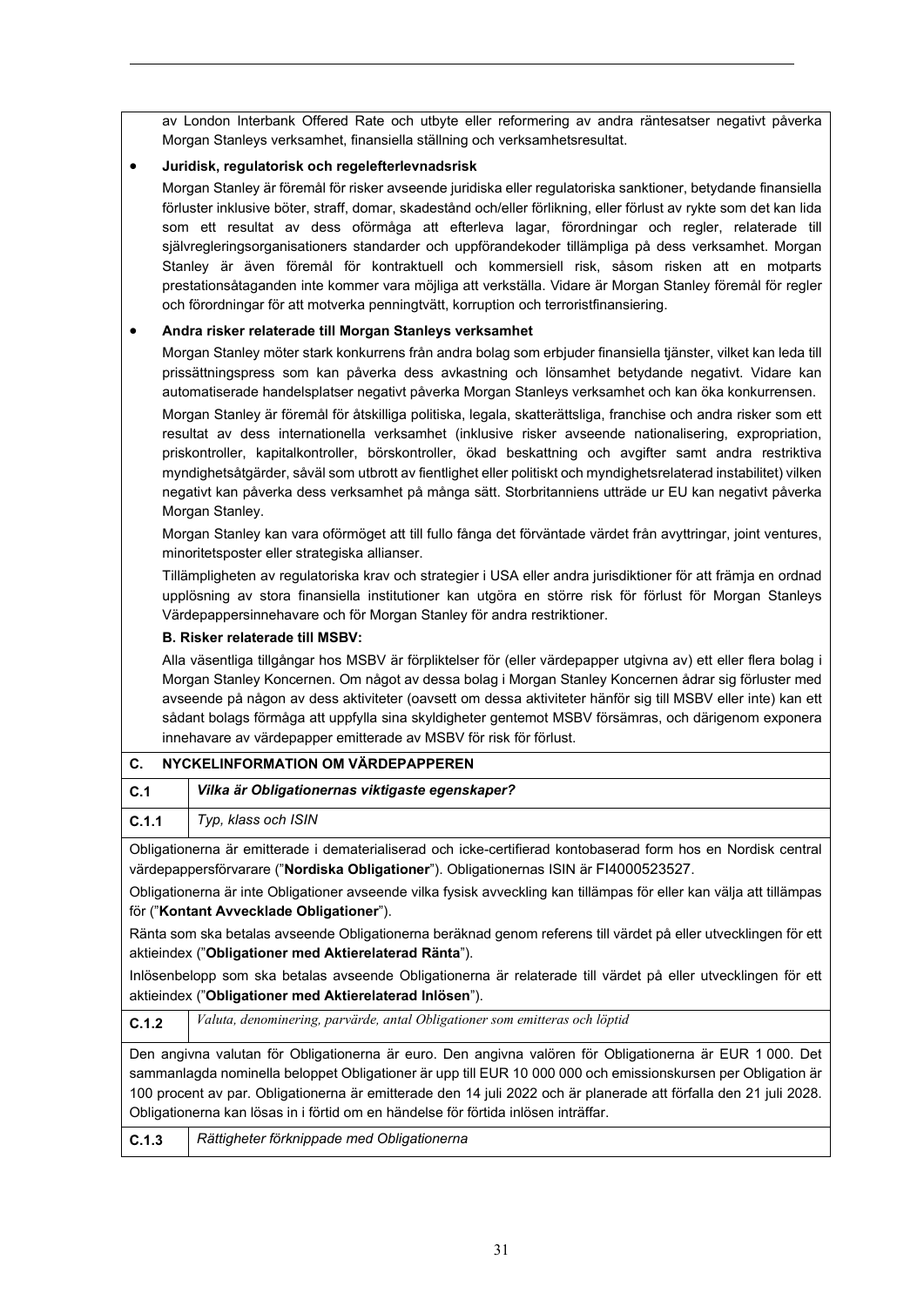Obligationerna är inte vanliga skuldvärdepapper och räntebeloppet och/eller inlösenbeloppet är relaterat till utvecklingen för indexet identifierat som Relevant Underliggande Tillgång.

Relevant Underliggande Tillgång: Morningstar Developed Europe Renewable Energy Select 30 Decrement 5%. Ränta:

#### **OBLIGATIONER MED AUTOMATISK FÖRTIDA INLÖSEN (KUPONG VILLKORAD AV BARRIÄR)**

Obligationerna är "**Obligationer med Automatisk Förtida Inlösen (Kupong Villkorad av Barriär)**". På en Räntefastställelsedag, om Fastställelseagenten fastställer att Knock-in Värdet är större än eller lika med Värdet för Kupongbarriären avseende den Räntefastställelsedagen, kommer Emittenten att erlägga Kupongbeloppet på den omedelbart följande Räntebetalningsdagen. Ingen ränta kommer annars att betalas av Emittenten. Kupongbeloppet, om det ska erläggas, kommer att vara ett belopp per Beräkningsbelopp som beräknas av Fastställelseagenten genom att multiplicera Kupongräntesatsen avseende den Räntefastställelsedagen och Beräkningsbeloppet och subtrahera från detta belopp varje ränta som det tidigare har fastställts att den ska erläggas avseende Obligationerna.

Där: **Initialt Referensvärde** är Värdet för Relevant Underliggande per Startdagen;

**Startdag** betyder den 14 juli 2022;

**Knock-in Värde** betyder Värdet för Relevant Underliggande, fastställd i enlighet med Villkoren för Fastställande av Värde angivna nedan;

**Värde för Relevant Underliggande** betyder värdet för Relevant Underliggande fastställt i enlighet med Villkoren för Fastställande av Värde angivna nedan;

**Räntebetalningsdagar** betyder Förfallodagen;

**Räntefastställensedagar** betyder Fastställelsedagen;

**Kupongräntesats** indikativt 30% men inte mindre än 27%; och

**Värde för Kupongbarriär** betyder 75% av Initialt Referensvärde.

#### **OBLIGATIONER MED AUTOMATISK FÖRTIDA INLÖSEN (EN SLUTLIG BARRIÄR FÖR INLÖSEN)**

Om, på Fastställelsedagen, Fastställelseagenten fastställer att Knock-in Värdet är större än eller lika med Värdet för den Slutliga Barriären vid Inlösen, kommer Emittenten att erlägga ett belopp per Beräkningsbelopp som motsvarar (i) produkten av Beräkningsbeloppet och den Angivna Kursen 1. I alla andra fall kommer Emittenten att erlägga ett belopp per Beräkningsbelopp som motsvarar produkten av Beräkningsbeloppet, Deltagandegraden och värdet som är det Slutliga Referensvärdet dividerat med det Tillämpliga Initiala Referensvärdet.

Där:

**Värdet för den Slutliga Barriären vid Inlösen** betyder 75 procent av det Initiala Referensvärdet;

**Slutligt Referensvärde** är Värde på den Relevanta Underliggande per Fastställelsedagen;

**Fastställelsedagen** är den 14 juli 2028;

**Förfallodag** är den 21 juli 2028;

**Deltagandegraden** är 100 procent;

**Värde på Relevant Underliggande** är värdet på den Relevanta Underliggande, fastställd i enlighet med Villkoren för Fastställande av Värde angivna nedan; och

**Angiven Kurs 1** är 100.

#### **VILLKOR FÖR FASTSTÄLLANDE AV VÄRDE**

Villkor för Fastställande av Värde för att fastställa Initialt Referensvärde, Slutligt Referensvärde och Relevant Underliggande Värde:

Fastställelseagenten kommer fastställa värdet för den Relevanta Underliggande vid tidpunkten på vilken den officiella stängningsnivån för Indexet beräknas och publiceras av Indexsponsorn.

**Händelse för Automatisk Förtida Inlösen** är tillämpligt avseende Obligationerna. Obligationerna kommer lösas in på den omedelbart efterföljande Dagen för Automatisk Förtida Inlösen till Inlösenbeloppet vid Automatisk Förtida Inlösen, om, på någon Värderingsdag för Automatisk Förtida Inlösen, Fastställelseagenten fastställer att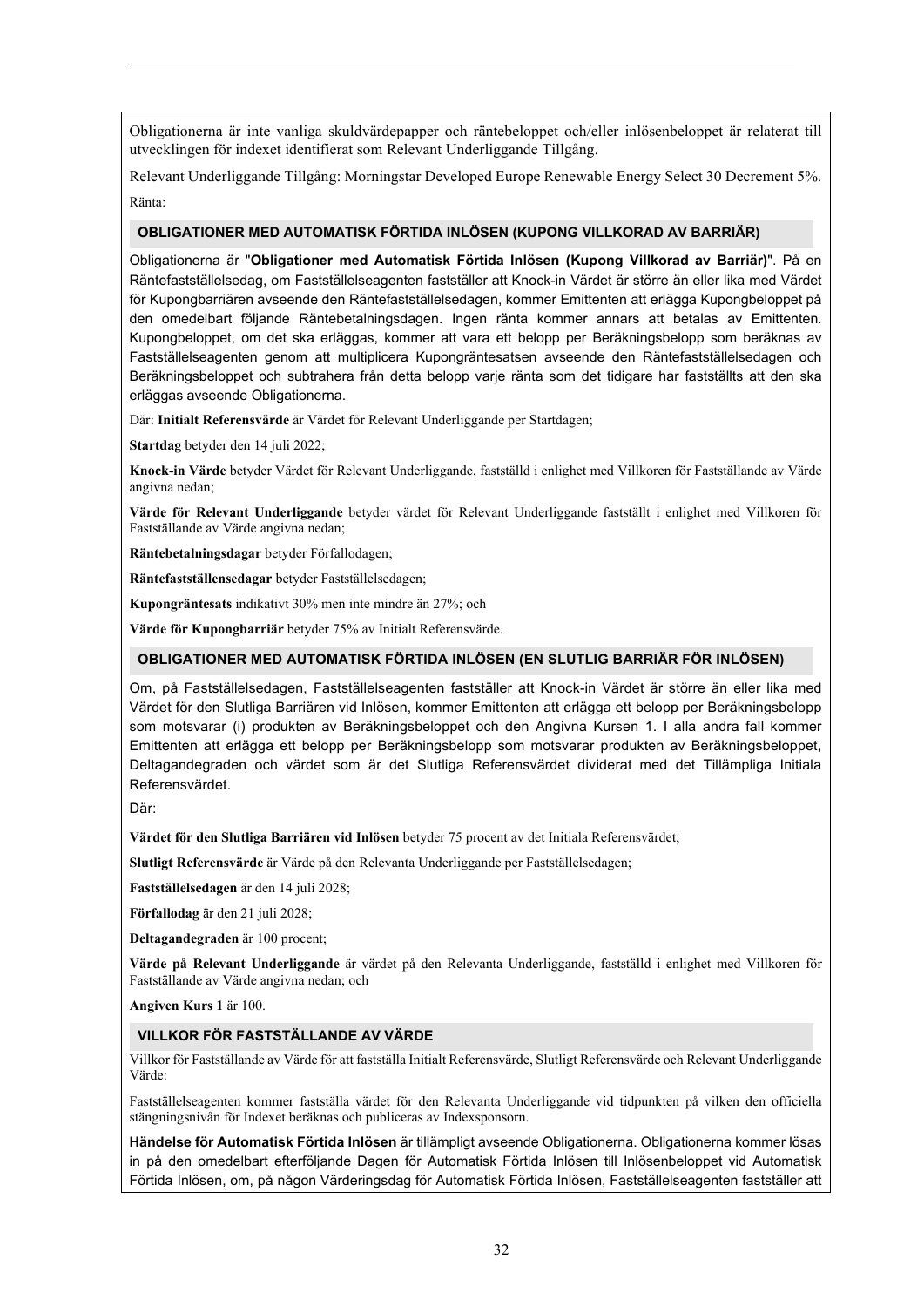en Händelse för Automatisk Förtida Inlösen har inträffat. En Händelse för Automatisk Förtida Inlösen inträffar om, på någon Värderingsdag för Automatisk Förtida Inlösen, Värdet på Relevant Underliggande är större än eller lika med Nivån för Automatisk Förtida Inlösen.

Där: "**Nivå för Automatisk Förtida Inlösen***"* betyder 100%;

"**Värderingsdagar för Automatisk Förtida Inlösen**" betyder den 16 januari 2024, 15 juli 2024, 14 januari 2025, 14 juli 2025, 14 januari 2026, 14 juli 2026, 14 januari 2027, 14 juli 2027, 14 januari 2028 och 14 juli 2028;

"**Dagar för Automatisk Förtida Inlösen**" betyder den 23 januari 2024, 22 juli 2024, 21 januari 2025, 21 juli 2025, 21 januari 2026, 21 juli 2026, 21 januari 2027, 21 juli 2027, 21 januari 2028 och 21 juli 2028; och

"**Belopp vid Automatisk Förtida Inlösen**" betyder ett belopp beräknat genom denomineringen av vardera Obligation multiplicerat med den Angivna Kursen plus den relevanta Räntesatsen vid Automatisk Förtida Inlösen.

**Räntesatsen vid Automatisk Förtida Inlösen** betyder ett belopp enligt följande:

| Fastställelsedag för Automatisk Förtida Inlösen | Räntesatsen vid Automatisk Förtida Inlösen                  |
|-------------------------------------------------|-------------------------------------------------------------|
| 16 januari 2024                                 | Indikativt 15% men kommer inte att vara mindre än<br>13,5%  |
| 15 juli 2024                                    | Indikativt 20% men kommer inte att vara mindre än<br>18%    |
| 14 januari 2025                                 | Indikativt 25% men kommer inte att vara mindre än<br>22,5%  |
| 14 juli 2025                                    | Indikativt 30% men kommer inte att vara mindre än<br>27%    |
| 14 januari 2026                                 | Indikativt 35% men kommer inte att vara mindre än<br>31,50% |
| 14 juli 2026                                    | Indikativt 40% men kommer inte att vara mindre än<br>36%    |
| 14 januari 2027                                 | Indikativt 45% men kommer inte att vara mindre än<br>40,5%  |
| 14 juli 2027                                    | Indikativt 50% men kommer inte att vara mindre än<br>45%    |
| 14 januari 2028                                 | Indikativt 55% men kommer inte att vara mindre än<br>49,50% |
| 14 juli 2028                                    | Indikativt 30% men kommer inte att vara mindre än<br>27%    |
|                                                 |                                                             |

## **VILLKOR FÖR FASTSTÄLLANDE AV VÄRDE**

Relevant Underliggande Värde Fastställelseagenten kommer fastställa värdet för den Relevanta Underliggande vid tidpunkten på vilken den officiella stängningsnivån för Indexet beräknas och publiceras av Indexsponsorn.

*Avbrottshändelser*: De följande avbrottshändelserna är tillämpliga avseende den Relevanta Underliggande: Förändring i Lag; Hedgningsavbrott; Förlust av Aktielån; och Ökad Kostnad för Hedgning.

*Skatteinlösen:* Obligationerna kan lösas in i förtid av skatteskäl vid ett belopp (fastställt av Fastställelseagenten, agerandes i god tro och på ett kommersiellt försvarbart sätt) motsvarande det rimliga marknadsvärdet för sådan Obligation på sådan dag så som utvald av Fastställelseagenten i god tro och på ett kommersiellt försvarbart sätt.

*Uppsägningsgrundande Händelser*: Om en Uppsägningsgrundande Händelse inträffar, kan Obligationerna lösas in före dessas Förfallodag till Inlösenbeloppet vid Förtida Inlösen om Obligationsinnehavare representerande inte mindre än 25% av det sammanlagda kapitalbeloppet för Obligationerna ger skriftligt meddelande till Emittenten med förklaring att Obligationerna är omedelbart förfallna till betalning.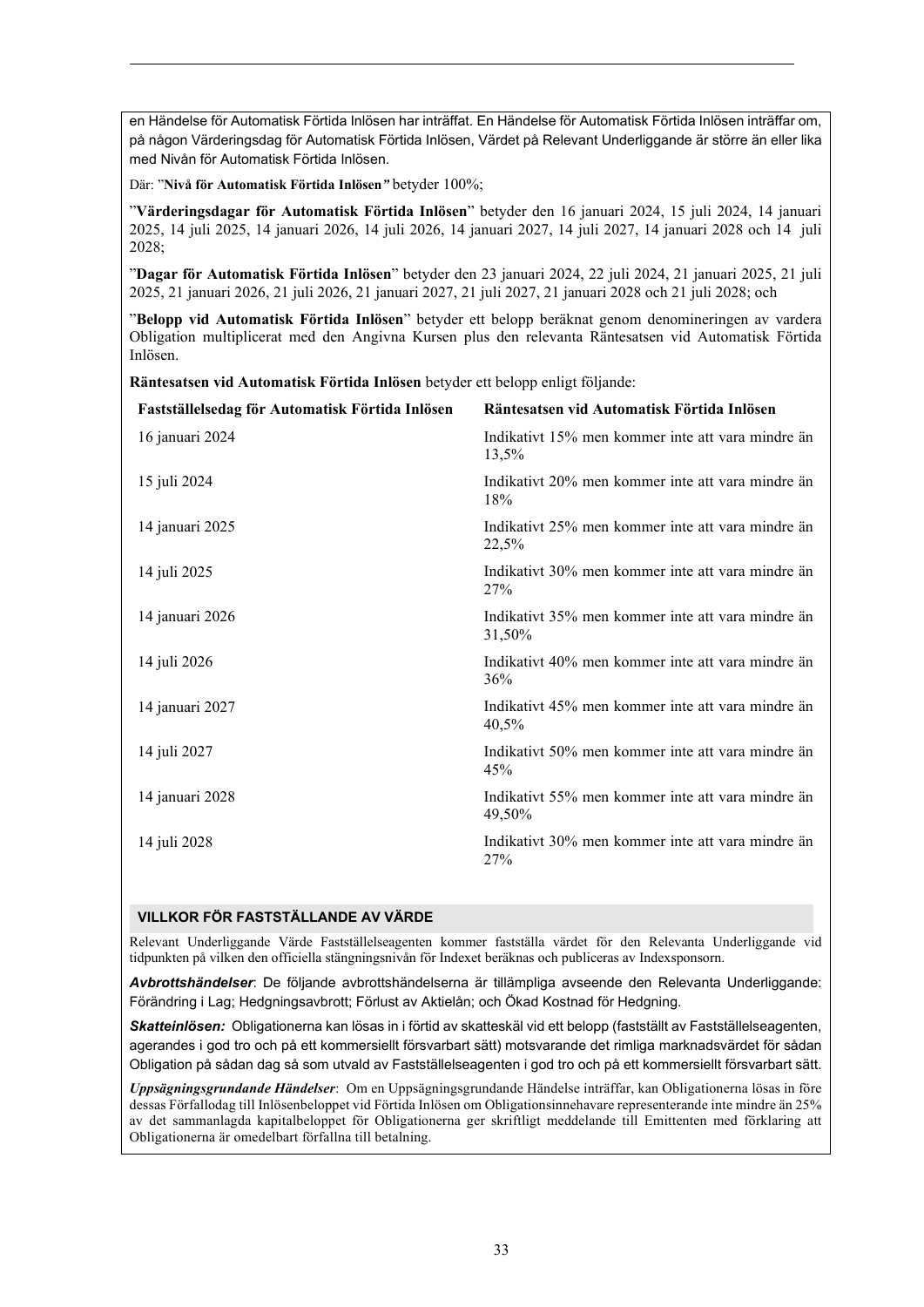Uppsägningsgrundande Händelser tillämpliga på Obligationerna är som följer:

- (1) utebliven betalning av något belopp av kapital (inom 30 dagar från förfallodagen) eller något belopp av ränta (inom 30 dagar från förfallodagen) avseende Obligationerna; och
- (2) Emittenten blir insolvent eller oförmögen att betala sina skulder när dessa förfaller, eller en förvaltare eller likvidator utsedd avseende Emittenten, eller helheten av eller en betydande del av dess företag, tillgångar eller intäkter (förutom när det gäller för att genomföra eller som ett led i genomförandet av en sammanslagning, rekonstruktion eller omorganisering medan den är solvent) eller Emittenten vidtar någon åtgärd för att ingå ett ackord med eller till förmån för sina borgenärer i allmänhet, eller en order ges eller ett effektivt beslut fattas om att Emittenten ska upplösas, likvideras eller upplösas (förutom när det gäller för att genomföra eller som ett led i genomförandet av en sammanslagning, rekonstruktion eller omorganisering medan den är solvent) och sådan order ges eller ett effektivt beslut är fortsatt i kraft och har inte upphävts, återkallats eller åsidosatts under 60 dagar efter det datum då sådan order gavs eller effektivt beslut fattades.

*Förtida Inlösenbelopp*: Det Förtida Inlösenbeloppet kommer fastställas av Fastställelseagenten som det belopp som en kvalificerad finansiell institution (som är en finansiell institution organiserad under lagarna i någon av följande jurisdiktioner: USA, Europeiska Unionen eller Japan och som uppfyller vissa kreditvärderingskriterier, som Fastställelseagenten utser för detta ändamål vid tidpunkten när det Förtida Inlösenbeloppet ska fastställas) skulle ta ut för att överta samtliga av Emittentens åtaganden under Obligationerna eller att ikläda sig förpliktelser som skulle få effekten att bevara den ekonomiska motsvarigheten av varje betalning av Emittenten till Obligationsinnehavarna avseende Obligationerna.

*Tillämplig rätt*: Obligationerna kommer vara underkastade engelsk rätt.

# *Begränsning av rättigheterna*

*Preskription.* Anspråk på kapitalbelopp och ränta vid inlösen avseende Obligationerna ska bli ogiltiga, såvida inte de relevanta certifikaten avseende obligationerna överlämnas för betalning inom 10 år från förfallodagen för betalning.

| C.1.4 | Obligationernas rangordning i Emittentens kapitalstruktur vid insolvens |
|-------|-------------------------------------------------------------------------|
|-------|-------------------------------------------------------------------------|

Obligationerna utgör direkta och generella obligationer för Emittenten och rangordnas lika sinsemellan (*pari passu*).

# **C.1.5** *Begränsningar av Obligationernas fria överlåtbarhet*

Ränta i Obligationerna kommer att överföras i enlighet med det relevanta clearingsystemets förfaranden och förordningar, med förbehåll för restriktioner i försäljningen av Obligationerna till vissa jurisdiktioner. Obligationerna kan inte erbjudas eller säljas i USA eller till Amerikanska Personer, och kan inte heller innehas i USA eller av någon Amerikansk Person, vid någon tidpunkt. Obligationerna får inte köpas eller innehas av, eller köpas med tillgångar av, någon förmånsplan för anställda som är föremål för *Title I United States Employee Retirement Income Security Act of 1974*, så som förändrad ("**ERISA**"), något individuellt pensionskonto eller pensionsplan som är föremål för *Section 4975* i *United States Internal Revenue Code of 1986* eller någon enhet vars underliggande tillgångar inkluderar "plantillgångar" enligt innebörden av *Section 3(42)* i ERISA pga. något sådant konto för förmånsplan för anställda eller investeringsplan däri.

| ۰. |  |
|----|--|
|    |  |

**C.2** *Var kommer Obligationerna att handlas?* 

Obligationerna är Serie A Obligationer. Ansökan förväntas göras av Emittenten (eller å dess vägnar) för att ta upp Obligationerna till handel på den reglerade marknaden hos Luxembourg Stock Exchange.

| C.3                                                                                                            | Omfattas Obligationerna av en garanti?                                                                             |  |  |
|----------------------------------------------------------------------------------------------------------------|--------------------------------------------------------------------------------------------------------------------|--|--|
| C.3.1                                                                                                          | Garantins art och omfattning                                                                                       |  |  |
| Betalningsförpliktelserna för MSBV avseende Obligationerna är ovillkorligen och oåterkalleligen garanterade av |                                                                                                                    |  |  |
| Morgan Stanley ("Garanten" eller "Morgan Stanley") i enlighet med en garanti daterad den 16 juli 2021          |                                                                                                                    |  |  |
|                                                                                                                | ("Garantin"), vilken är underkastad New York-rätt, Garantens förnliktelser under Garantin utgör direkta, generella |  |  |

("**Garantin**"), vilken är underkastad New York-rätt. Garantens förpliktelser under Garantin utgör direkta, generella och icke säkerställda förpliktelser för Garanten som kommer rangordnas utan företräde sinsemellan och lika med alla andra utestående, icke säkerställda och icke efterställda förpliktelser för Garanten, nutida och framtida, men i händelse av konkurs, endast i den utsträckning som tillåts enligt lagar som påverkar borgenärers rättigheter.

**C.3.2** *Kort beskrivning av Garanten*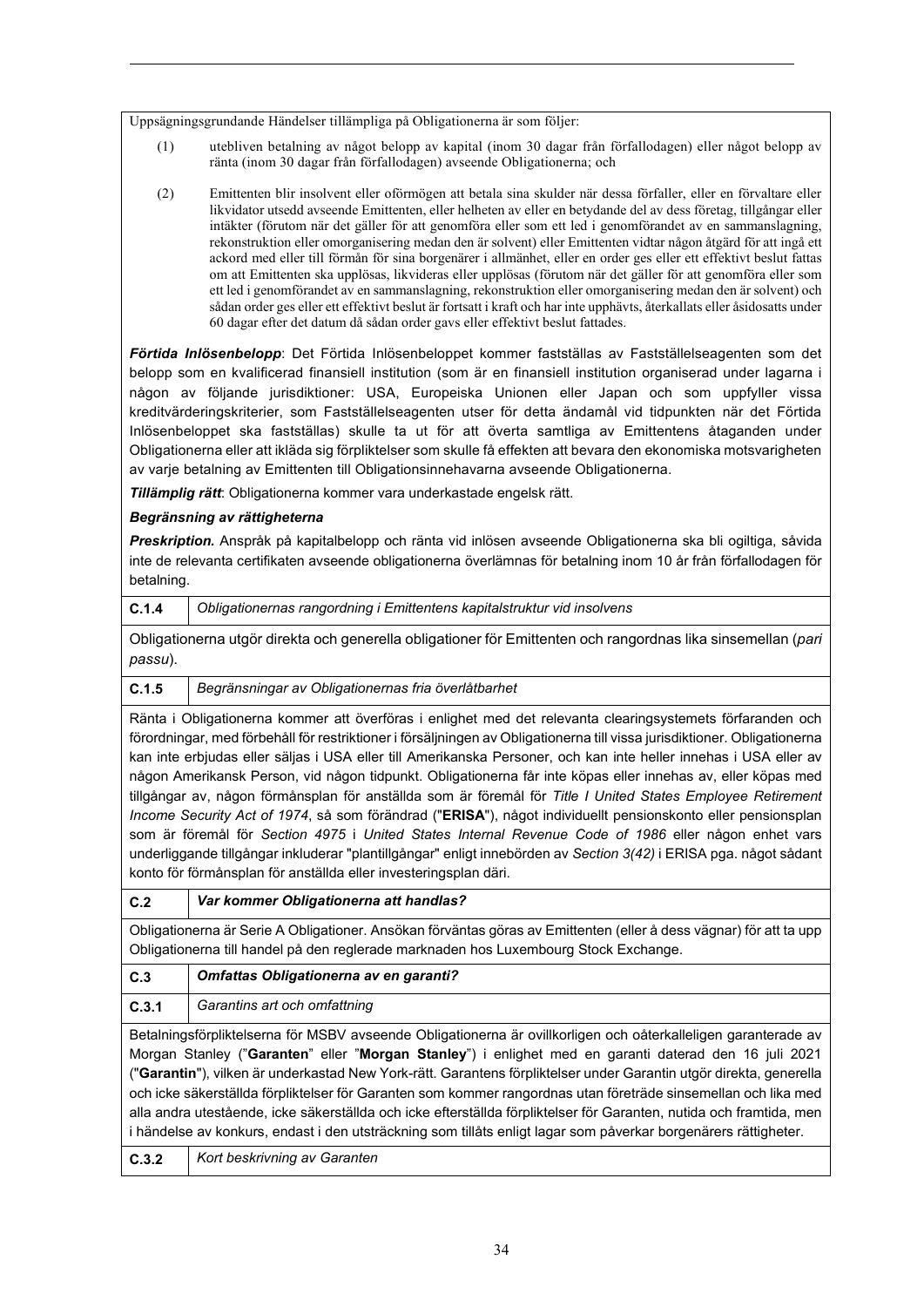Morgan Stanley är bildat i och har sitt säte i USA. Dess identifieringskod för juridiska personer (LEI) är IGJSJL3JD5P30I6NJZ34. Emittenten är ett finansiellt holdingbolag och är reglerat av The Board of Governors of the Federal Reserve System i enlighet med the Bank Holding Company Act av 1956, så som ändrad.

### **C.3.3** *Garantens finansiella nyckelinformation*

Den följande utvalda finansiella nyckelinformationen hänförlig till Morgan Stanley är hämtad från Morgan Stanleys Årsrapport på Form 10-K för året som slutade den 31 december 2021 och för Morgan Stanleys Kvartalsrapport på Form 10-Q för kvartalet som slutade den 31 mars 2022.

Informationen avseende de tre månaderna som slutade den 31 mars 2022 angiven nedan är hämtad från de oreviderade finansiella räkenskaperna inkluderat i Morgan Stanleys Kvartalsrapport på Form 10-Q för kvartalet som slutade den 31 mars 2022.

#### *Konsoliderad resultaträkning*

| l miljoner USD                                                 | Tre månader som<br>slutade den 31 mars<br>2022 (oreviderad) | 2021   | 2020    |
|----------------------------------------------------------------|-------------------------------------------------------------|--------|---------|
| från<br>löpande<br>verksamhet före<br>Intäkter<br>inkomstskatt | 4 5 8 8                                                     | 19 668 | 14 4 18 |

*Balansräkning* 

| I miljoner USD | månader<br>Tre<br>som<br>slutade den 31 mars   31 december 2021<br>2022 (oreviderad) |         | 31 december 2020 |
|----------------|--------------------------------------------------------------------------------------|---------|------------------|
| Lån            | 229 817                                                                              | 233 127 | 217 079          |

## *Kassaflödesanalys*

| I miljoner USD                                                        | Tre månader som<br>slutade den 31 mars<br>2022 (oreviderad) | 2021    | 2020     |
|-----------------------------------------------------------------------|-------------------------------------------------------------|---------|----------|
| från<br>verksamhetsaktiviteter,<br>Kassaflöde<br>löpande verksamhet   | 239                                                         | 33 971  | (25 231) |
| från<br>finansieringsaktiviteter,<br>Kassaflöde<br>löpande verksamhet | 9 2 9 1                                                     | 41 547  | 83 784   |
| från<br>investeringsaktiviteter,<br>Kassaflöde<br>löpande verksamhet  | 158                                                         | (49897) | (37 898) |

**C.3.4** *De mest väsentliga riskfaktorerna som hänför sig till Garanten*

De mest väsentliga riskfaktorerna som hänför sig till Morgan Stanley finns angivna i avsnitt B.3 "*Vilka nyckelrisker är specifika för Emittenten?*" ovan.

- **C.4** *Vilka nyckelrisker är specifika för Obligationerna?*
- Obligationerna är inte insättningar eller sparkonton och är inte försäkrade av vare sig det amerikanska bolaget för insättningsförsäkring (U.S. Federal deposit insurance corporation) UK Financial Services Compensation Scheme eller något annat regeringsorgan eller -funkton eller insättningsskyddsarrangemang någonstans. Obligationerna utgör inte heller något åtagande för, och garanteras inte heller, av någon bank.
- Investerare kan förlora hela eller en betydande del av sin investering om värdet/utvecklingen för den Relevanta Underliggande Tillgången inte rör sig i den förväntade riktningen.
- En investering i Obligationerna bär risken att Emittenten eller Garanten inte kan uppfylla sina skyldigheter avseende sådana Obligationer vid förfallodagen eller före Obligationens förfallodag. Under vissa omständigheter kan innehavarna förlora hela eller en betydande del av sitt ursprungliga kapital eller investering. Emittenten har rätt att dra tillbaka erbjudandet av Obligationerna och avbryta emissionen av Obligationerna före teckningsperiodens utgång av någon anledning. Skälen för annullering av erbjudandet inkluderar särskilt: (i) ogynnsamma marknadsförhållanden, som bestämts av Emittenten i sitt rimliga gottfinnande (till exempel ökad volatilitet på aktiemarknaden och ökad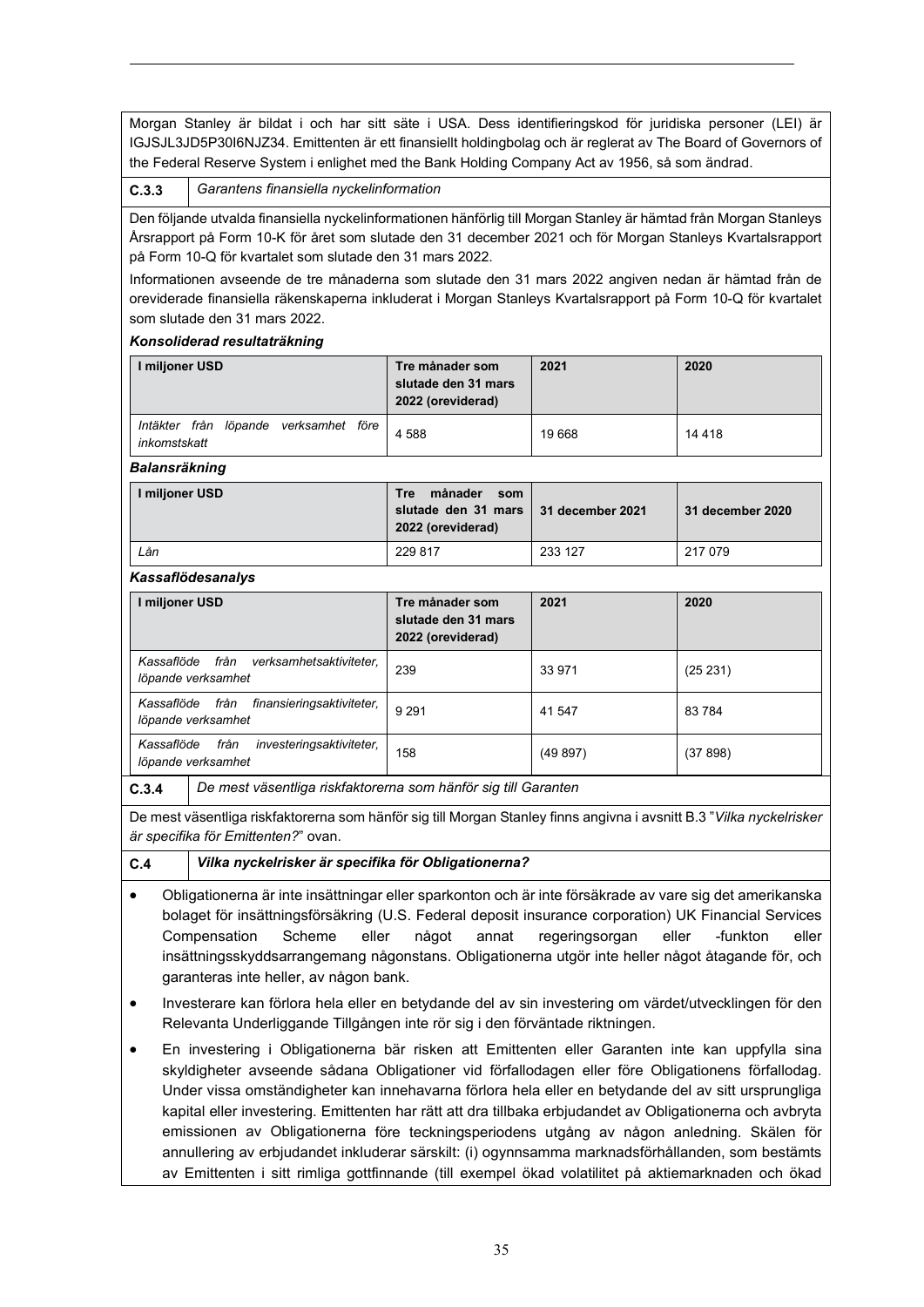valutakursvolatilitet); eller (ii) att antalet ansökningar som mottagits vid den tiden inte är tillräckligt, enligt Emittentens åsikt, för att göra en ekonomiskt genomförbar emission.

- Obligationernas marknadskurs kan vara mycket volatilt. Vidare kan investerare i Obligationerna få ingen ränta och betalning eller betalning av kapital eller ränta, om tillämpligt, kan inträffa vid en annan tidpunkt eller i en annan valuta än väntat. Den Relevanta Underliggande Tillgången kan vara föremål för betydande fluktuationer som kanske inte korrelerar med förändringar i räntesatser, valutor eller andra index. Tidpunkten för förändringar i en Relevant Underliggande Tillgång kan påverka den faktiska avkastningen till investerare, även om den genomsnittliga nivån överensstämmer med deras förväntningar. Generellt sett, desto större förändring i Relevant Underliggande Tillgång desto större är effekten på avkastningen.
- Index består av en syntetisk portfölj med andra tillgångar, och dess utveckling kan vara beroende av utvecklingen för sådana tillgångar. Avkastning på Obligationer speglar inte en direktinvestering i underliggande aktier eller andra tillgångar som ingår i index. En förändring av sammansättningen av index eller nedläggande av ett index kan negativt påverka marknadsvärdet på Obligationerna. Obligationerna säljs inte och marknadsförs inte av något index eller av någon sponsor till sådant index. Emittenten och dess närstående är inte ansvariga för åtgärder eller försummelser från sponsorn av ett index, någon information avseende index, utvecklingen för sådant index eller användningen av indexet i samband med Obligationerna.
- En Emittent kan justera villkoren för Obligationerna, Garantin och *deed of covenant* daterad den 12 juli 2021 (så som justerad eller förändrad från en tid till en annan) avseende, bl.a., Obligationerna utan Obligationsinnehavarens samtycke om, enligt dess uppfattning, sådana justeringar som inte är betydande till nackdel för Obligationsinnehavare.
- Betalning av räntebelopp och inlösenbelopp och belopp vid förtida inlösen på Obligationerna är villkorade av att värdet eller utvecklingen på den Relevanta Underliggande Tillgången är större än eller lika med ett angivet barriärvärde, och om sådant villkor (ett "barriärvillkor" inte uppfylls, ska det betalningsbara räntebeloppet vara noll.

Obligationerna kommer att lösas in i förtid om Värdet för Relevant Underliggande på någon Värderingsdag för Automatisk Förtida Inlösen är större än eller lika med ett angivet barriärvärde.

# **D. NYCKELINFORMATION OM ERBJUDANDET AV OBLIGATIONER TILL ALLMÄNHETEN OCH/ELLER UPPTAGANDET TILL HANDEL PÅ EN REGLERAD MARKNAD**

**D.1** *På vilka villkor och enligt vilken tidplan kan jag investera i Obligationerna?* 

Erbjudandeperioden är perioden från, och (inklusive), den 1 juni 2022 till, och (inklusive), den 30 juni 2022.

*Plan för distribution och tilldelning:* Obligationerna erbjuds till Finland.

*Kurssättning*: Obligationerna kommer erbjudas till Emissionskursen, som är 100 procent.

**Indikativa belopp**: Om Obligationerna erbjuds genom ett erbjudande till allmänheten och något särskilt produktvärde inte är fast eller fastställt vid inledningen av Erbjudandeperioden, kommer dessa särskilda produktvärden ange ett indikativt belopp, indikativt minimibelopp, indikativt maxbelopp eller kombination därav. I sådana fall ska de(t) relevanta särskilda produktvärdet(ena) vara värdet fastställt baserat på marknadsförhållanden av Emittenten på eller omkring slutet av Erbjudandeperioden. Meddelande om relevant särskilt produktvärde kommer publiceras på [www.alexandria.fi/FI4000523527](http://www.alexandria.fi/FI4000523527) innan Emissionsdagen.

# *Placering och teckningsavtal*

Beräkningsagent: Skandinaviska Enskilda Banken AB (publ) Helsinki Branch.

Fastställelseagent: Morgan Stanley & Co. International plc.

# *Förväntade Kostnader som debiteras investeraren av Emittenten eller erbjudaren*

Ej tillämpligt. Det finns inga uppskattade kostnader som debiteras investeraren av Emittenten eller den Auktoriserade Erbjudaren.

**D.2** *Varför upprättas detta prospekt?*